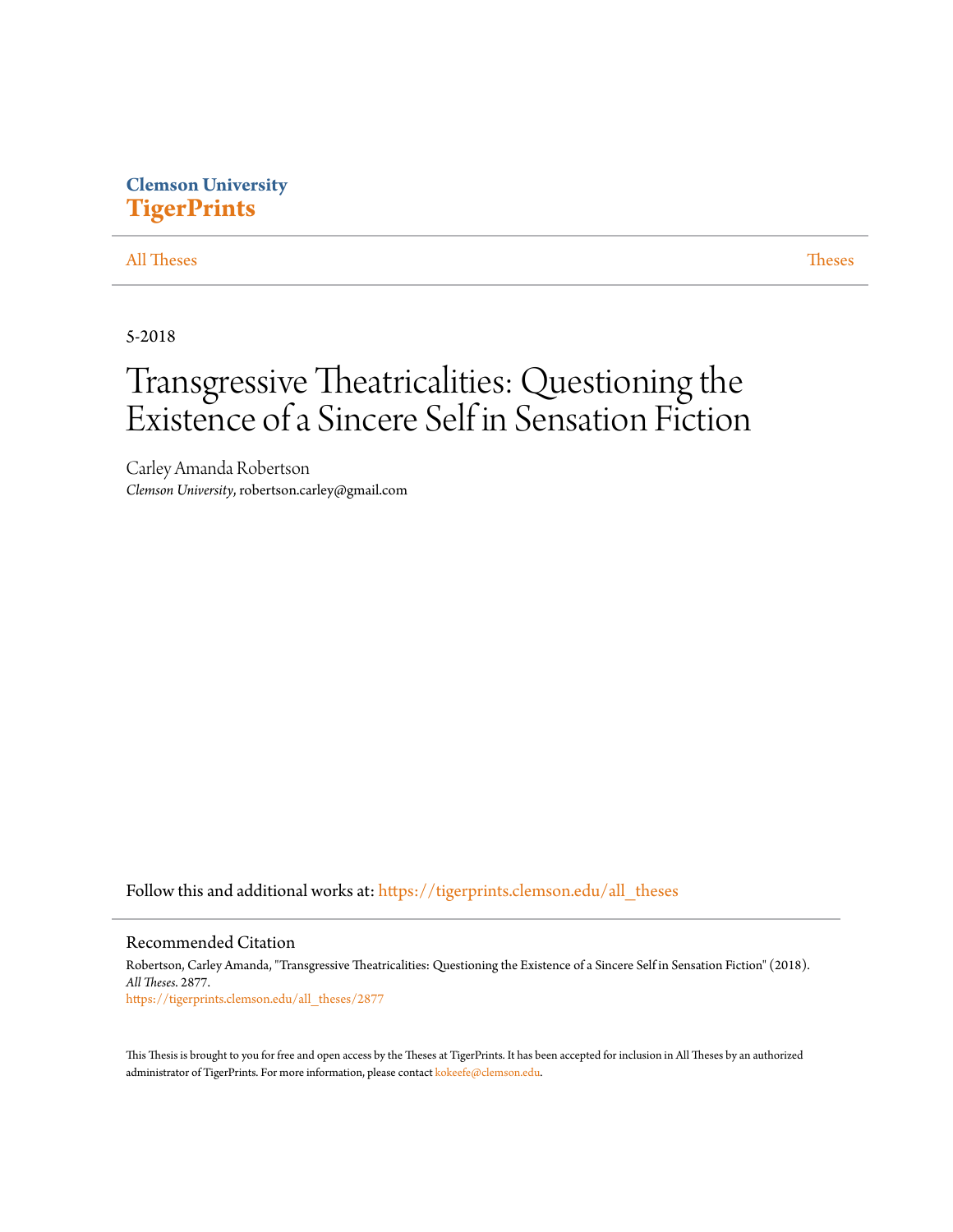### TRANSGRESSIVE THEATRICALITIES: QUESTIONING THE EXISTENCE OF A SINCERE SELF IN SENSATION FICTION

A Thesis Presented to the Graduate School of Clemson University

In Partial Fulfillment of the Requirements for the Degree Master of Arts English

> by Carley Amanda Robertson May 2018

Accepted by: Dr. David Coombs, Committee Chair Dr. Erin Goss Dr. Megan Eatman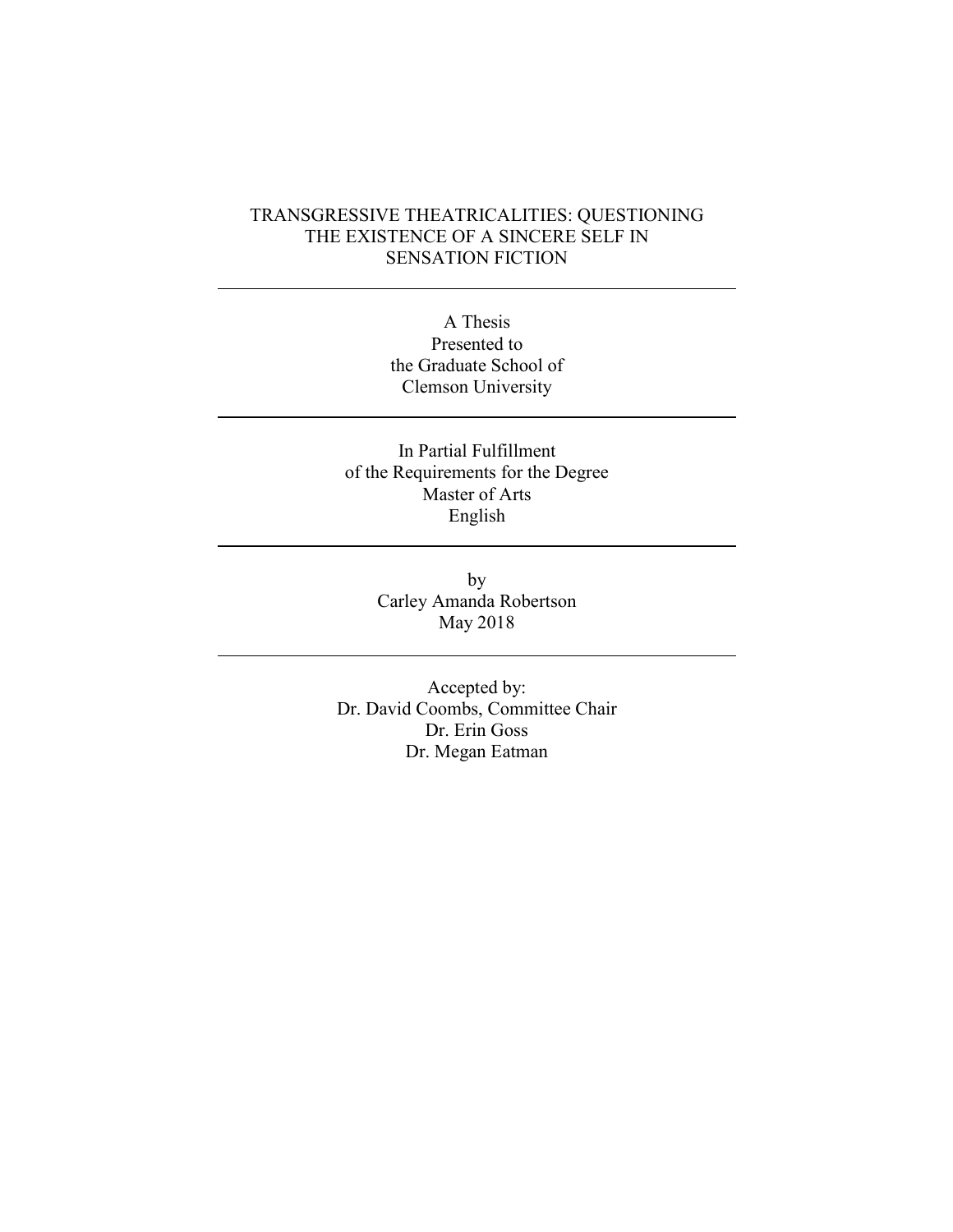#### ABSTRACT

This paper seeks to explore connections between the sensation fiction genre of the 1860s and theatricality. The theatricality present in sensation fiction plays on the fears of acting and insincerity that Nina Auerbach outlines in her book *Private Theatricals: The Lives of the Victorians*. Theatricality differs from performance or performativity, areas abundant with scholarship, in that it describes a person's ability to perform, not elements of an individual performance. In this thesis, I analyze characters within sensation fiction who utilize their theatricality in order to mask their sincere identities or interior self, or portions of their identities in some cases. Specifically, I look at Lady Audley, Robert Audley, and Clara Tabloys from Mary Elizabeth Braddon's *Lady Audley's Secret*, Magdalen Vanstone from Wilkie Collins's *No Name*, and Isabel Vane and Francis Levison from Ellen Wood's *East Lynne*.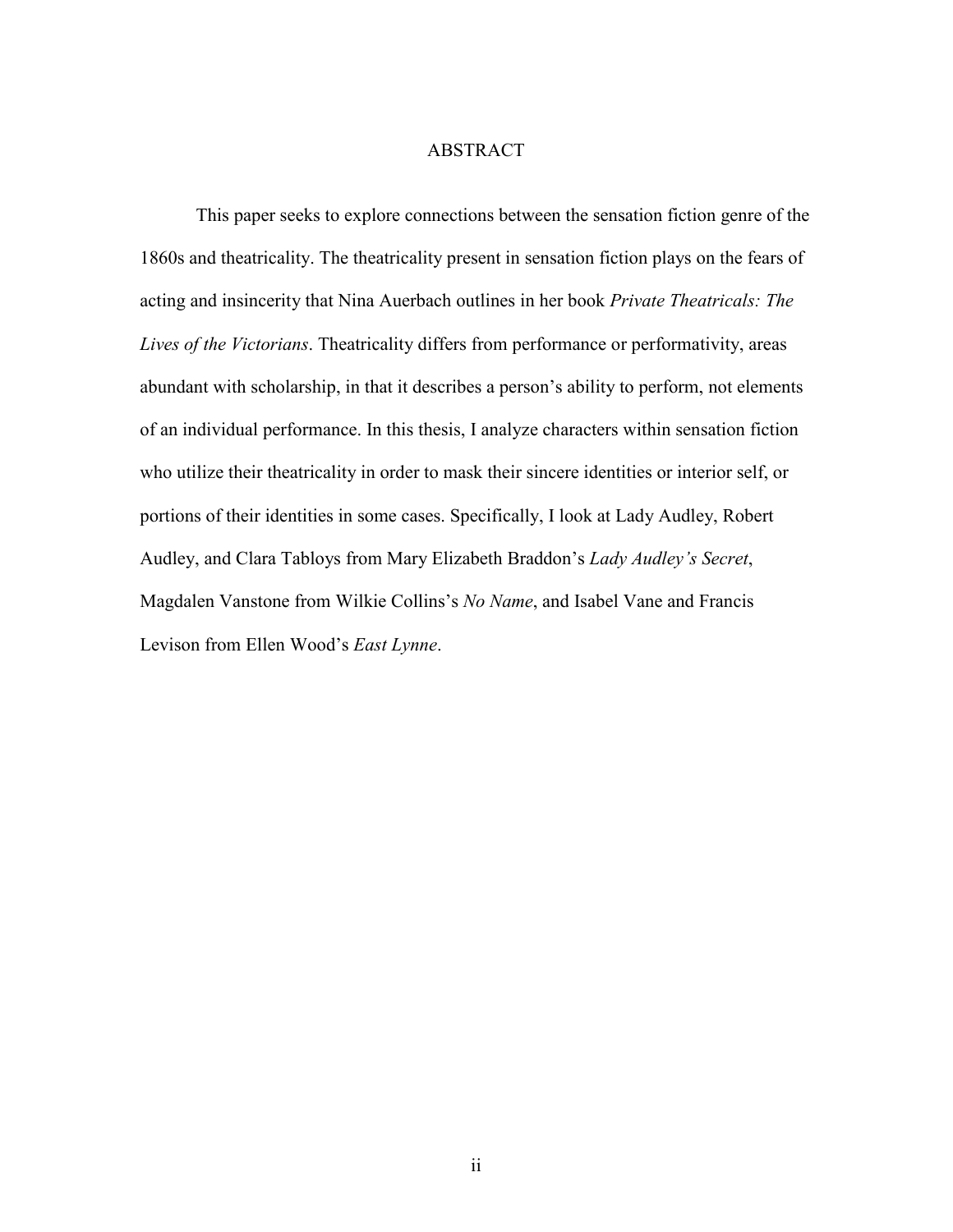### DEDICATION

This thesis is dedicated to my mom, Julie Robertson. You have always been my biggest fan, my rock, and my best friend. I could not have done it without your encouragement, support, and occasional proofreading. Thank you for allowing and encouraging me to follow my crazy grad school dreams. Two down, one to go!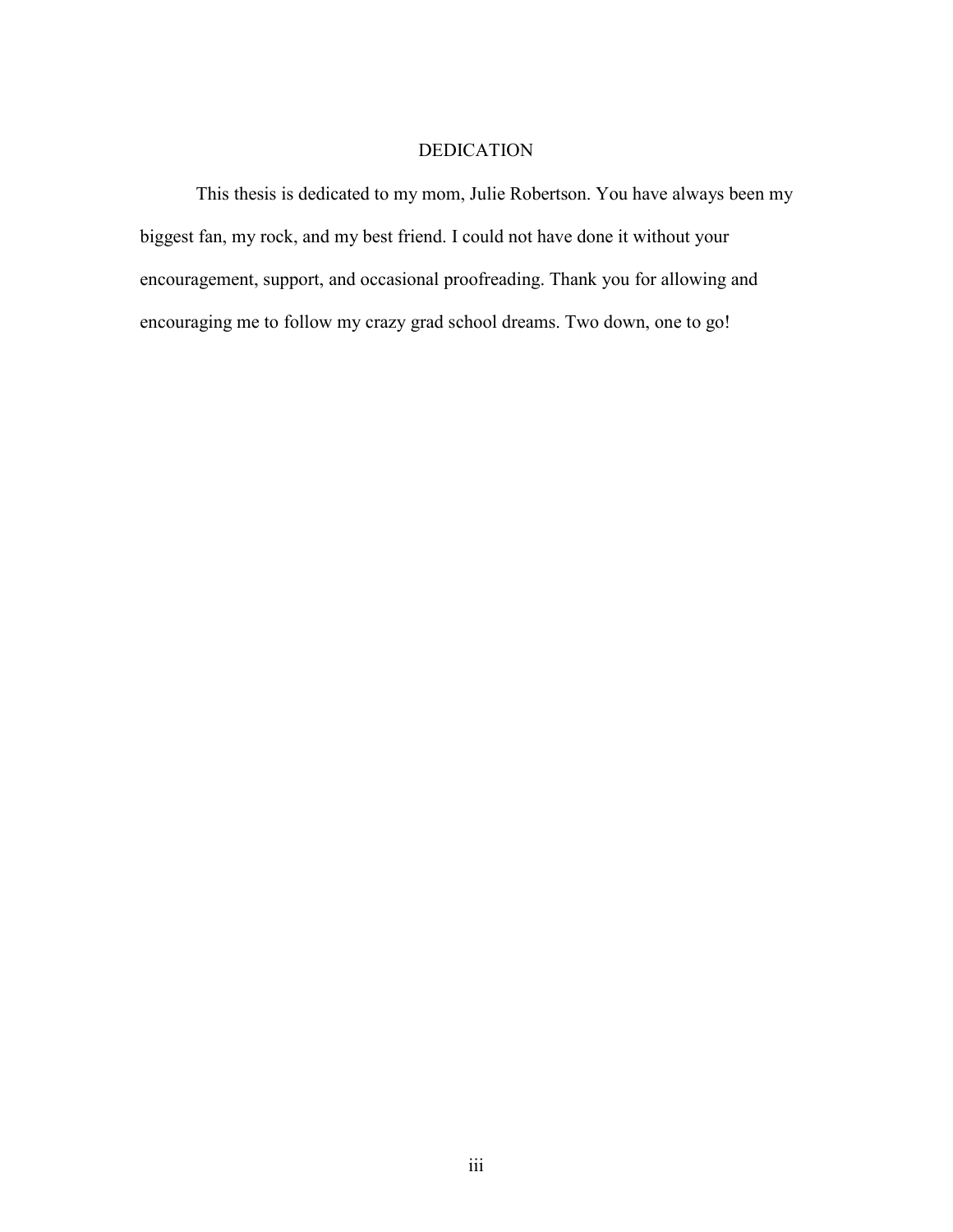#### ACKNOWLEDGMENTS

 Many thanks to my wonderful committee members. To Dr. David Coombs: thank you for your support, encouragement, and much needed tough love. To Dr. Erin Goss: thank you for pushing me to strive for more. Your mentorship, both as a scholar and an educator, means the world to me. To Dr. Megan Eatman: thank you for your wonderful encouragement and for asking tough questions.

 I would also like to thank the other professors that I have had the privilege of studying under during my time at Clemson. The past two years have been more of a challenge than I ever expected, but they have also been so much more rewarding than I could have foreseen. The challenges presented by each and every educator that I came into contact with have shaped me as a scholar and as a person. A particular thank you to Dr. Michael LeMahieu: your guidance and feedback over two wonderful semesters were the most influential on my development as a writer and a scholar.

 Also, thank you to my MAE and MAPC cohort, especially my wonderful best friend and fellow MAE student Courtney Huff-Oelberg. Thank you for being there through all of the drafts, tears, and much-needed trips to Cracker Barrel. I don't know how I could have made it through the last two years without you.

 A final thank you to my extended family for all of their support and love. I love all of you.

iv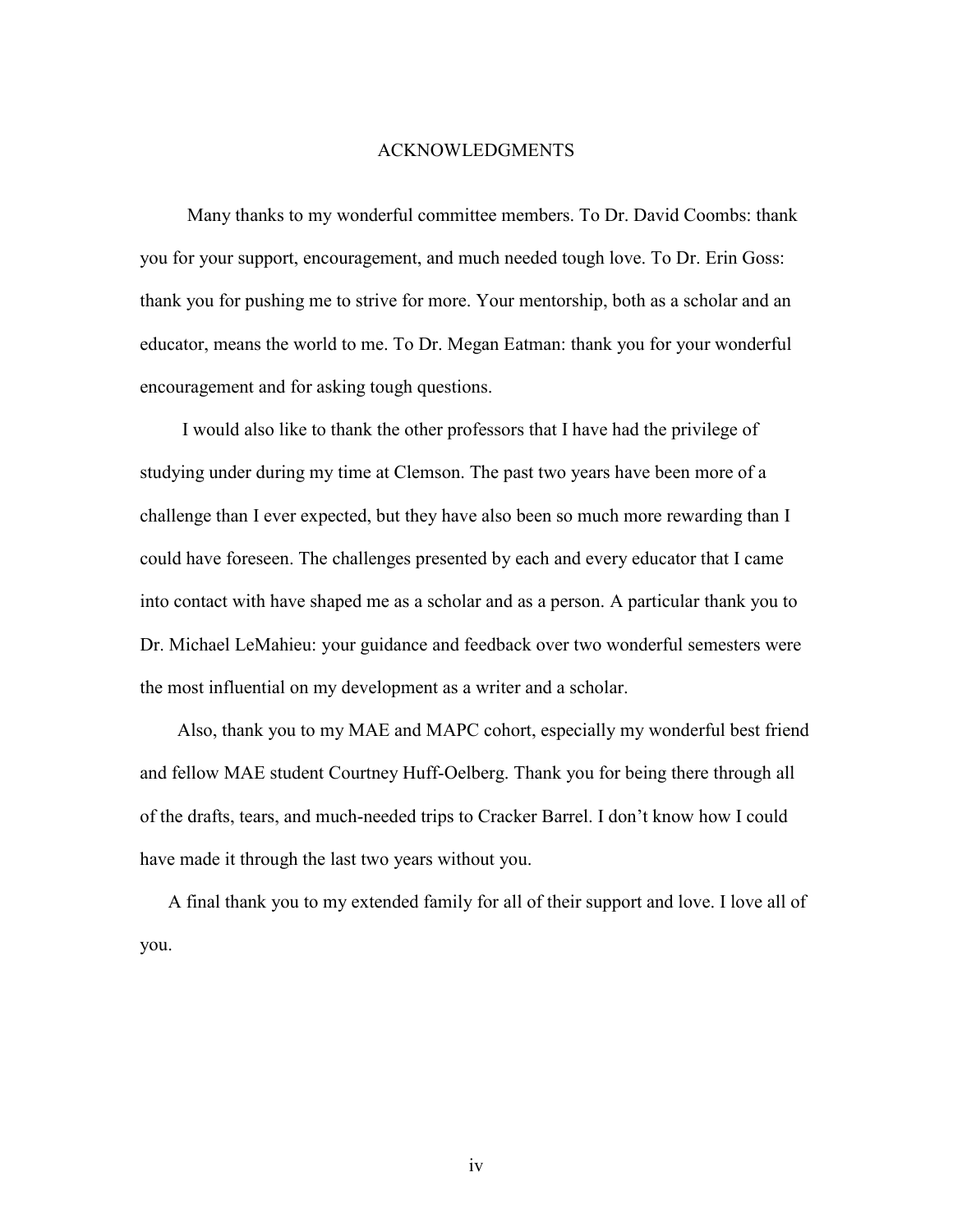## **TABLE OF CONTENTS**

|                                                            | Page |
|------------------------------------------------------------|------|
|                                                            |      |
|                                                            |      |
|                                                            |      |
|                                                            |      |
|                                                            |      |
|                                                            |      |
| LADY AUDLEY'S PUNISHMENT: VICTORIAN SOCIETY'S REACTION TO  |      |
|                                                            |      |
| NO NAME: MAGDALEN VANSTONE'S SEARCH FOR IDENTITY THROUGH   |      |
|                                                            |      |
| CONTRASTING MASCULINE AND FEMININE THEATRICALITIES IN EAST |      |
|                                                            |      |
|                                                            |      |
|                                                            |      |
|                                                            |      |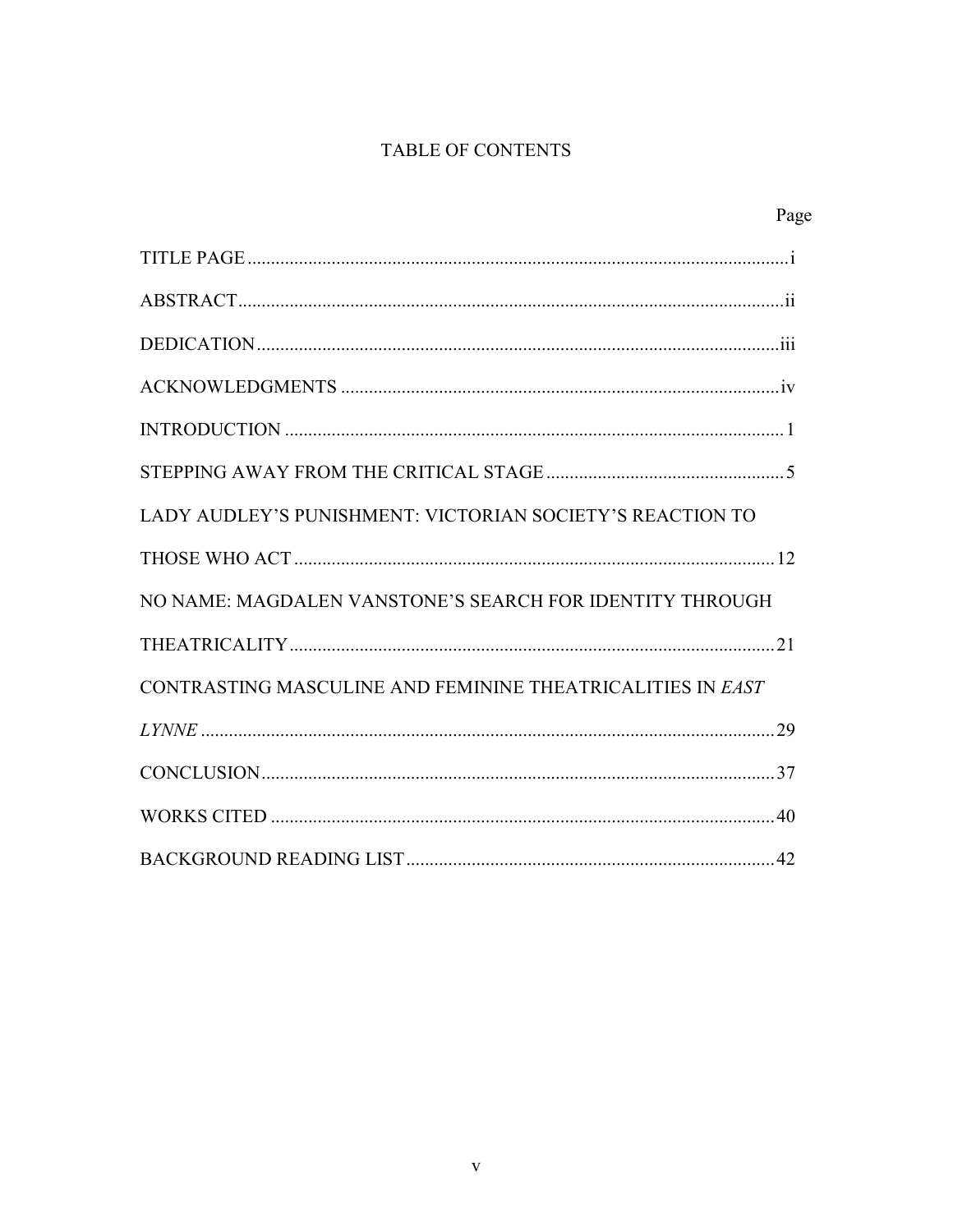#### **INTRODUCTION**

In the Victorian era, both sensation fiction and theatre were considered morally dubious genres. Although widely enjoyed by the masses, these genres were marginalized and dismissed as unworthy of the acclaim or admiration of the civilized upper classes. Both were highly criticized for their potential to corrupt otherwise pristine society.

In her introduction of Ellen Wood's *East Lynne*, Elizabeth Jay describes the development of the sensation fiction genre and asserts that critics deemed the genre sensational "because it played upon readers' nerves in two ways: first, by using to the full the opportunity for suspense and melodrama afforded by serial instalments; and second, by stimulating an 'unhealthy' interest in diseases and crimes…which the newspapers claimed threatened society daily" (Jay viii). Additionally, critics were concerned about the effect that the genre's reliance on "piquant situation and startling incident<sup>1</sup> to evoke awe" and "the notion of proximity" would have on readers of these novels (Jay ix).

Many works of sensation fiction transferred from the page to the stage. Although not often recognized by scholars, close connection between literature and the theatre was not uncommon in the Victorian era; as Auerbach notes, many beloved canonical writers "wrote for the theater, longed to write for it, or failing to achieve theatrical success, transplanted theatrical values into the works that made them famous" (Auerbach, *Private Theatricals* 13). In her introduction to *Lady Audley's Secret*, Lynn Pykett asserts that even Victorians who did not know Braddon's story and its characters, knew them

<sup>&</sup>lt;sup>1</sup> Here, Jay is quoting nineteenth-century novelist and critic Margaret Oliphant's article 'Sensation Novels', *Blackwood's Magazine*, 91 (1862), 564-584 (p. 568).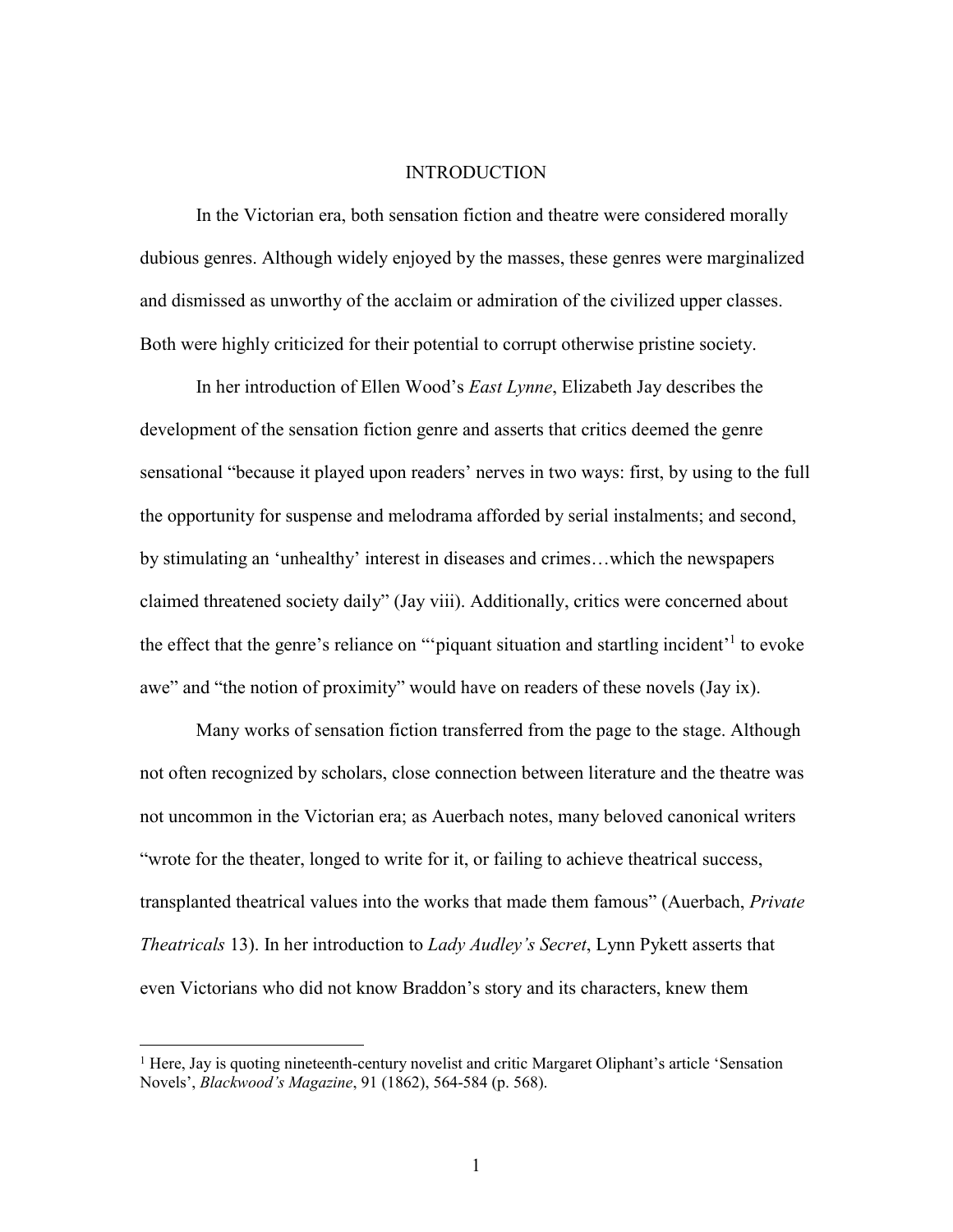"through the numerous stage adaptations which appeared from 1862 and were frequently revived throughout the century" (Pykett vii). Lady Audley and her companions gained as much notoriety from the stage as they did from Braddon's wildly popular serial novel<sup>2</sup>. Ellen Wood's *East Lynne* had a similarly advantageous relationship with the theatre. The first dramatized version of *East Lynne* was staged in New York in 1862; several other American versions were launched in the following years, and *East Lynne* made its first appearance on the English stage in 1864 (Jay xxxvi). Stagings of adaptations of Wood's word were incredibly popular even as late as the 1920s and numerous adaptations of *East Lynne* were "immediately loved" by diverse Victorian audiences (Auerbach, "Before the Curtain" 11). Auerbach even asserts the importance of *East Lynne* to the Victorian theatre in her introduction to *The Cambridge Companion to Victorian Theatre*. She claims "we still shun its Victorianness," because "its play with women's being embodies Victorian theatricality" (11). Hence, in both forms, *East Lynne* plays on the Victorian fear of the theatrical nature of identities.

Nina Auerbach describes the fear Victorians held for the theatre and all things theatrical in her book *Private Theatricals: The Lives of the Victorians*. Victorians worried that if acting was as easy as it appeared to be on the stage, perhaps acting was possible in day to day life: "As sources of truth, though, lives could be dangerously like masks. Living was so significant that sages strained to shelter it from contamination; the theater became the primary source and metaphor for meretricious, life-destroying activity" (4).

<sup>&</sup>lt;sup>2</sup> "*Lady Audley's Secret* was one of the publishing sensations of the 1860s. An immediate best-seller when it appeared in three-volume form in 1862, it was also one of the best-selling novels of the nineteenth century" (vii).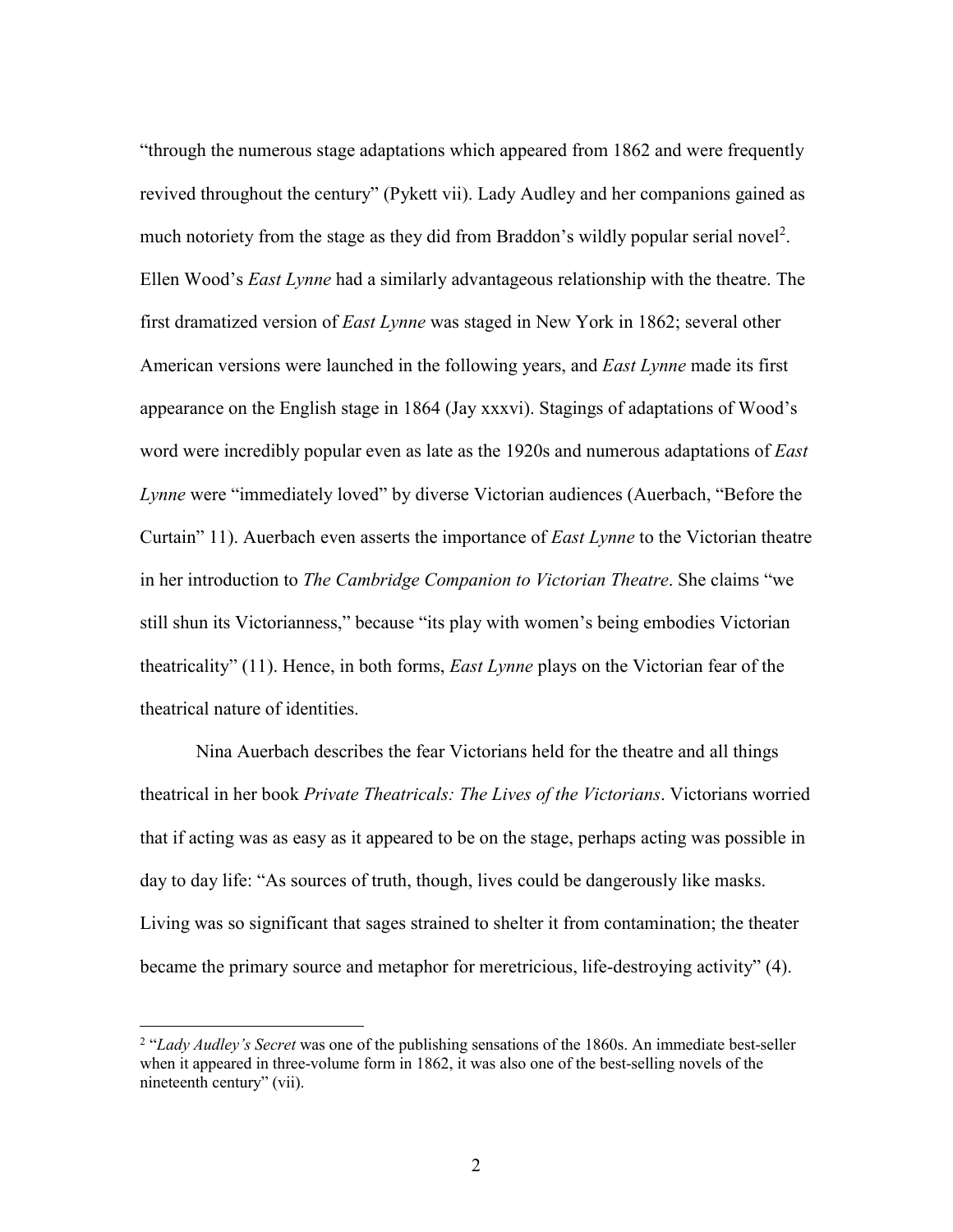Auerbach describes the Victorian definition of theatricality as the opposite of sincerity, which was held as sacred in Victorian culture (4). As a result, "The theater, that alluring pariah within Victorian culture, came to stand for all the dangerous potential of theatricality to invade the authenticity of the best self" (Auerbach 8-9). Similarly, the figure of the actor became "one image of the Victorian anti-self, capering and mocking sincere emotion," and, as any figure who was opposed to sincerity was deemed conniving and evil, the actor and his profession were rejected by proper Victorian society (114). Thus, activity was shunned, as it was determined to be too close to acting, and as Auerbach puts it, "to be sincere, we must not act"<sup>3</sup> (8). As a result, the ideal Victorian heroes were "characters who do nothing" (5). Although sensation fiction is often subversive and plays into elements of theatricality, their heroes often do fit into this category. For example, *Lady Audley's Secret*'s Robert Audley is described as a "lazy, care-for-nothing fellow" and *No Name*'s Norah Vanstone, unlike her theatrical sister, fades into the background; however, both characters save the day in their respective stories (Braddon 32). Despite the seemingly conventional casting of heroes, sensation fiction often explores the disconnect between the emphasis on the sincere or authentic self and the pressure to become a figure of the ideals of masculinity or femininity.

Thus, the similar dismissals of the sensation fiction genre and of the Victorian theatre stems from a fear of theatricality that accompanied both forms. Behind the fear of theatricality lies a fear of a lack of a true soul or self, a fear of a lack of authenticity of identity, and a fear that others could perform a role that was not their sincere self.

 $3$  Although she also admits that "it is scarcely possible to be ourselves without acting ourselves" (8).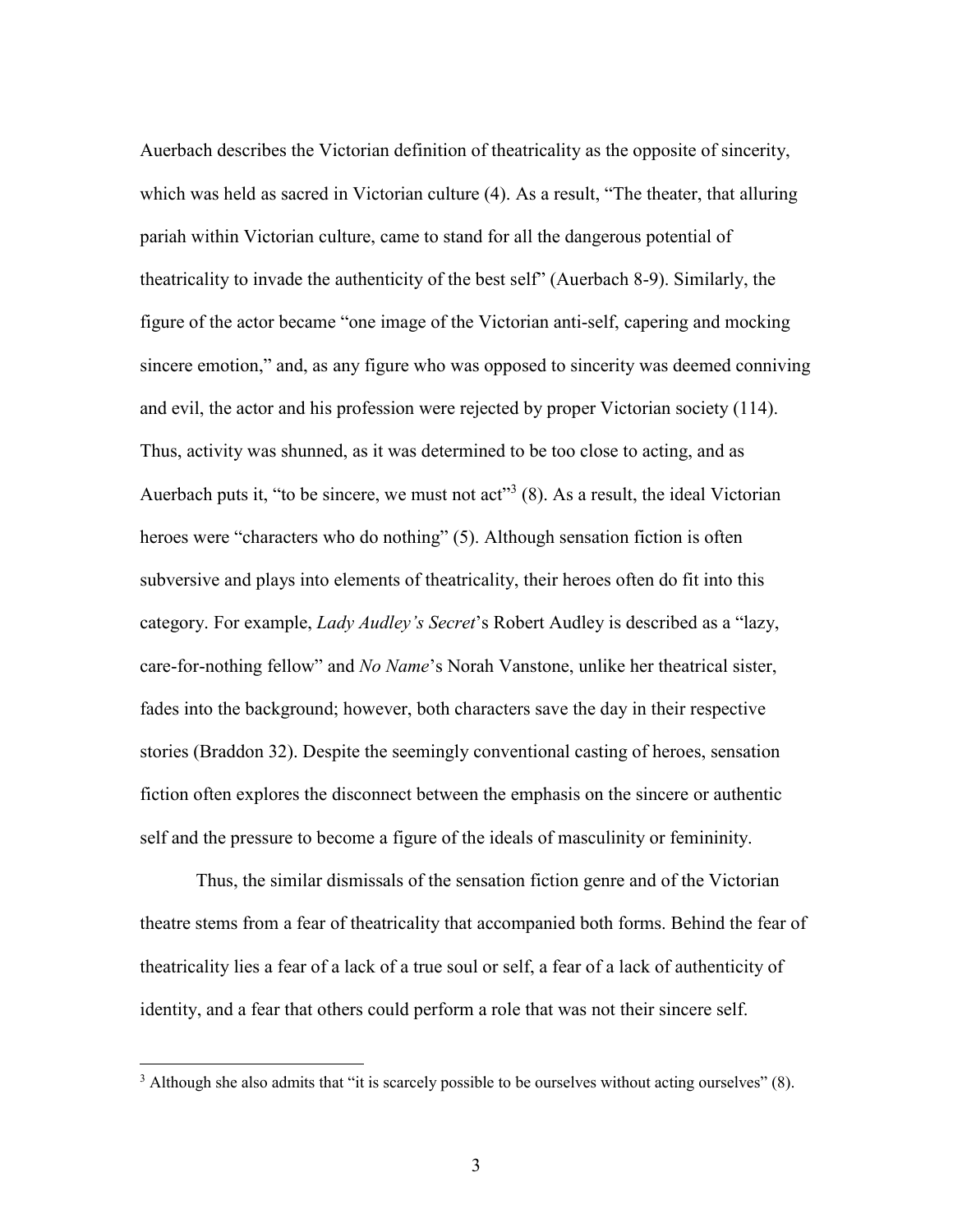Theatricality differs from performance in one key way: it is not the act itself, but is instead the potential ability to carry out the acting.<sup>4</sup> I chose to emphasize theatricality over performance, as I believe this is truly where the Victorian fear of acting resides; it is not the fear of the performance itself, but the fear that someone might be able to perform. Sensation fiction writers like Mary Elizabeth Braddon, Wilkie Collins, and Ellen Wood played directly on the fear of theatricality in their novels. In fact, the plots of Braddon's *Lady Audley's Secret*, Collins's *No Name*, and Wood's *East Lynne*, three of the most prolific sensation fiction novels, revolve around disguises, assumed identities, and acting out new roles. Sensation fiction characters regularly occupy normative roles in interesting ways, often ways that distort the role itself. These characters, much like actors on a stage, have theatricality, or the ability to move in between performed societal roles when needed. They are able to transform aspects of their identities, both small and large, in order to slip into a new role, often with some ease. Some change identities completely, while others change more minor aspects of their identities, often in order to positively affect their social standing.

<sup>&</sup>lt;sup>4</sup> The OED definitions of theatricality and performance indicate this: Theatricality is defined as "the quality or character of being theatrical" (definition 1a). In turn, theatrical is defined as "that simulates, or is simulated; artificial, affected, assumed" (definition 2). Performance, on the other hand, is defined as "the accomplishment or carrying out of something commanded or undertaken; the doing of an action or operation" (definition 1a).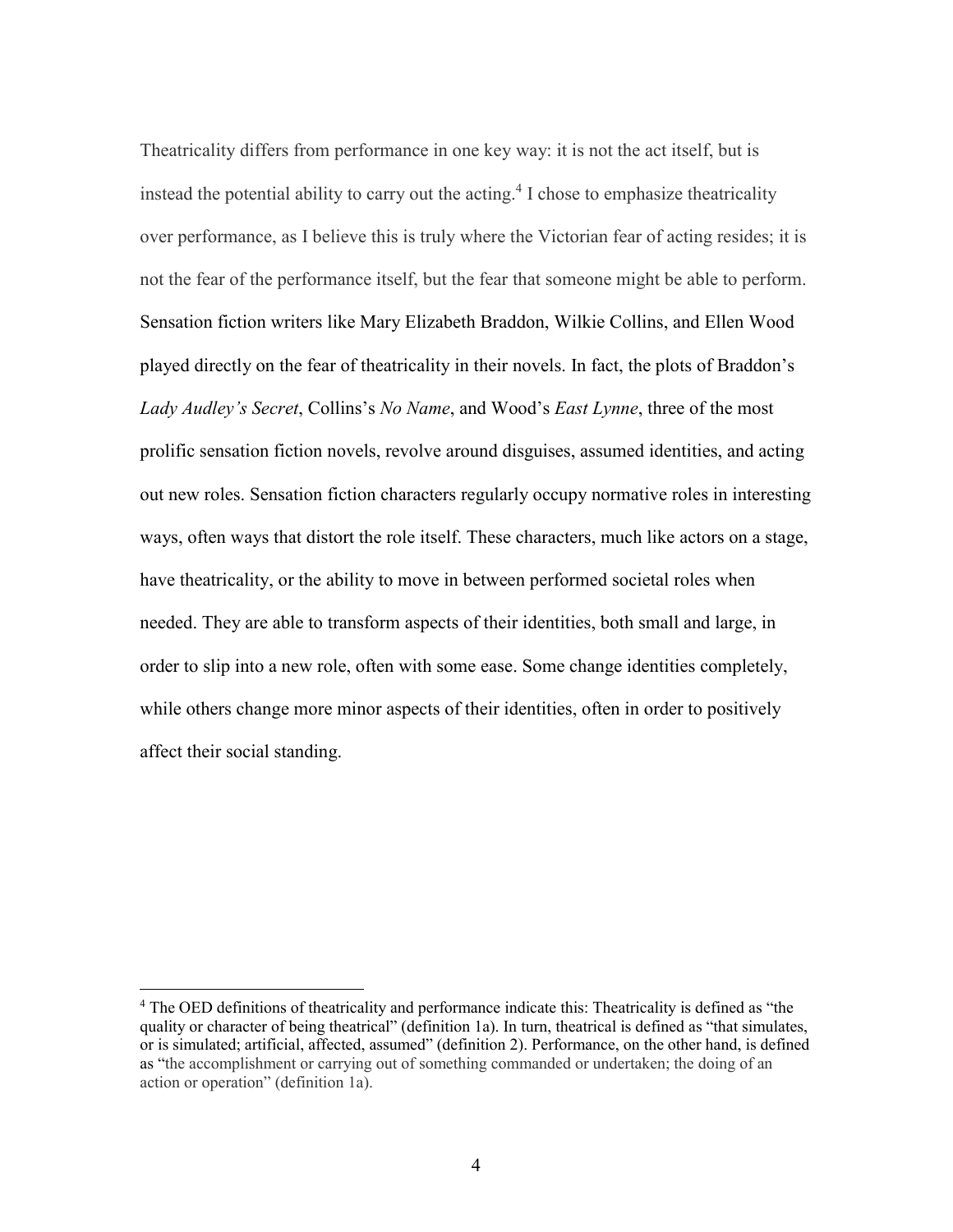#### STEPPING AWAY FROM THE CRITICAL STAGE

In her book *The Limits of Critique*, Rita Felski seeks to "figure out what exactly we are doing when we engage in 'critique' and what else we might do instead" by examining why we read, "how we read and to what end" (1, 6). Contemporary critique, as Felski sees it, aims "to expose hidden truths and draw out unflattering and counterintuitive meanings that others fail to see" (1). In this definition, literary scholars read primarily to uncover some yet undiscovered analysis of a text so that they might write about it. Felski laments the continuous, compulsory development of critique, saying "the insufficiencies of critique demand that it be magnified and multiplied, cranked up a hundredfold, applied with renewed vigor and unflagging zeal" (8). Felski is well aware, as the title of her book indicates, of the limits of critique, and she asserts that if we reexamine our current techniques of analyzing literature, "we might admit that critique is not always the best tool for the job" (8). Although the diverse schools of critical thought show that we are already aware that "different methods are needed for the many aims of criticism, and there is no one-size-fits-all form of thinking that can fulfill all these aims simultaneously," Felski accurately points out that "at a certain point, critique does not get us any further" (9). Thus, as we continuously fall into the same or similar patterns of analyzing literature, we might, in fact, be missing possibilities already present within the texts themselves.

Felski also offers an explanation for why contemporary critique might be illequipped for analyzing sensation fiction in her chapter "An Inspector Calls," which explores "the connection between critique and crime" (85). Critics have many similarities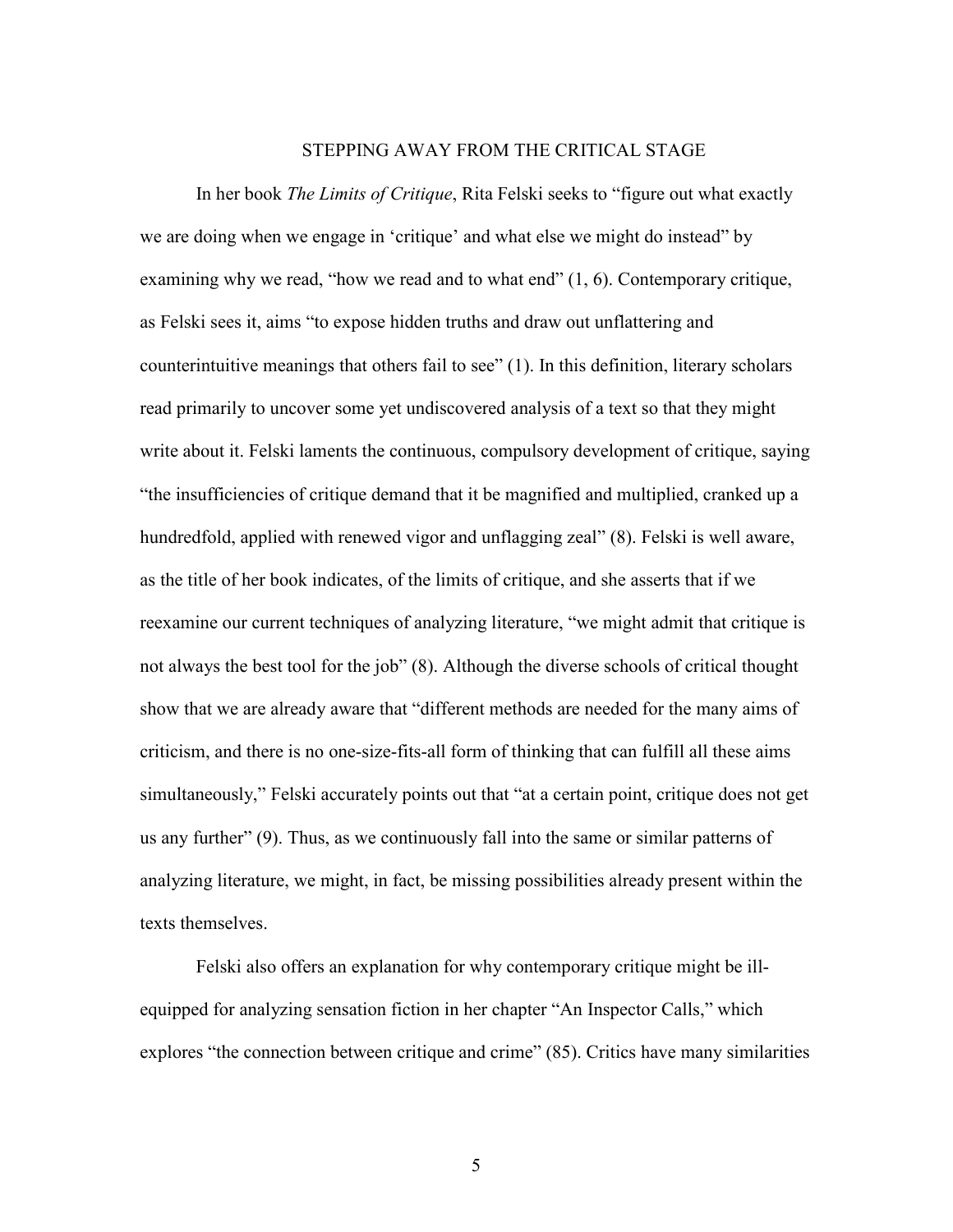to detective figures in fiction. The two figures often have "overlapping methods of interpretation," which Felski outlines:

Specifically, I pursue the analogies between detection and critique as styles of suspicious reading that blend interpretation with moral judgment. And here the similarities proliferate at a dizzying rate: a penchant for interrogating and indicting, a conviction that deceit and deception are ubiquitous and that everyone has something to hide, a commitment to hunting down criminal agents and a reliance on the language of guilt and complicity (86).

Critics, like detectives, look for literary clues in order to assign blame or guilt<sup>5</sup>. Critics' innate suspicion that a text, which the critic ends up treating "as a quasi-person equipped with a desire to deceive," has something hidden to be uncovered leads to the creation of "a never-ending stream of signs-to-be-read and conclusions-to-be-drawn" (95, 103). To the determined literary critic, any and all details of a work may be construed as clues, which can be used to piece together their theories of guilt. As a result, "present-day inspectors of literary studies arrive on the scene intent on transmuting apparent innocence into political guilt," rather than letting the text reveal possible topics of scholarly conversation over the course of its narrative (90). The similarities between critics and detective characters leave critics at risk of coming to the same, or very similar, conclusions as the characters themselves come to in the course of their investigations.

<sup>&</sup>lt;sup>5</sup> However, Felski distinguishes the place of blame that critics look for from the detective fiction criminal: "One patent difference between detective fiction and academic critique: in the latter, the wrongdoer is not an anomalous individual – a deranged village vicar, a gardener with a grudge – but some larger entity targeted by the critic as an ultimate cause: Victorian society, imperialism, discourse/power, Western metaphysics" (89).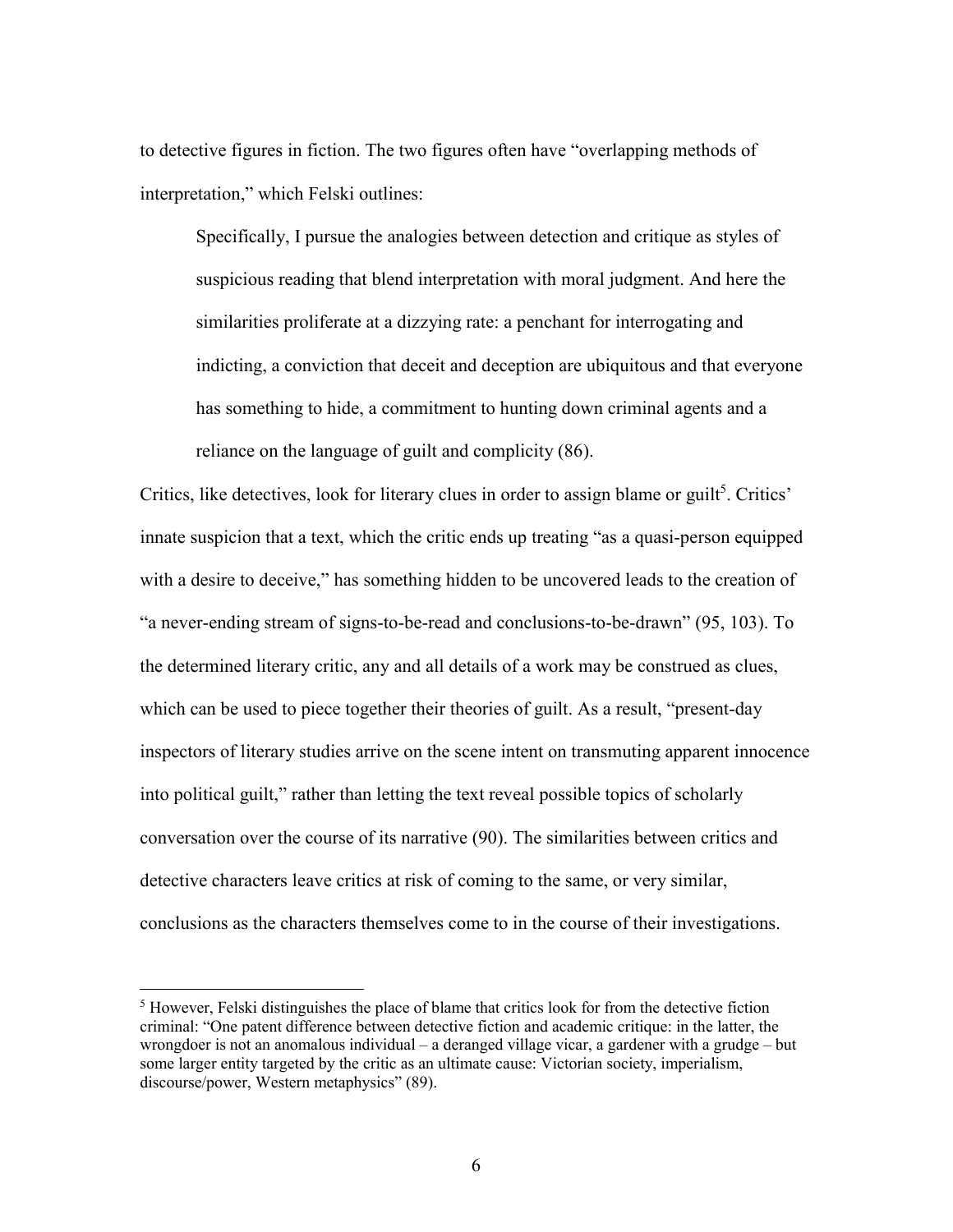While some critics use their skills of detection to connect sensation fiction to the theatre or to elements of performativity, their investigation has not yielded a connection to the intersection of both, theatricality. The critic who comes closest to making this connection is David Kurnick in *Empty Houses: Theatrical Failure and the Novel*. While Kurnick does not specifically analyze sensation fiction, his theory of the impact that unsuccessful theatrical ambitions had on the work of writers in the nineteenth and twentieth centuries such as Henry James, William Thackeray, George Eliot, and James Joyce. Kurnick notes that "these writers had serious ambition to write for the stage, and that all of them reworked their theatrical concerns into innovative and influential fiction," which poses as indicative that "the novelistic turn to and away from the theater was not a punctual event but has been an ongoing aspect of novelistic development" (2). He ultimately credits many of the defining literary accomplishments of these authors to the influence of the theatre, and he particularly insists that "we recognize the role of the theater in the creation of the novel of interiority" (3). Most importantly, Kurnick notes the lack of emphasis that scholars place on the influence of the theatre:

The literalism is what most sharply differentiates this book from existing studies of the crucial figurative role theater plays in the novel. Although this scholarship sometimes notes the actual theatrical efforts of major novelists, the substance of those efforts has almost wholly escaped analysis. This focus has hypostatized the novel and the theater as independent traditions, and my emphasis on the erratic trajectory of individual careers is meant as a reminder that these forms are not produced in isolation from each other…A guiding hypothesis of much of this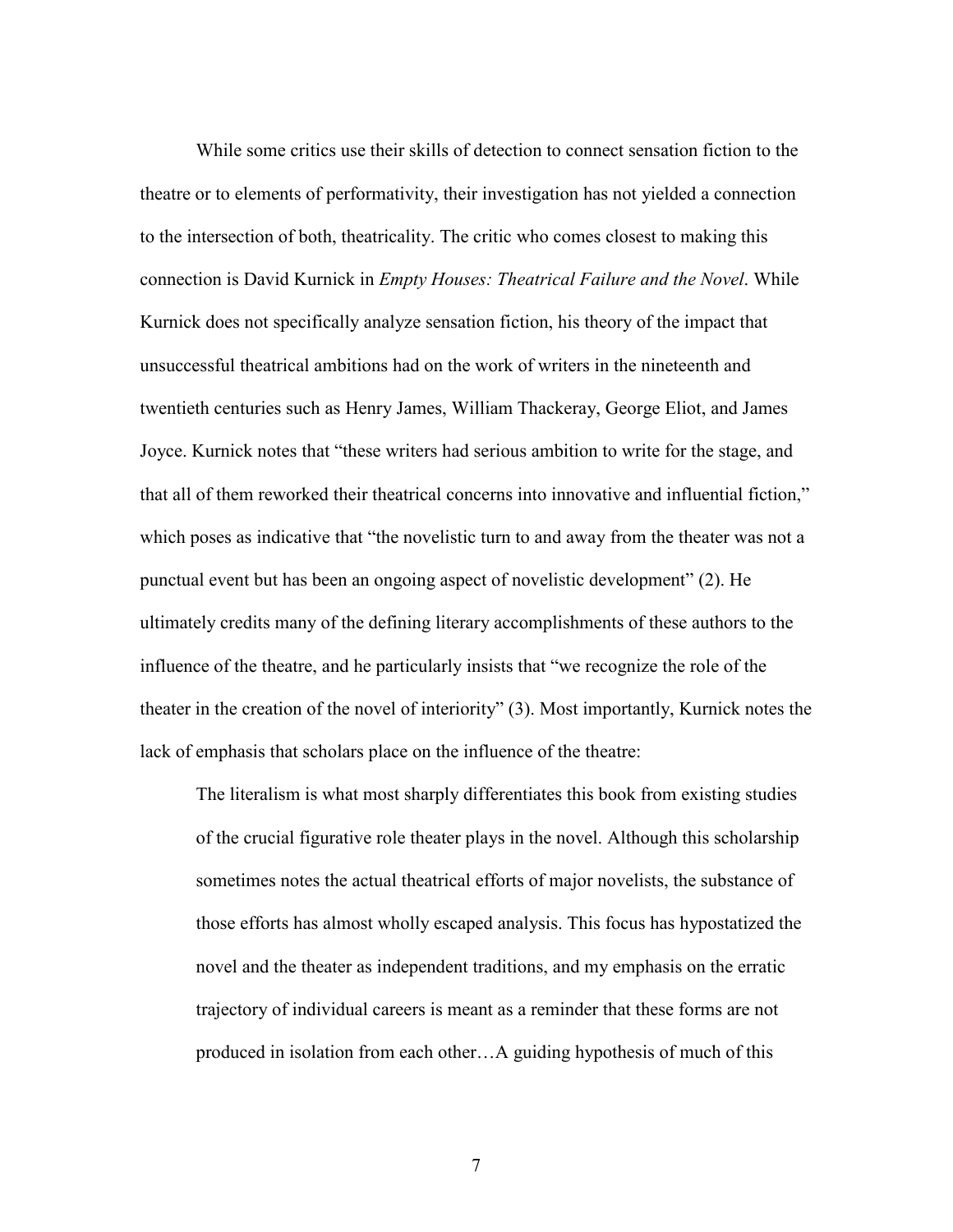criticism has been that when the novel engages theater, it does so homeopathically – to expel it, punish it, or marginalize it (6)

Although our subject matter differs slightly, I have found the same to be true of scholarship surrounding sensation fiction's connection to the theatre. The clearest connections made between the two concern the authors' endeavors in the theatre, but these texts only briefly, if they do at all, connect the author's relationship to the theatre to the individual novels themselves. Otherwise, critics might make connections between performance or identity and sensation fiction but not connect these elements to the theatre. $6$ 

So, if we do not wish to fall into the trap of becoming the critic-detective, if we have reached the limits of critique in relation to these literary texts, what should we look to instead? Felski claims that she "strive[s] to remain on the same plane as [her] object of study rather than casting around for a hidden puppeteer who is pulling the strings" (6). I wish to follow Felksi's model and use sensation fiction itself, specifically what sensation fiction's theatricality can reveal, as a model for reading the genre. This type of analysis is what Stephen Best and Sharon Marcus refer to as "*Attention to surface as a practice of critical description"* (11). They describe this method as such:

This focus assumes that texts can reveal their own truths because texts mediate themselves; what we think theory brings to texts (form, structure, meaning) is

<sup>&</sup>lt;sup>6</sup> For example, Ronald R. Thomas explores how detectives within detective fiction analyze the character of others. In "Sensation and the fantastic in Victorian novel," Lyn Pykett analyzes the fear of women not adhering to the Angel in the House stereotype that is present in sensation fiction. In their book *Victorian Heroines: Representations of Femininity in Nineteenth-century Literature and Art*, Kimberly Reynolds and Nicole Humble spend a chapter outlining how the sensation fiction genre complicated the roles available to female characters within novels.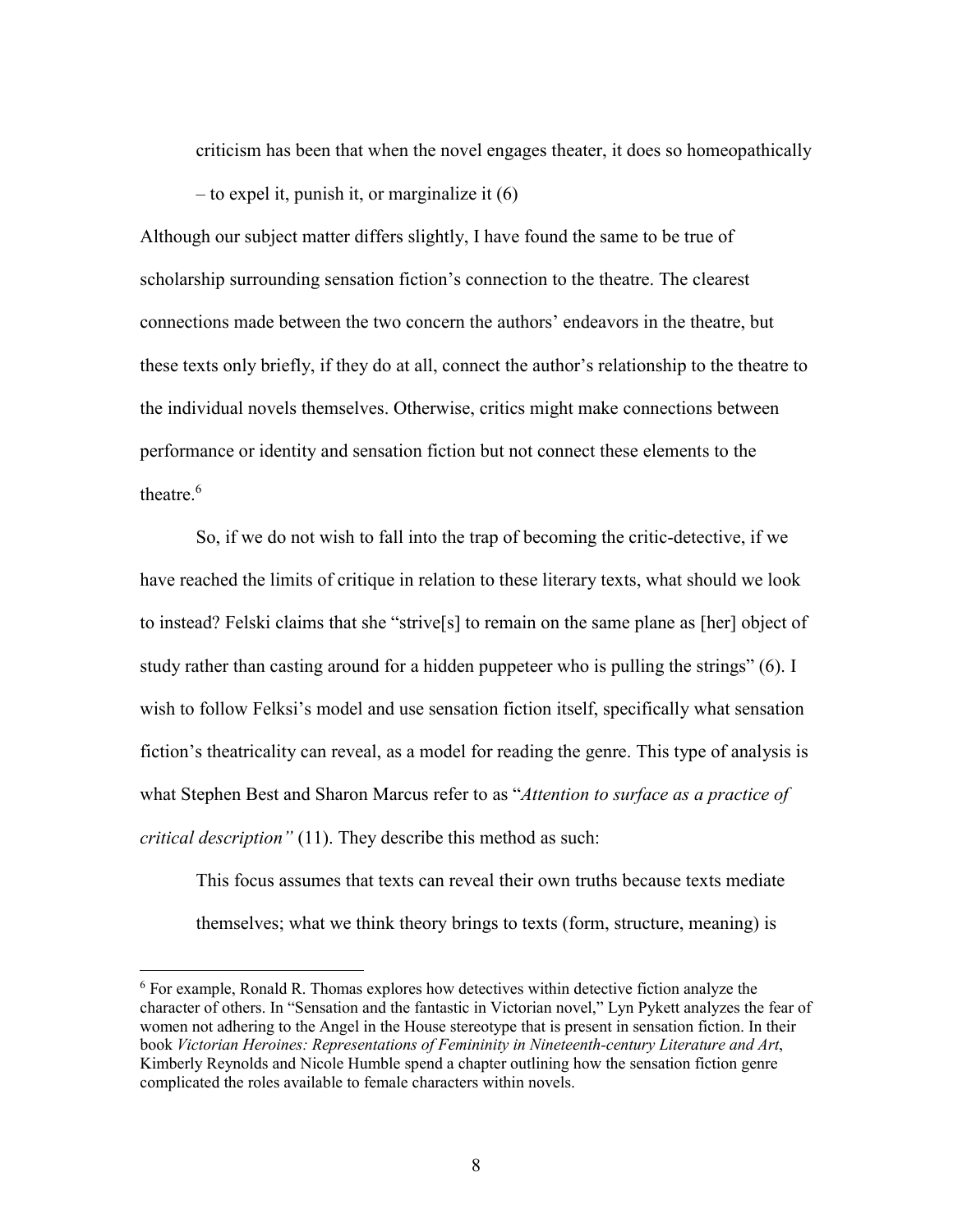already present in them. Description sees no need to translate the text into a theoretical or historical metalanguage in order to make the text meaningful. The purpose of criticism is thus a relatively modest one: to indicate what the text says about itself (11).

Best and Marcus's proposed method lines up with Felski's suggestion that we search for meaning in the same plane as our source material. Taking this approach, sensation fiction, especially its knack for mystery, assumed identities, and disguises, most directly points us to theatricality.

 Heather Love further describes methods of surface reading and explains how this method might interact with questions of identity in her article "Close Reading and Thin Description." Love asserts that these "forms of analysis that describe patterns of behavior and visible activity but that do not traffic in speculation about interiority, meaning, or depth" (404). In regards to questions of identity, which is inherently personal and interior, a lack of interiority or depth might be a pitfall of this particular method. For example, Love describes the way that Erving Goffman reads several literary texts by "analyz[ing] social reality by focusing on observable elements of behavior: gesture, spacing, timing, dress, posture, eye contact, and so on" (421). In this way, Goffman's method mimics sociological or anthropological studies, focusing on observable behavior instead of elements that make up one's identity. Thus, this method might be ill-equipped to analyze the dichotomy between theatricality and sincere identity. Therefore, while I will use some similar methods, such as analyzing how characters' surface appearances and behavior influences the way that others perceive them, I will depart from this aspect of surface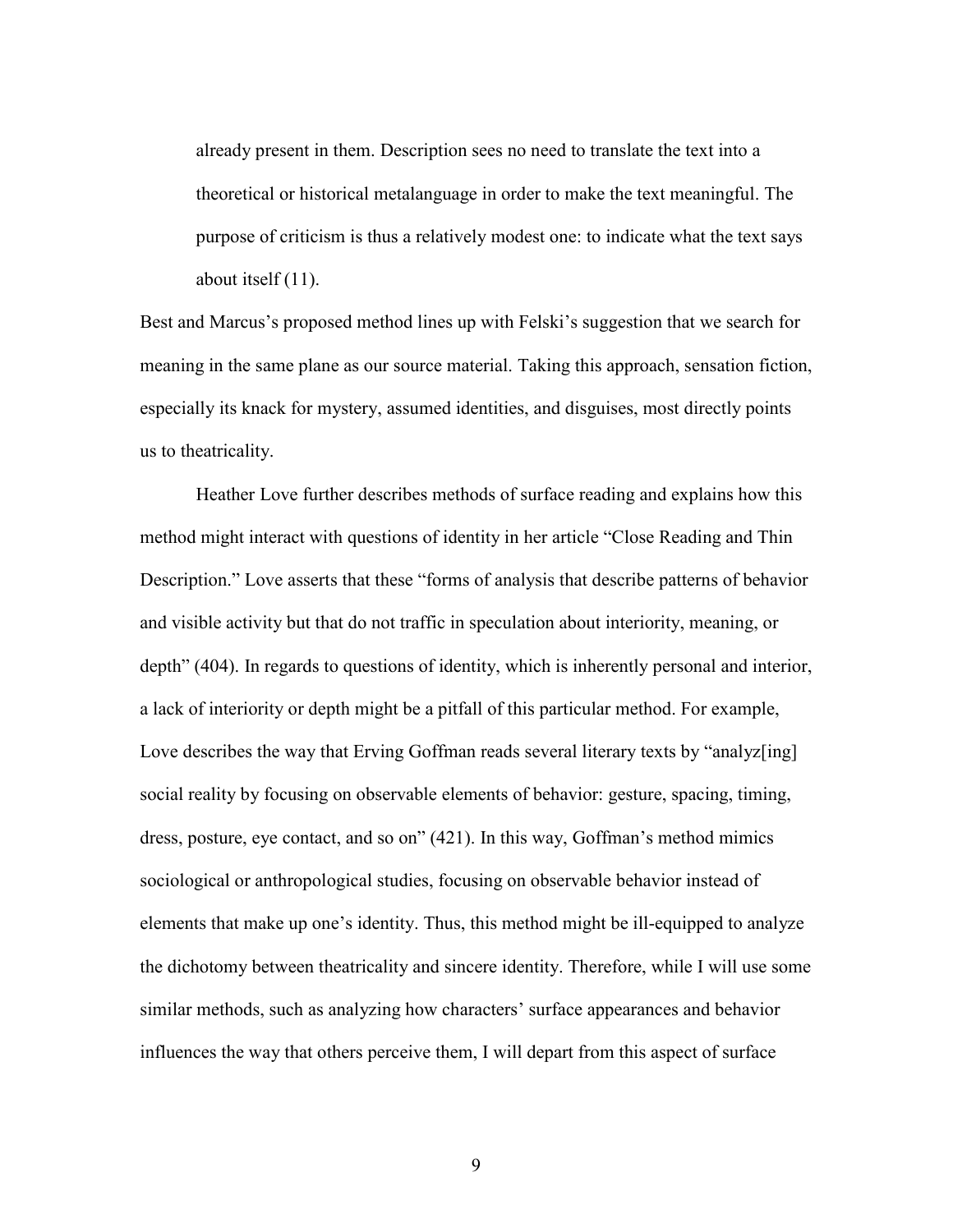reading in order to delve into questions of whether or not identity is a permanent aspect of the self or it can be acted as if by an actor on a stage.

 It is vital for me to point out that sensation fiction looks very close to the methods of criticism that Felski, Best and Marcus, and others wish to depart from. The way that some sensation fiction characters, like Robert Audley or Mrs. Lecount, attempt to read the theatrical performances of others mirrors the way that critics read these novels. They try to peer beneath the surface to find a deeper meaning, as the type of critics that Felski critiques do. Felski might assert that they are only intended, in the critics' case by the author and in the characters' case by the theatrical person, to see the surface presentation and thus should not seek to dig any deeper. In this method, the elements of theatricality within these sensation fiction novels reveal that they are intended to be read as one watches a play; we are to see (or read) the performance that is designed for us, the audience, and not peer behind the curtain to catch a glimpse at any hidden elements. Therefore, applying Felski's type of criticism to this genre works both with and against the grain.

In *No Name*, Wilkie Collins offers insight on one particular way to view the stories contained in sensation novels through a letter from a detective, Sergeant Bulmer, to the Vanstone family lawyer, Mr. Pendril. Sergeant Bulmer tells Mr. Pendril that "[t]his case seems a mighty simple one looked at from a distance. Looked at close, it alters very considerably for the worse, and becomes, to speak the plain truth  $-$  a Poser" (145). It is interesting that Collins chose a detective who has little to do with the rest of the narrative to comment on how to view a case such as Magdalen Vanstone's, especially given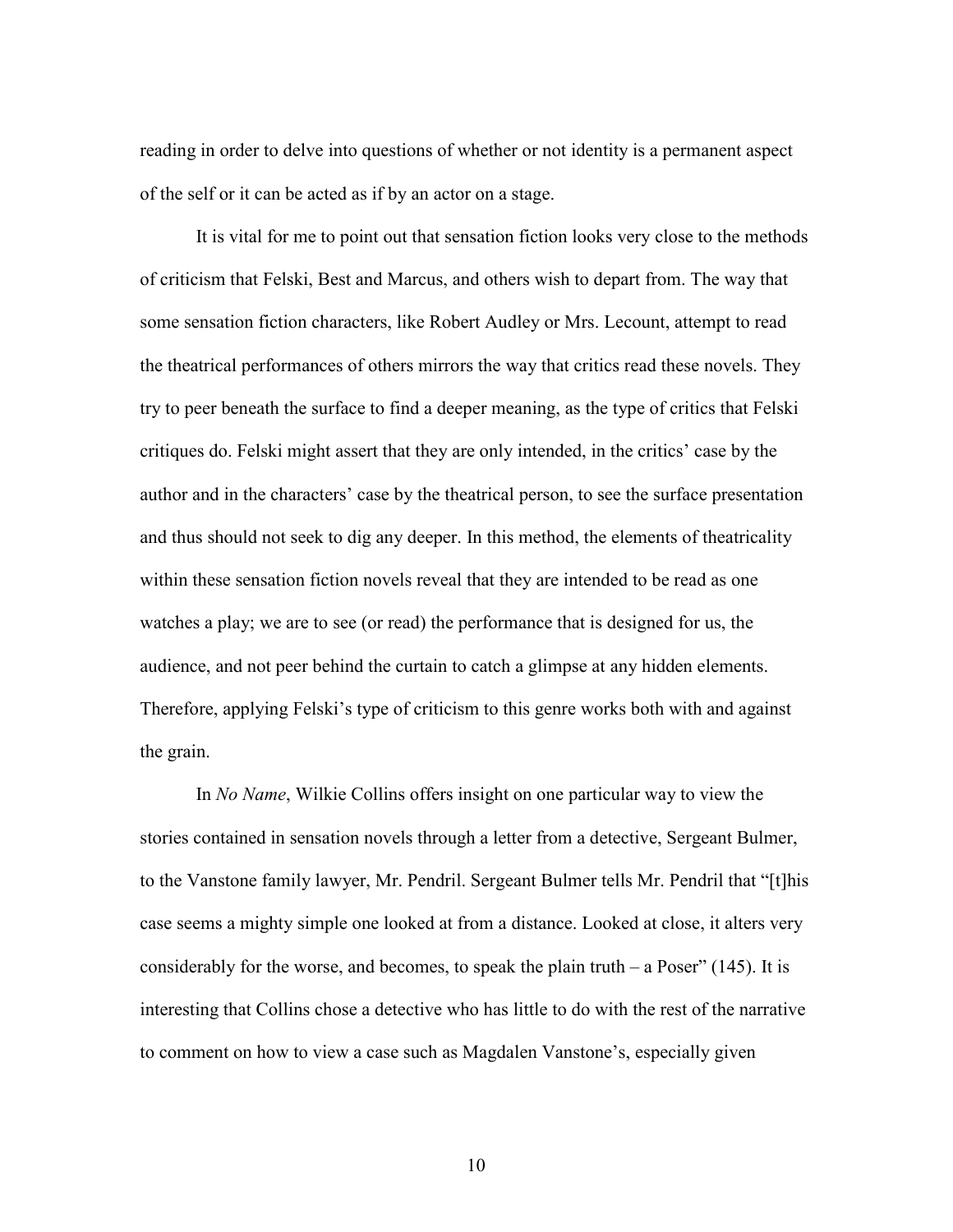Felski's connection between critics and detectives. Collins's choice of the word poser could have one of two meanings. According to the Oxford English Dictionary, poser can mean "a person who poses," someone who acts out another role, or "a difficult or perplexing question; a puzzle" (*Oxford English Dictionary*). The first definition points to elements of theatricality. The second definition relates the quote to Felski's argument about the critic-detective. In these two potential meanings, Collins highlights the importance of analyzing this genre from all angles, working both with and against the grain. Within these novels, there is a perceived congruity between a character's exterior or surface appearance and their interiority; however, a disconnect between the two is often revealed over the course of these narratives. From a distance, these texts are simple, and those who are advocates of surface reading might emphasize this simplicity, but when one looks closely at these texts, they, as Collins puts it, "alter considerably" and become puzzles for the critic-detective to solve. Thus, it is crucial to look at this genre from both perspectives in order to gain a full picture of the novels' relationships to theatricality and interiority.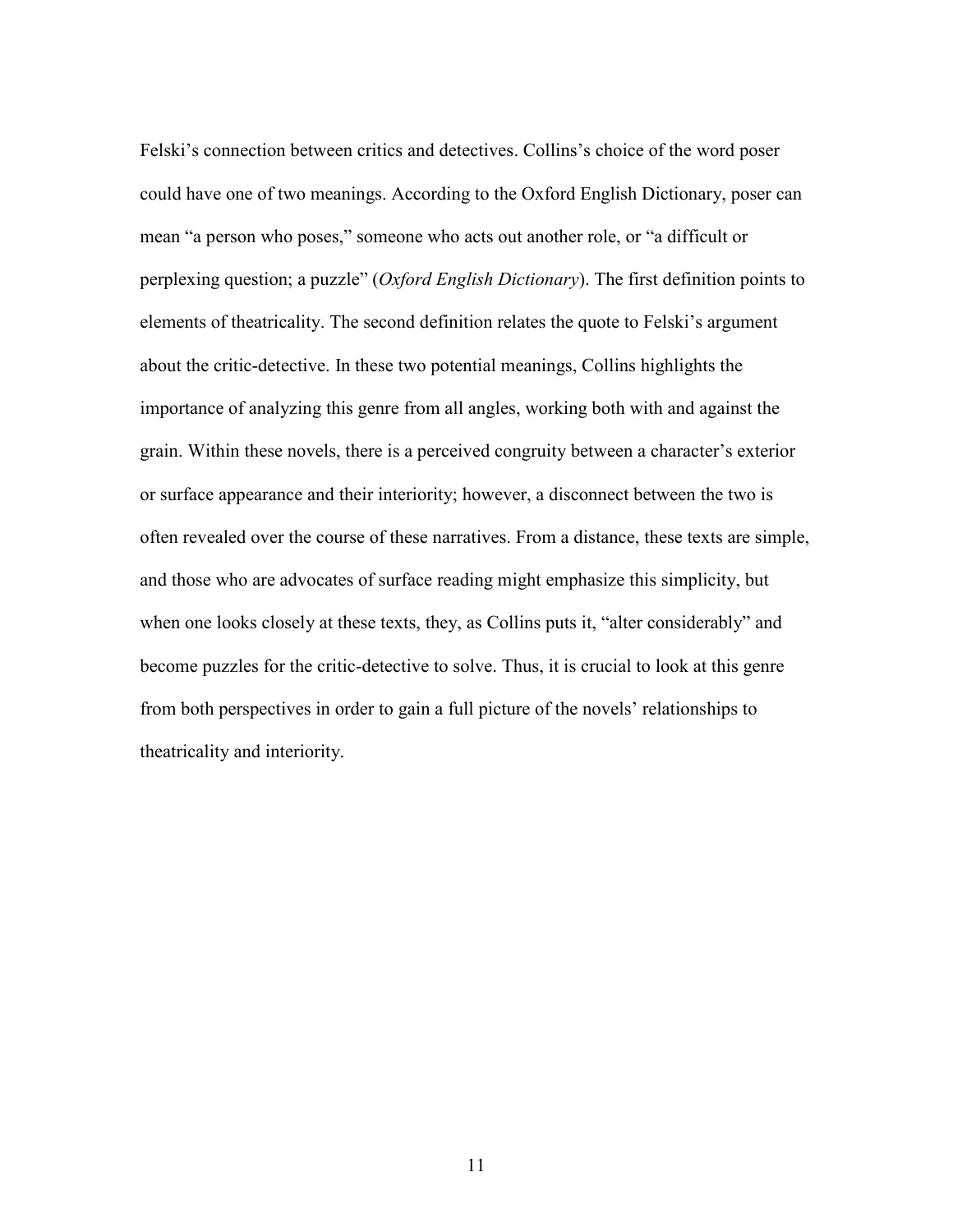# LADY AUDLEY'S PUNISHMENT: VICTORIAN SOCIETY'S REACTION TO THOSE WHO ACT

Mary Elizabeth Braddon had a deeply personal connection to Victorian theatre, a connection that exerted great influence over her literary work. Pykett declares that Braddon and her mother were "devotees of the theatre," and that their fascination with all things theatrical led Braddon to turn to the stage to "supplement their precarious income in the early 1850s" under the pseudonym Mary Seyton (Pykett, Introduction viii-ix). Braddon's move to the theatre was risky, as professional actresses were considered to be scandalous women who had taken on jobs that were improper for their gender. Braddon even wrote specifically for the stage during her time as a professional actress and later when she transitioned to her literary career. Pykett outlines a clear connection between Braddon's theatrical career and her literary work:

Braddon's theatrical interests and her personal experience of the professional theatre were important and shaping her development as a novelist. Her plots and character types were clearly influenced by the stage repertoire and some of the sensational scenes and dramatic tableaux in her novels, including *Lady Audley's Secret*, clearly have a theatrical quality (ix).

Contemporary critics of Braddon's work also made the connection between her literature and her early career in the theatre, and they "were wont to make rather snide jeers about her social background and familiarity with the repertoire of the popular theatre" in their critiques of her work (ix). Braddon clearly imparts her own much-noted theatricality onto her characters, most clearly on the scandalous, infamous Lady Audley.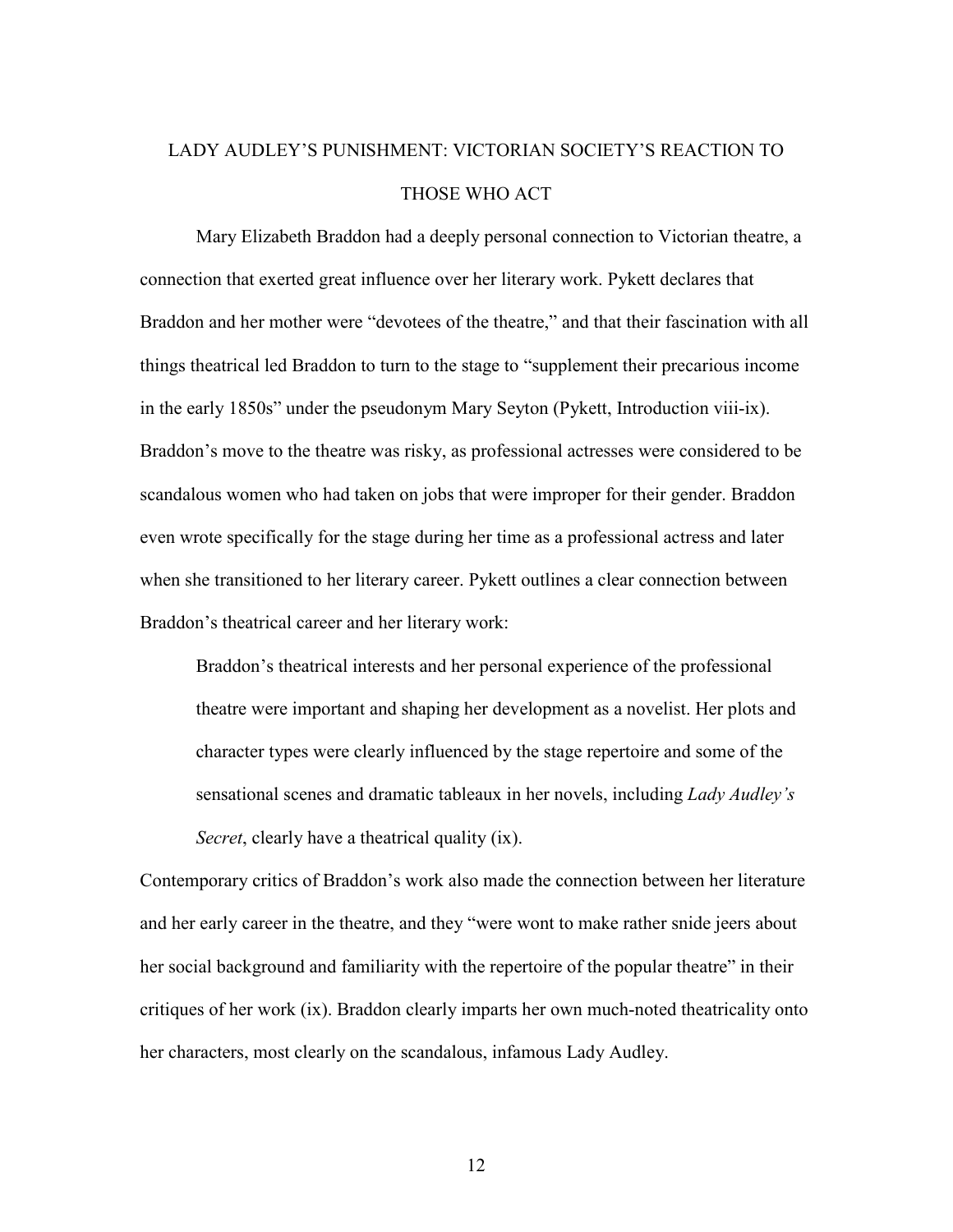In many ways, Braddon uses the complex characters in *Lady Audley's Secret* to draw attention to the flaws in the logic behind the Victorian fear of theatricality. Lady Audley's theatricality is deemed transgressive; in adopting a completely new role, she abandons her sincere self, a crime which cannot go unpunished in a society that is firmly anti-acting. Other characters, most notably George Talboys, Sir Michael Audley, and the novel's detective-hero Robert Audley, attempt to read Lady Audley's character through her outward appearance. These characters believe they can accurately judge Lady Audley's sincere self based on what she appears to be, but ultimately they are astonished to find that she is able to adapt to drastically different roles, some, or perhaps none, of which are indicative of her interiority.

 The titular character of Braddon's novel is represented within the novel as acting three separate roles, that of Helen Talboys, née Maldon, of Lucy Graham, and of Lady Audley. As a result, it is difficult to outline which, if any, of these roles are representative of an interior self.<sup>7</sup> The closest that the reader can get to a picture of a sincere self is through George Talboys's descriptions of his wife as he remembers her during their first year of marriage and through Helen's recounting of her life's story at the end of the novel. George's descriptions of Helen depict her as an idyllic feminine figure. George repeatedly calls Helen his "pretty little wife," his "little darling," or even his "gentle, innocent, loving, little wife!" (21). He firmly declares that his Helen is "a girl whose heart is as true as the light of heaven," and he imagines her waiting patiently for him at home with their son. Unfortunately, George's recollections of his wife are so tainted with

-

<sup>7</sup> For my purposes, I will refer to her interior self as Helen, as this is her "real" name; however, it could be debated that this too is a completely artificially constructed role.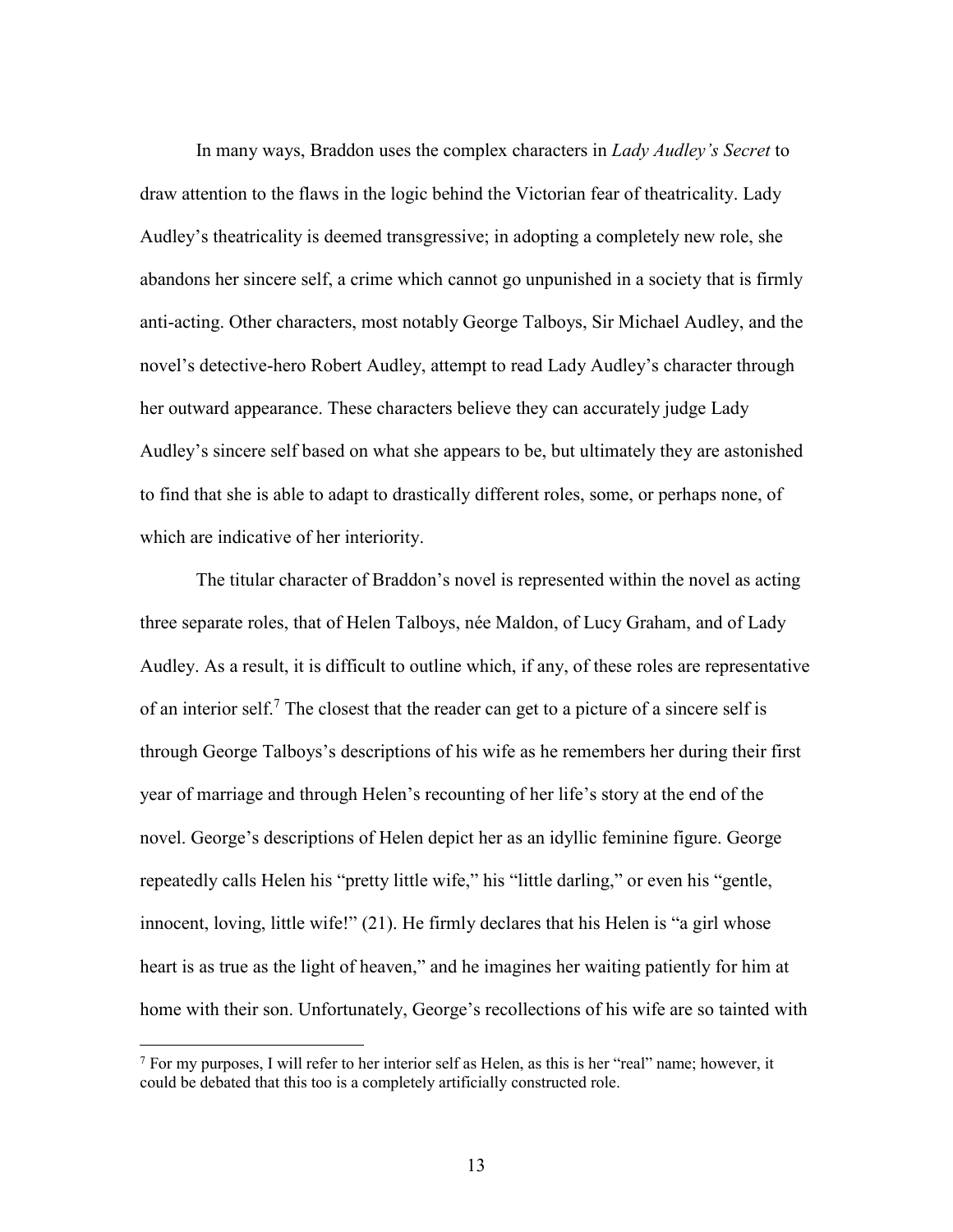long-lost love that he offers very few, if any, concrete descriptions of his wife's actual character. Helen's descriptions of her own character could be tainted as well but by her proclaimed madness instead of by love. When her true identity, that of Helen Talboys, is revealed, she proclaims to Robert that she is "a madwoman" (294). In order to explain her acting to Robert and Sir Michael, she relays "the story of her life" and emphasizes the effect that poverty and the madness that she has inherited from her mother had on her development (294). Additionally, learning that her beauty could afford her an advantageous marriage to elevate her wealth and social status instilled a great sense of pride in Helen. Therefore, pride, poverty, and the fear of becoming mad defined Helen's life and character. These characteristics combined with an intense desire to escape the condition of her low social standing leads Helen to easily leave her sincere self behind and take on a new role.

In order to take on the position of a governess after she believes her husband has abandoned her, Helen Talboys responds to an ad under a "feigned name," effectively stepping into a new character for the first time (Braddon 301). Before she is able to take on a new role, she must first get rid of the old one. In order to avoid someone connecting her old life as Helen Talboys to the new role that she has chosen, she chooses to kill Helen. She places her own obituary in the *Times* and even uses a dying woman with passing resemblance to her to take her place in her grave so that it appears that she is truly dead and therefore George may not continue to look for her. In killing her old role, or arguably even her interior self, she leaves her life of poverty and despair behind and becomes Lucy Graham, "the sweetest girl that ever lived" (Braddon 11). Similar to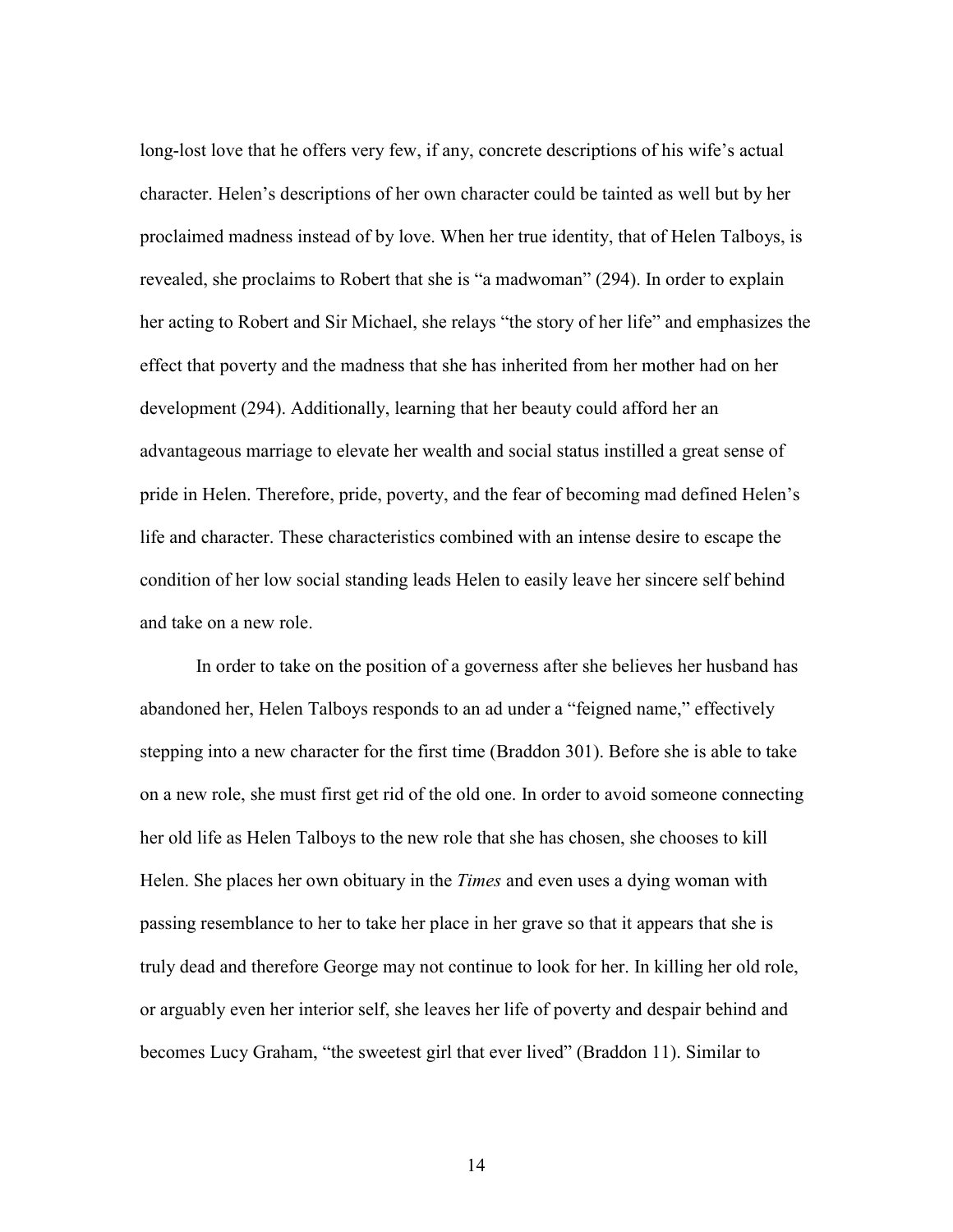George's descriptions of Helen, Lucy is described as the feminine ideal, "blessed with that magic power of fascination by which a woman can charm with a word or intoxicate with a smile" (10). Indeed, it is continuously asserted that "every one loved, admired, and praised her" (10-11). These descriptions and numerous other similar descriptions provide ample evidence that those around Lucy Graham, especially the men that she comes in contact with, read her as the ideal. She epitomizes all of the ideal feminine characteristics so well that Sir Michael Audley simply must marry her, despite knowing that she does not hold the same feelings for him as he does for her.

 The change in her social status and name that results from her marriage to Sir Michael causes Lucy to take on an entirely new role as she becomes Lady Audley. She transforms from the sweet, docile, amiable girl to a frivolous, childlike, indulgent creature. Her "advantageous match" with Sir Michael Audley causes her to become prey to "the envy and hatred of her sex," and she is well aware of the acclaim that her new role affords her (10). As Lucy Graham, she seems independent and capable of taking on the challenges of her work, but as Lady Audley, she reverts to dependence and childishness. Although this change in her character is frustrating to some, like her new step-daughter Alicia, Lady Audley's new role seems to suit her well. Men seem infatuated with her; her husband cannot stop spoiling her, ignoring his own daughter in the process. Even Robert Audley, who seems otherwise ignorant of the charms of women, is enthralled by his aunt's beauty and grace. Even once Robert begins to suspect that Lady Audley has murdered George Talboys, he worries that her charm will continue to exert its influence over his uncle, claiming that Sir Michael "would rather think [Robert] mad than think her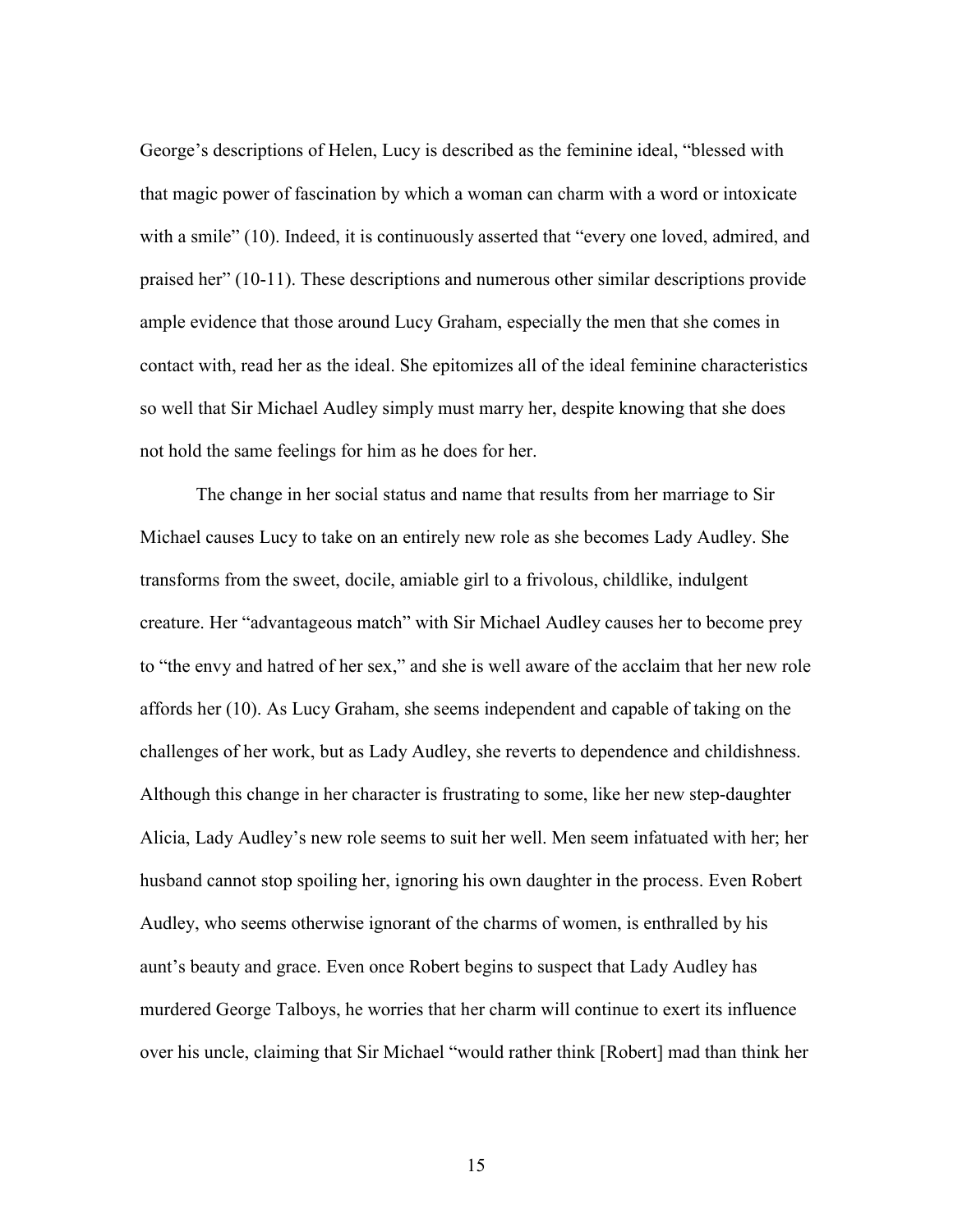guilty" (234). For a time, Lady Audley is able to perform her new role perfectly; however, her perfect performance does not last.

 Little by little, other characters begin questioning the validity of Lady Audley's character. Robert begins to have "a vague feeling of uneasiness" when staying at Audley Court, but it takes him much longer to uncover the source of his uneasiness (78). Alicia Audley and her Newfoundland dog, Caesar, seem to be able to see through Lady Audley's performance most clearly. Caesar clearly feels the same uneasiness that Robert feels; the dog always seems to growl or cower in Lady Audley's presence. The narrator relays that the Caesar's behavior towards Audley Court's mistress is "more indicative of terror than of fury" and expresses astonishment that "Caesar should be frightened of so fragile a creature as Lucy Audley" (93). Alicia even remarks that her step-mother "may bewitch every man in Essex, but she'd never make friends with my dog" (93). There is clearly no love lost between Alicia and Lady Audley; however, the narrator, Robert, and even Sir Michael blame the animosity between the two on Alicia's jealousy of her youthful and beautiful step-mother. At first, Alicia seems, even to the reader, to simply be jealous, as others accuse her of being; however, she rightful points out Lady Audley's deception. Lady Audley responds by attacking Alicia's character and pointing out her inferiority, hoping to divert Alicia away from the truth by playing on her jealousy.

Perhaps the moment that illuminates Lady Audley's feigned role the most clearly is the description and the character's reactions to Lady Audley's portrait. Alicia Audley shows her cousin Robert and his friend, George Talboys, a portrait of her new stepmother, Lady Audley. Alicia shows Robert and George the portrait so that they can see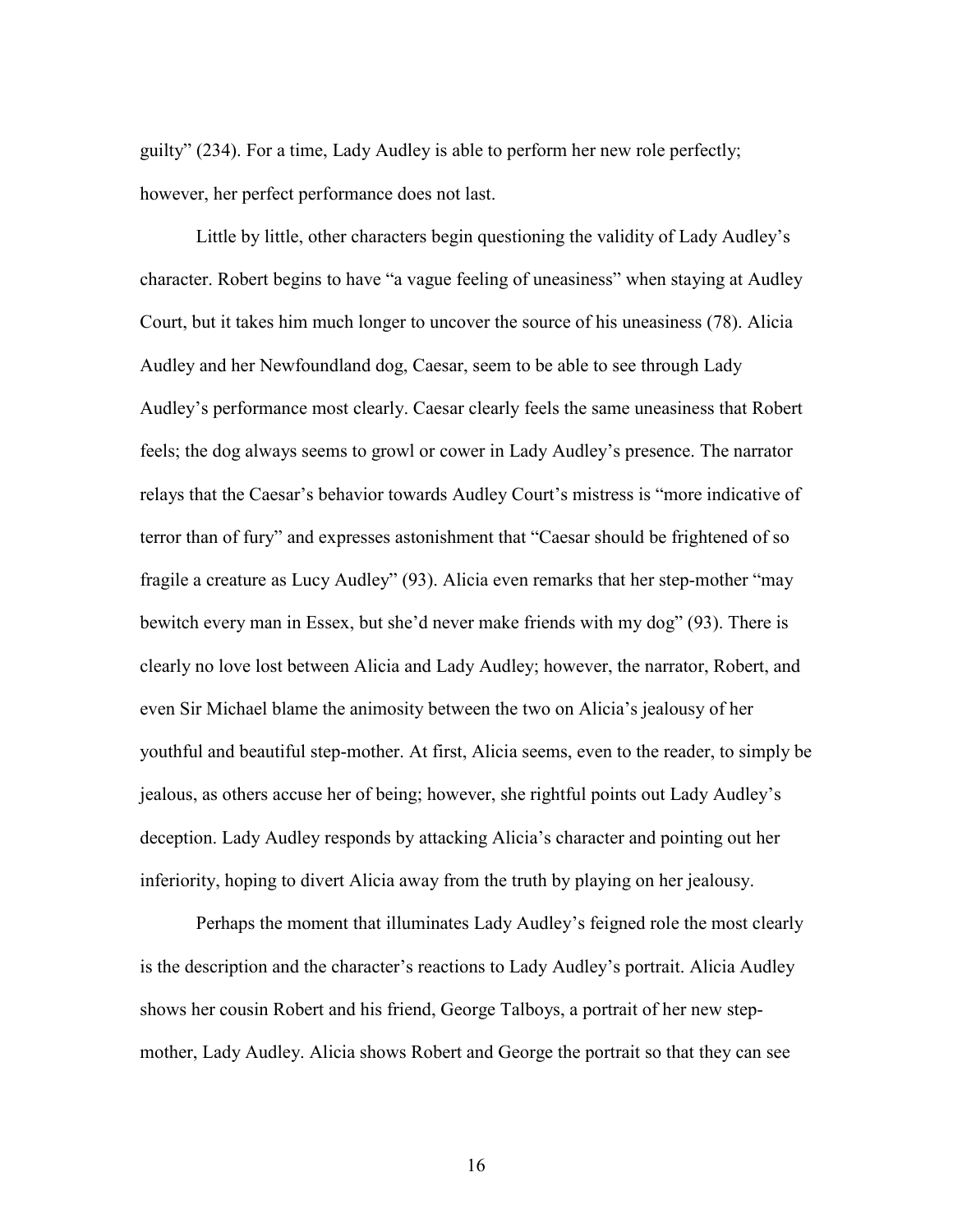Lady Audley's much broadcasted beauty; however, the portrait has a sinister, almost monstrous quality to it. The narrator describes the portrait:

Yes; the painter must have been a pre-Raphaelite. No one but a pre-Raphaelite would have painted, hair by hair, those feathery masses of ringlets with every glimmer of gold, and every shadow of pale brown. No one but a pre-Raphaelite would have so exaggerated every attribute of that delicate face as to give a lurid lightness to the blonde complexion, and a strange, sinister light to the deep blue eyes. No one but a pre-Raphaelite could have given to that pretty pouting mouth the hard and almost wicked look it had in the portrait. It was so like and yet so unlike; it was as if you had burned strange coloured fires before my lady's face, and by their influence brought out new lines and new expressions never seen before. The perfection of feature, the brilliancy of colouring, were there; but I suppose the painter had copied quaint mediaeval monstrosities until his brain had grown bewildered, for my lady, in this portrait of her, had something of the aspect of a beautiful fiend (Braddon 65).

Many scholars have debated what function this portrait serves within the novel.<sup>8</sup> Most focus on the monstrous qualities of the portrait, arguing that these prove the portrait reveals Lady Audley's true monstrous nature. I, however, take a slightly different approach to the image of the portrait, which stems from the character's reactions to the

<sup>&</sup>lt;sup>8</sup> For example, Vicki A. Pallo asserts that the portrait's significance lies in Robert's critique of it, which is indicative of his transformation into the novel's detective. Ian Henderson, on the other hand, focuses the emotional response to the image, both the reader's reaction to the detailed description and Braddon's lack of description in regards to George's response to the portrait.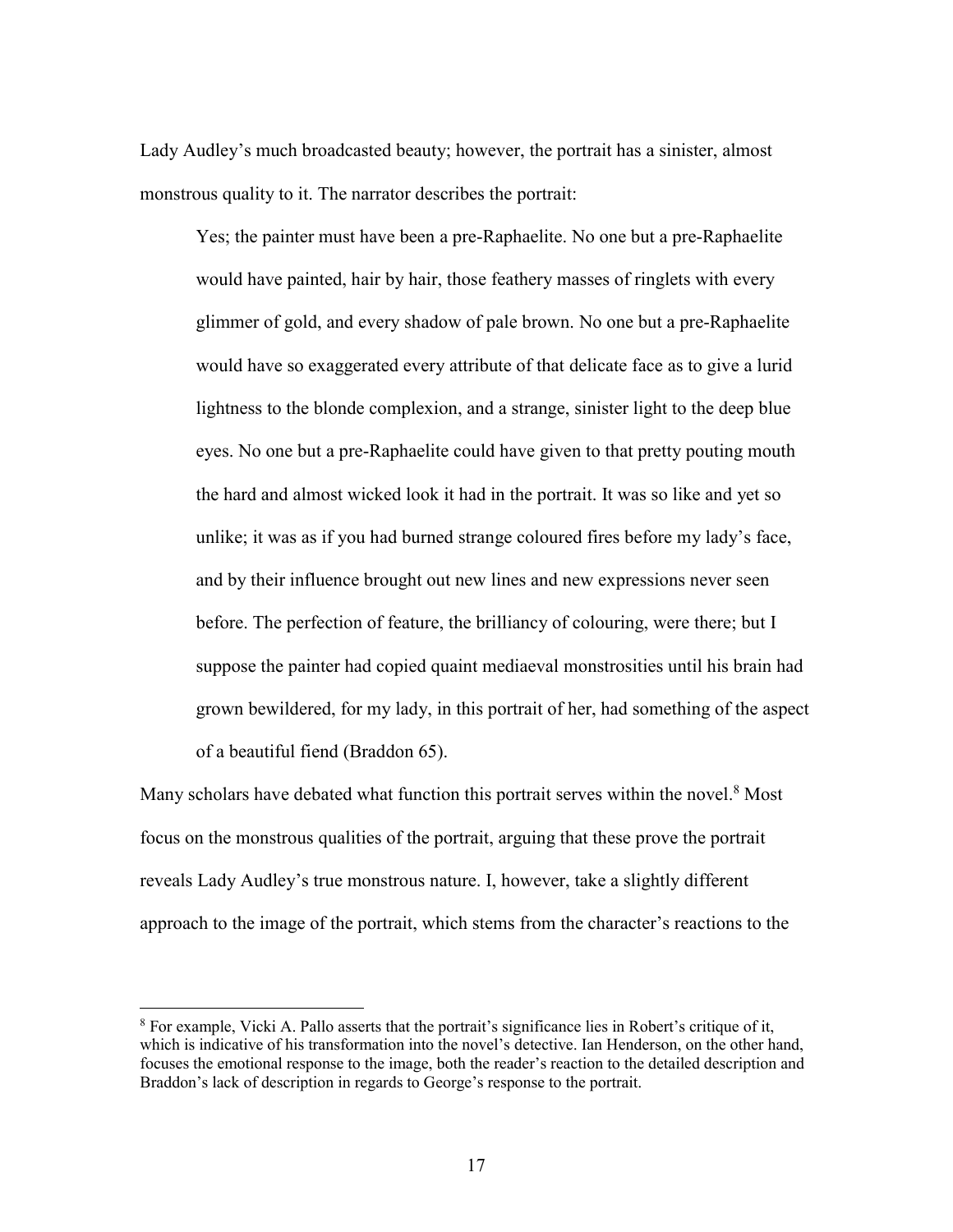painting. George is stunned into white-faced silence.<sup>9</sup> Robert remarks that he does not like the portrait because "there is something odd about it" (66). Alicia readily agrees, but offers an explanation to why the portrait is so unsettling:

I think that sometimes a painter is in a manner inspired, and is able to see through the normal expression of the face, another expression that is equally part of it, though not to be perceived by common eyes. *We* have never seen my lady look as she does in that picture; but I think that she could look so (66).

Without knowing, Alicia has stumbled onto the truth. The pre-Raphaelite painter was able to see the cracks within Helen's performance of the role of Lady Audley. The painter also was able to represent these cracks alongside the beauty and performed femininity that the other characters in the novel see. He was able to see both her interior self and the new role that she has stepped into, two separate selves, and represent them within the same image. For Alicia, Robert, and the narrator, seeing both the performance and the cracks in the performance that allude to a hidden sincere self within the same image is revolting.

 Finally, Lady Audley is forced into a fourth role, that of Madame Taylor. Once the truth of Lady Audley's deception is revealed, Sir Michael leaves her fate to Robert, who enlists a doctor to condemn her to a madhouse in order to avoid placing any scandal on his family's name. Additionally, Robert and the doctor select a madhouse in France in order to completely separate the former Lady Audley from the rest of the family. Once there, Robert remembers "that he had been recommended to introduce his wretched

<sup>&</sup>lt;sup>9</sup> Although, the reader later learns that George's reaction is not to the painting itself but to Lady Audley's striking resemblance to this supposedly-dead wife.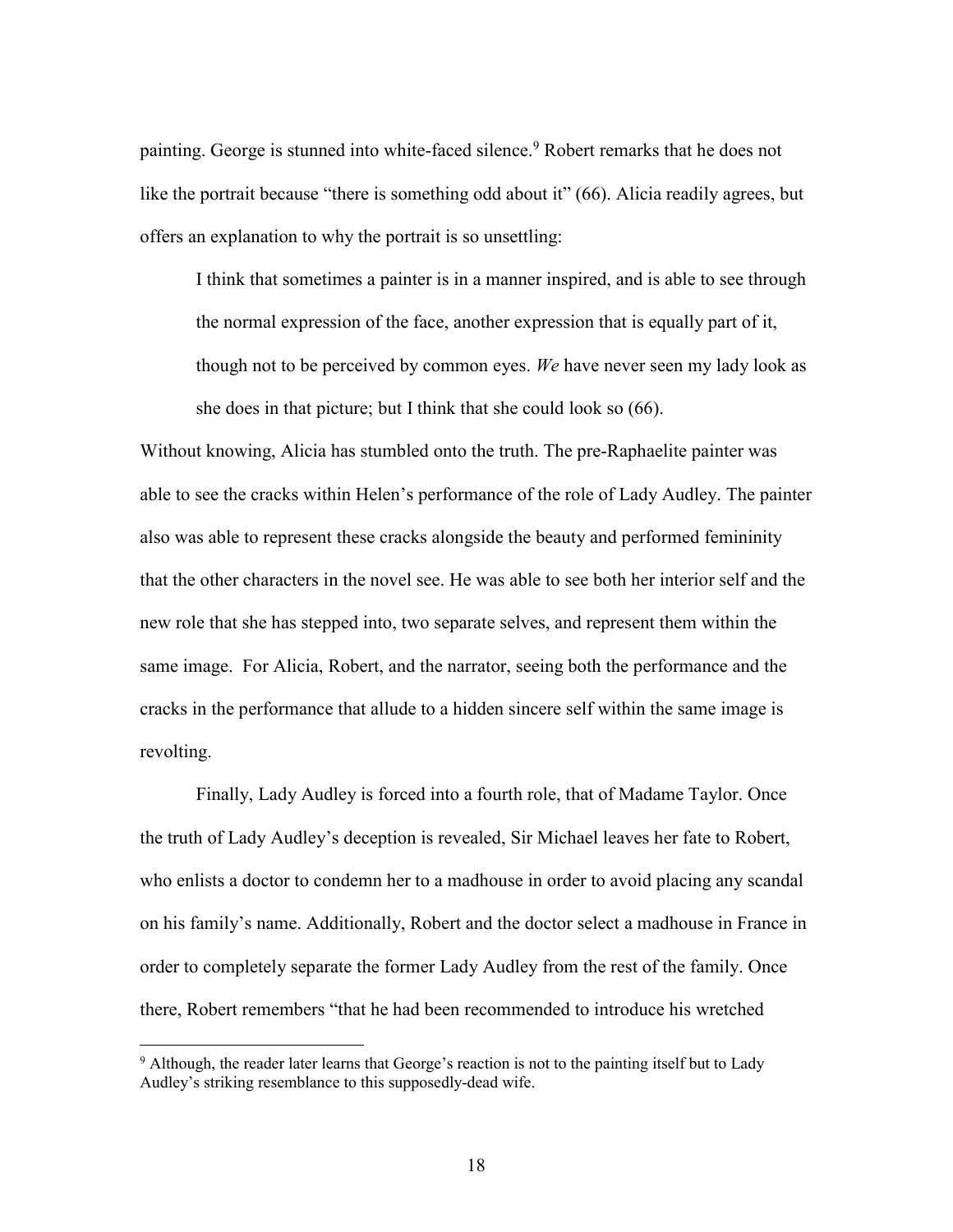charge under a feigned name" in order to avoid detection (330). So, although he has condemned all of Lady Audley's previous acting, he creates a new role for her to perform as it benefits him and his uncle. He relays the specifications of her new role and emphasizes that she should not "wish to be known by [her] real name" (332). Interestingly, Robert does not specify what he means by her real name; he could mean any of her previous performed roles – Helen Talboys, Lucy Graham, or Lady Audley. He chooses the name Madame Taylor, and Helen quietly resigns to her fate. The creation of this final persona allows Robert to determine how Helen is perceived by others and to remove any and all discernable connection between Helen and his family.

Although Lady Audley's theatricality is clearly able to deceive those around her for some time, the narrator of the novel asserts that honest men, like Michael Audley, cannot truly be fooled by acting:

But I do not believe that even in his misery he felt that entire and unmitigated surprise, that utter revulsion of feeling that is felt when a good woman wanders away from herself, and becomes a lost creature whom her husband is bound in honour to abjure. I do not believe that Sir Michael Audley had ever *really* believed in his wife. He loved her and admired her; he had been bewitched by her beauty and bewildered by her charms; but that sense of something wanted, that vague feeling of loss and disappointment which had come upon him on the summer's night of his betrothal had been with him more or less distinctly ever since. I cannot believe that an honest man, however pure and single may be his mind, however simply trustful his nature, is ever really deceived by falsehood.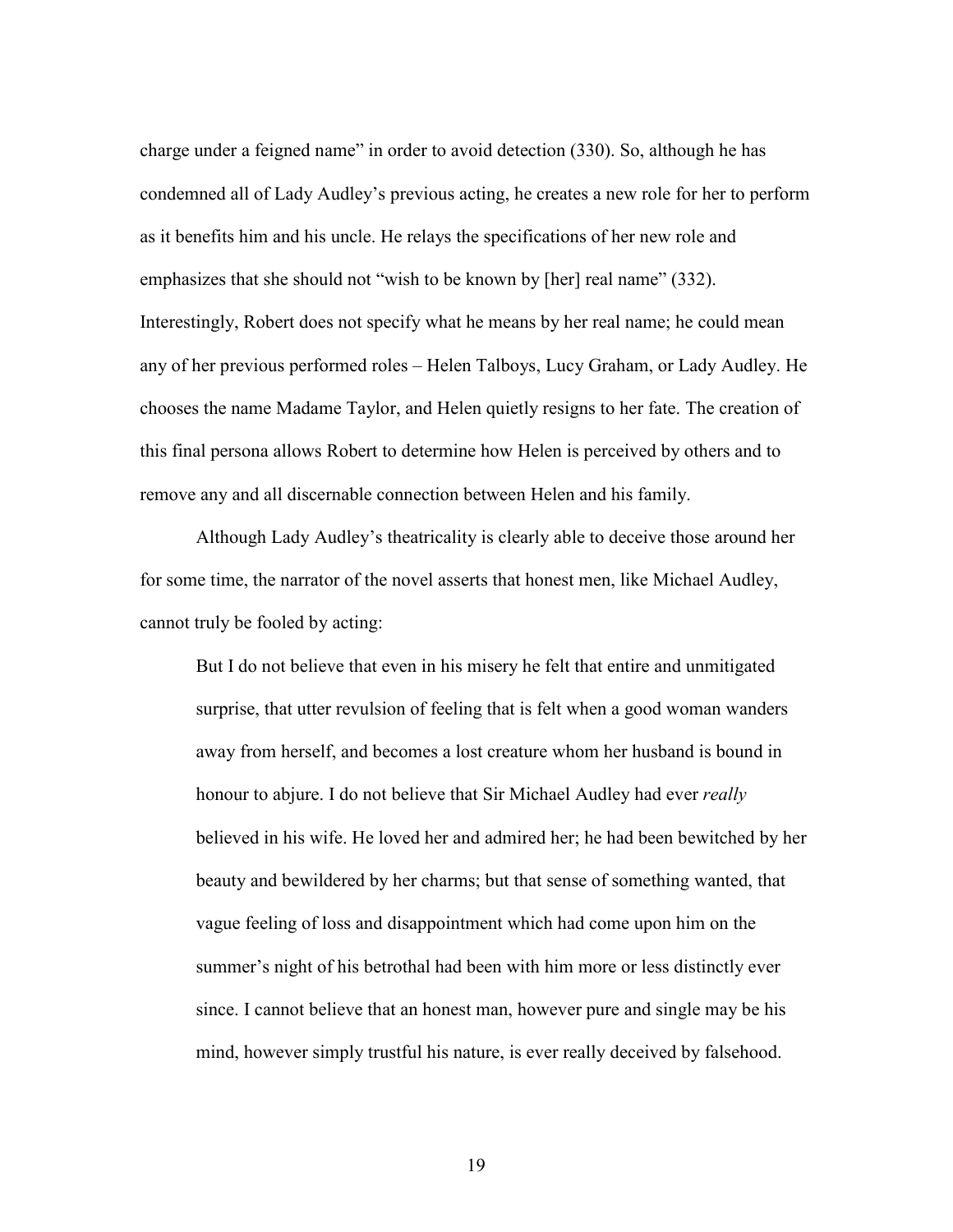There is beneath the voluntary confidence and involuntary distrust; not to be conquered by any effort of the will (299-300).

Here, Braddon directly calls attention to a potential flaw in the logic of the Victorian society that ignores any and all acted out elements of identities in order to condemn theatricality. The narrator seems to be asserting that if any theatrical performance seems to be bought into by honest men, it is only because they are allowing themselves to temporarily not see the beyond surface appearances. Even if they appear to be fooled, they must always know that something is not quite right, despite any attempt to fully believe the acts performed for them. Indeed, Sir Michael has a difficult time accepting that he has been deceived, especially by one so close to him. As he listens to Lady Audley's account of her life, he sits "silent and immovable" in disbelief. He asserts that this story "could not be his wife's" because "he had heard her simple account of her youth, and had believed it as he had believed in the Gospel" (297). In order to cope with the shock of buying into Lady Audley's theatrical performance, Sir Michael disassociates the story from the woman he has known, calling her "this lady, whom I have thought my wife" (305). However, if this is the case, the good men who are aware that acting is a reality in their society do not truly buy into the idea of the sincere self.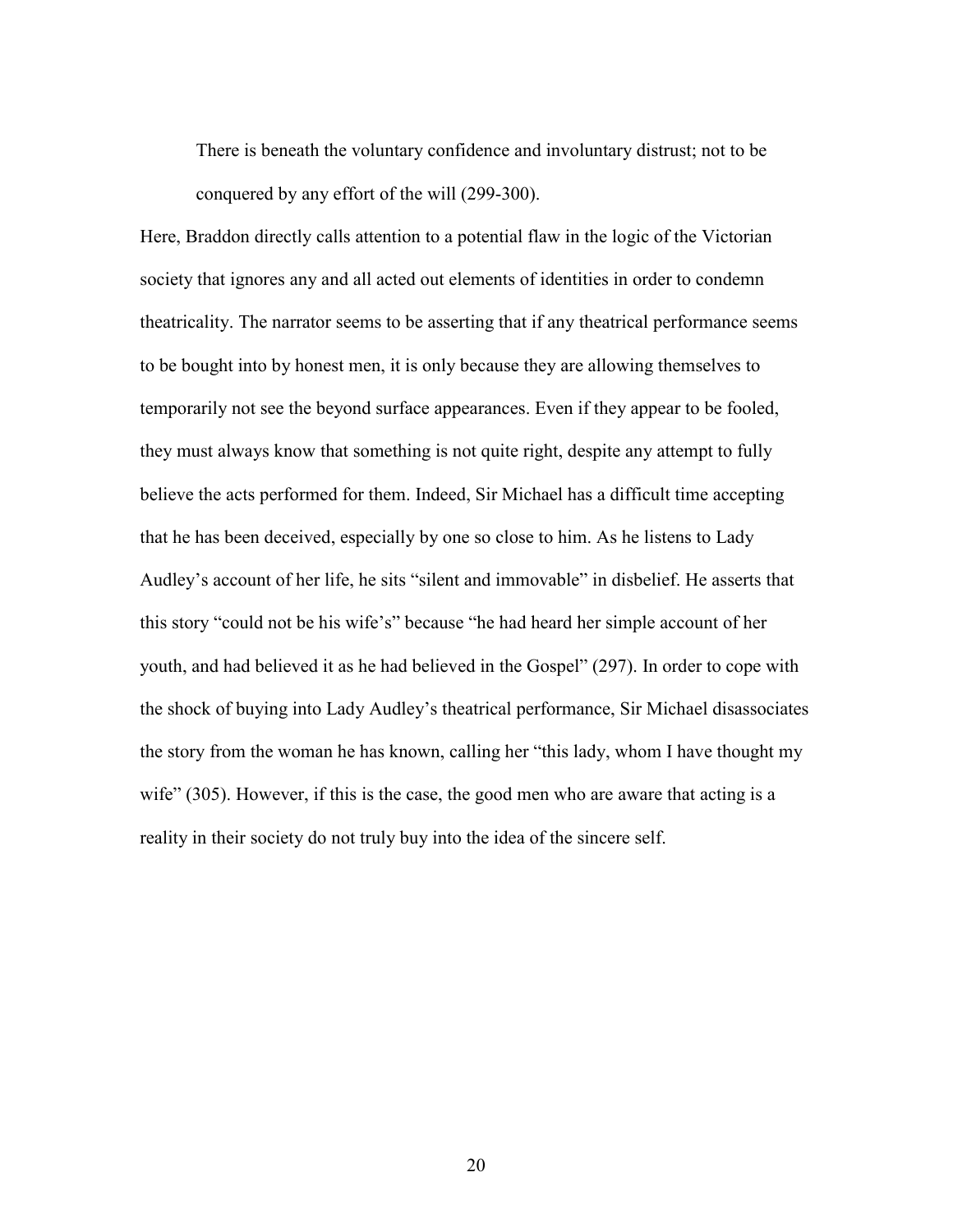# NO NAME: MAGDALEN VANSTONE'S SEARCH FOR IDENTITY THROUGH THEATRICALITY

Wilkie Collins had a love for the theatre and all things theatrical that clearly influenced his literary works. *No Name* focuses primarily on Magdalen Vantsone, a natural born actress, and the book is even divided into eight sections, which Collins dubs scenes. The letters and chronicles that accompany the story fall into sections called "Between the Scenes." Mark Ford, who penned the introduction to the Penguin Classics edition of *No Name*, even goes so far as to argue that Collins imparts his "understanding of the theatrical nature of all social roles" to Magdalen (Ford x). Although his fascination with the theatre and theatricality appears, perhaps, most clearly in his novels, Collins was also "a keen participator in amateur drama, and he wrote numerous plays, some of which were produced on the professional stage" (Ford xii). Collins's interest in theatricality intersects with his "interest in the dilemma of namelessness," which is a "part of his lifelong preoccupation with the means by which social identity is constructed, and equally how it may be borrowed, invented, dismantled or buried" and "his fascination with the narrative possibilities of doubles and disguise" (ix). These social interests, along with Collins's "awareness of the problems society has in distinguishing between the genuine and the counterfeit" are keenly present throughout *No Name*.

Collins uses the Vanstone sisters' precarious legal identity to call into question the innate, sincere self and condemnation of theatricality. Once Magdalen and Norah are discovered to be illegitimate, they lose all legal claim to the identities that they have always believed to be their own. Norah quietly resigns to her fate, but Magdalen refuses,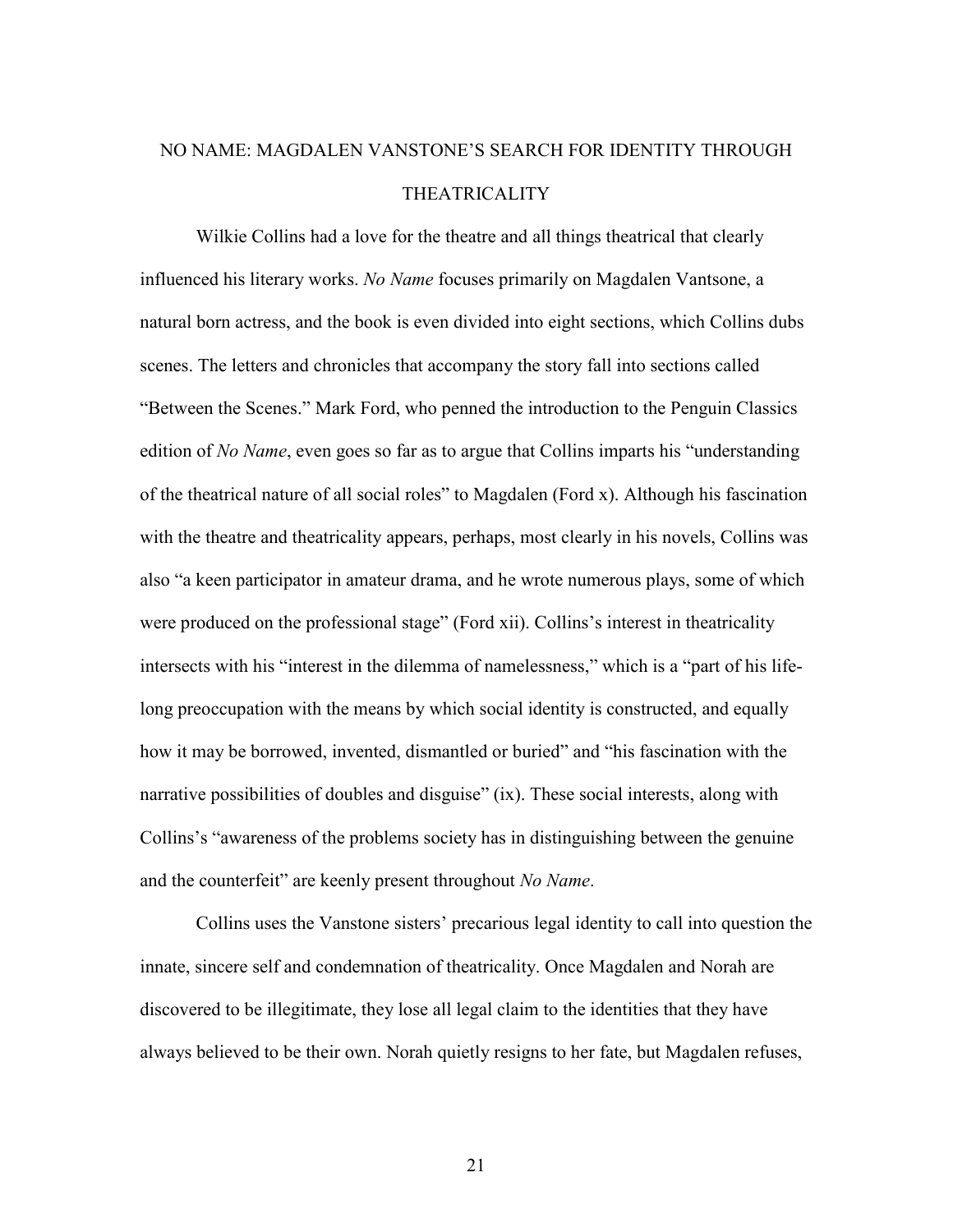choosing instead to use her theatricality to create new identities for herself in order to scheme her way back into the fortune she believes is rightfully her and her sister's. As Collins aligns the reader with Magdalen, who serves as the novel's heroine, he forces the reader to call into question a system which would both strip Magdalen of her identity as her father's daughter and heir and condemn her for creating a new identity for herself in order to prosper.

In addition to centering the plot and characters of *No Name* around theatricality, Collins also comments on the debate between innate nature and performed identity and reflects on the possibility of a sincere self. He considers whether one is born with an innate character or whether social circumstances influence and develop character over time:

Does there exist in every human being, beneath that outward and visible character which is shaped into form by the social influence surrounding us, and inward, invisible disposition, which is part of ourselves; which education may indirectly modify, but can never hope to change? Is the philosophy which denies this, and asserts that we are born with dispositions like blank sheets of paper, a philosophy which has failed to remark that we are not born with blank faces – a philosophy which has never compared together two infants of a few days old, and has never observed that those infants are not born with blank tempers for mothers and nurses to fill up at will? Are there, infinitely varying with each individual, inbred forces of Good and Evil in all of us, deep down below the reach of mortal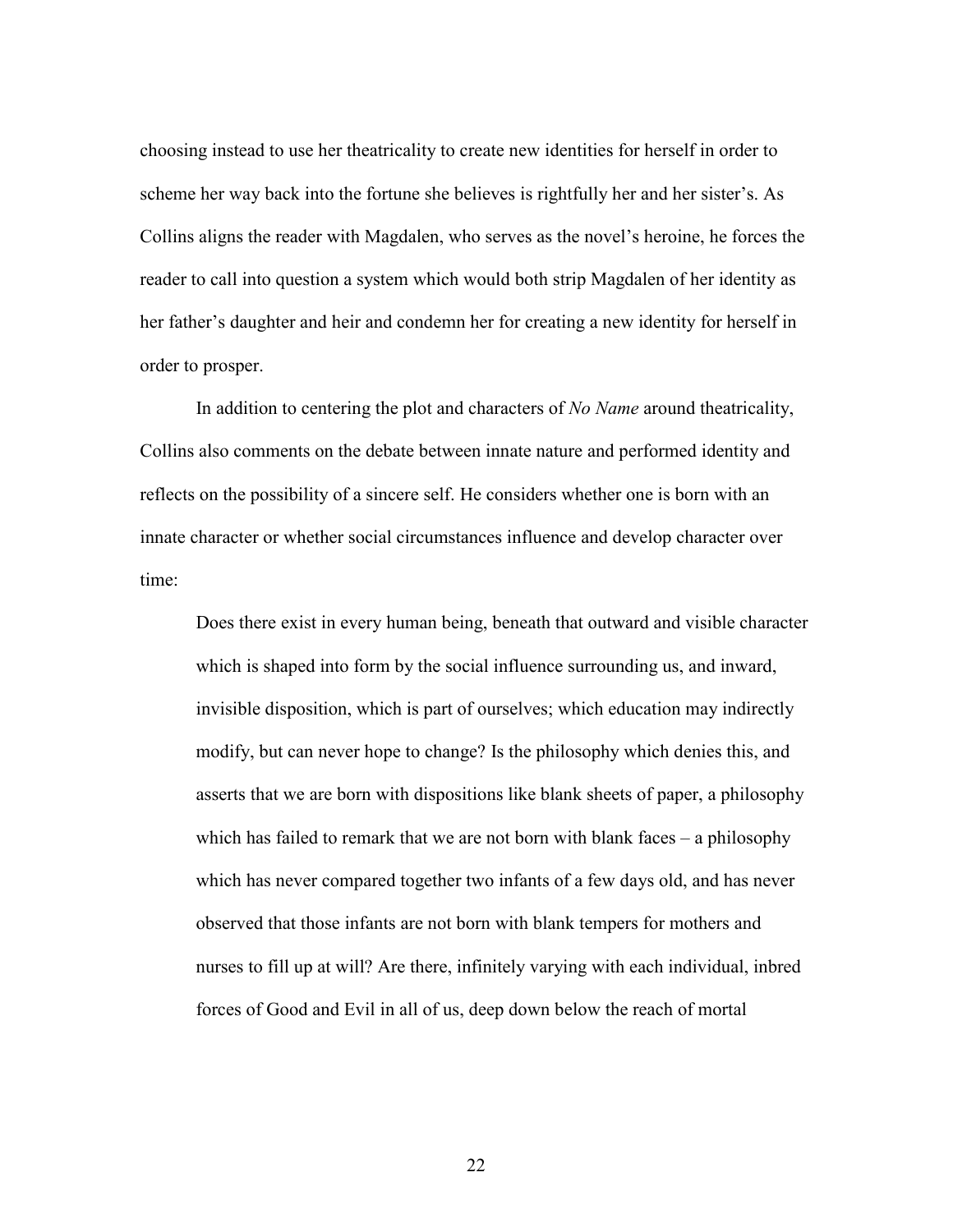encouragement and mercy of the liberating opportunity and the sufficient temptation? (116).

Here, Collins asserts the existence of an interiority, even emphasizing the difference between this interior self and the surface character. Surface character may be altered to adhere to social customs; interiority, on the other hand, might be influenced but never directly changed, as it is innate. He even turns to the reading of the character of newborns to accentuate his point, highlighting that there are observable characteristics even in these youngest people. He does, however, establish a connection between surface appearance and interiority by describing both interior disposition and outward appearances as not blank. In *No Name*, Collins further explores these ideas through Magdalen's theatricality, exploring both her interiority and her alteration of her surface appearance.

Magdalen Vanstone is described as a "born actress, if there ever was one" (43), and she uses these skills to fool those around her when advantageous. She has the astonishing ability to convince others that she is another person. Early in the novel, Mrs. Vanstone notes that Magdalen's "habits of mimicry" concern her (11). Miss Garth worries that Magdalen's transition into acting might completely change her character: "Magdalen, in the capacity of a thoughtless girl, was comparatively easy to deal with. Magdalen, in the character of a natural born actress, threatened serious future difficulties" (44). At the beginning of the novel, Magdalen is unable to become a professional actress because it is deemed to be inappropriate for a lady of her station; however, after she becomes an orphan with no legal identity, Magdalen has a short but very successful career on the stage. In his journal, Captain Wragge records the characteristics that make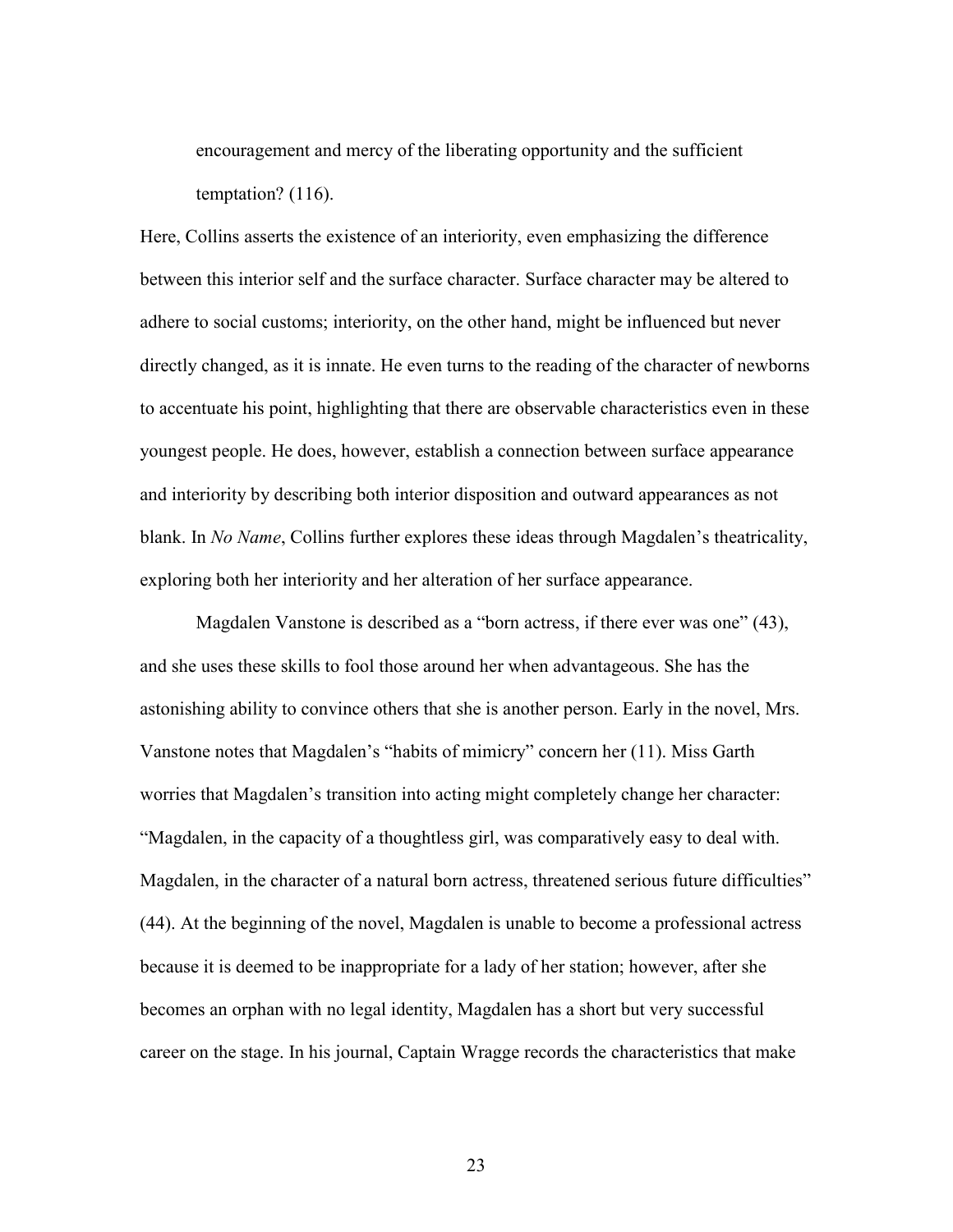Magdalen so adept for the professional stage: "I have discovered that she possesses the extraordinary talent as a mimic. She has the flexible face, the manageable voice and the dramatic knack which fit a woman for character-parts and disguises on the stage" (190). He later notes that her performances draw massive crowds, even including patrons returning for multiple performances, who are all stunned by her convincing theatrical performances.

Magdalen is left with "No Name" when her father dies, leaving her to assume another role as she no longer legally has claim to the role she has played her entire life. Names remain a recurring issue throughout the novel. Captain Wragge notes that Magdalen "shows a morbid distrust of writing her name at the bottom of any document" (191). Even when the reader is first introduced to Magdalen, her name is instantly called into question:

Magdalen! It was a strange name to have given her? Strange, indeed; and yet, chosen under no extraordinary circumstances…Magdalen! Surely, the grand old Bible name – suggestive of sad and sombre dignity; recalling, in its first association, mournful ideas of penitence and seclusion – had been here, as events have turned out, inappropriately bestowed? Surely, this self-contradictory girl had perversely accomplished one contradiction more, by developing into a character which was all out of harmony with her own Christian name! (9)

Collins calling the innate nature of character into question by saying that Magdalen's name and character do not match. She is also able to develop into a character, which is contrary to the Victorian ideal that character is sincere and cannot be acted out. On the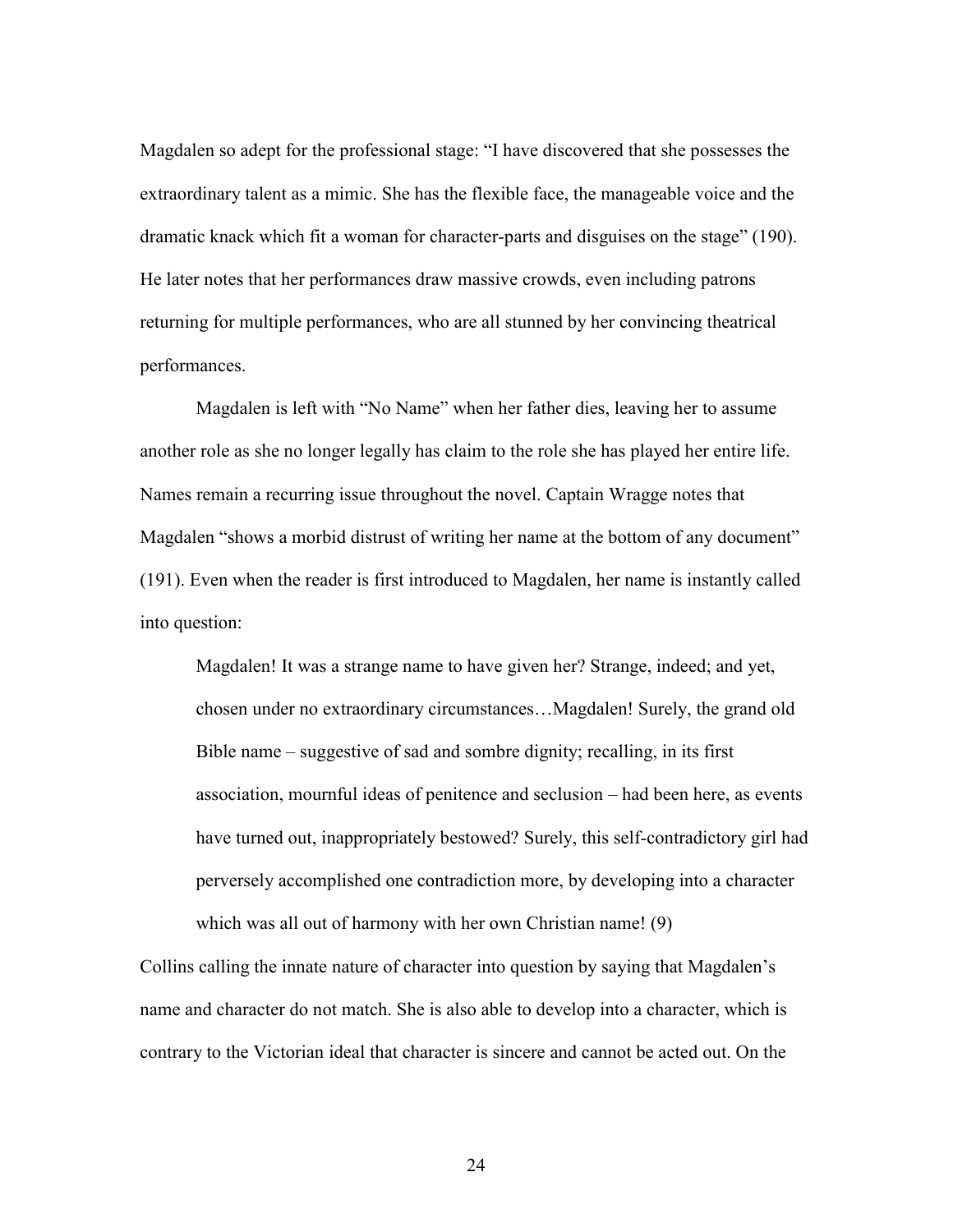other hand, Magdalen's theatricality and her identity as someone with the name Magdalen could actually fit together quite perfectly. Although the narrator relays that Magdalen's name is inherited from an aunt, the name Magdalen is most closely associated with the biblical Magdalen, a morally dubious but ultimately redeemable woman. In this sense, her name is fitting; Magdalen Vanstone flaunts the lines of acceptable actions through her theatricality but is eventually redeemed through the course of the novel.

Miss Garth, the Vanstones' governess, realizes the implications of the sisters' inability to hold a claim to even their own name. She emphasizes the effect that the classification of "Nobody's Children" has on Magdalen in a letter to the family's lawyer, Mr. Pendril:

The last time you were so good as to come to this house, do you remember how Magdalen embarrassed and distressed us, by questioning you about her right to bear her father's name? Do you remember her persisting in her inquiries, until she forced you to acknowledge that, legally speaking, she and her sister had No Name? I venture to remind you of this, because you have the affairs of hundreds of clients to think of, and you might well have forgotten the circumstance. Whatever natural reluctance she might otherwise have had to deceiving us, and degrading herself, by the use of an assumed name, that conversation with you is certain to have removed. We must discover her, by personal description – we can trace her in no other way (143-144).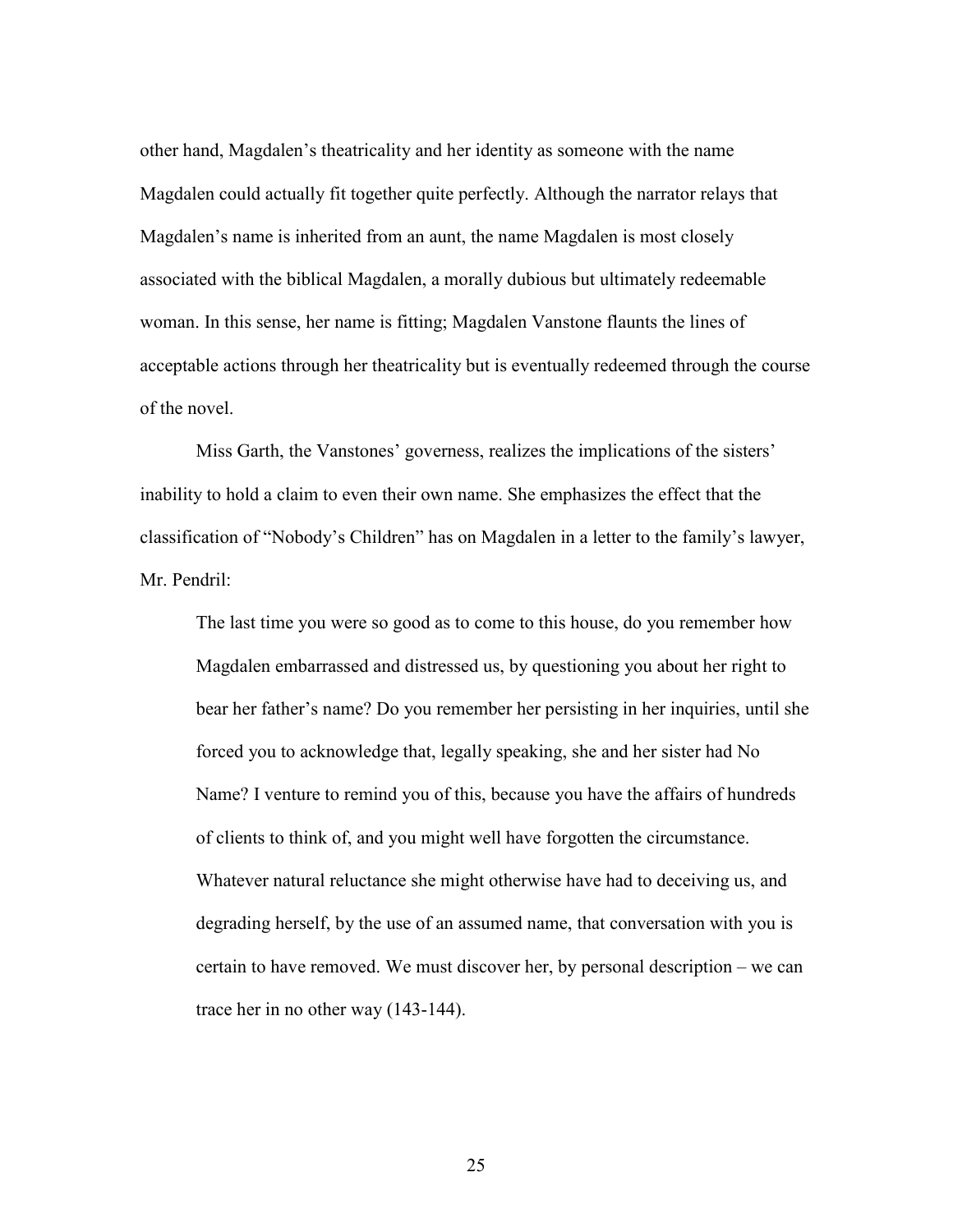Miss Garth rightfully believes that stripping Magdalen of the legitimacy of her own name has taken away the legitimacy of all names for her. This belief gives Magdalen the backing to claim hold of any name. Magdalen's first assumed name is taken when she performs as a professional actress. When prompted to choose a name for the stage, she declares that her new name does not matter, as she has "as much right to one as another" (194). Magdalen's assertion of her own lack of a legal self supports Miss Garth's belief that the lack of legitimacy of her own name erases any belief she holds in the sincere self.

Magdalen's ability to completely disguise her character through theatrical performances is so incredible that she is even able to keep her interiority a secret from those closest to her. Shortly after her parents' death, Mr. Clare notices that Magdalen is hiding her true feelings; he asks her "[w]hat is this mask of yours hiding," implying that Magdalen is acting in a way that is insincere (125). Although Magdalen does not reply or indicate in any way that Mr. Clare's assumption that she is wearing a mask might be true, this small interaction is one of the earliest indications that Magdalen might already be concealing her interiority. Captain Wragge often remarks that he is unable to tell what Magdalen's true thoughts or feelings are. In a letter to her sister Norah, Magdalen apologizes profusely for not revealing herself to her sister, writing "Oh, my love, don't feel hurt at my not opening my heart to you as I ought! I dare not open it. I dare not show myself to you as I really am" (144). Both Norah and Miss Garth express concern for what Magdalen might do, as they are unable to predict the extent of her acting.

Magdalen's theatricality is contrasted by her sister Norah's quiet and sincere lack of action, qualities that make Norah the ideal Victorian heroine. The two sisters are often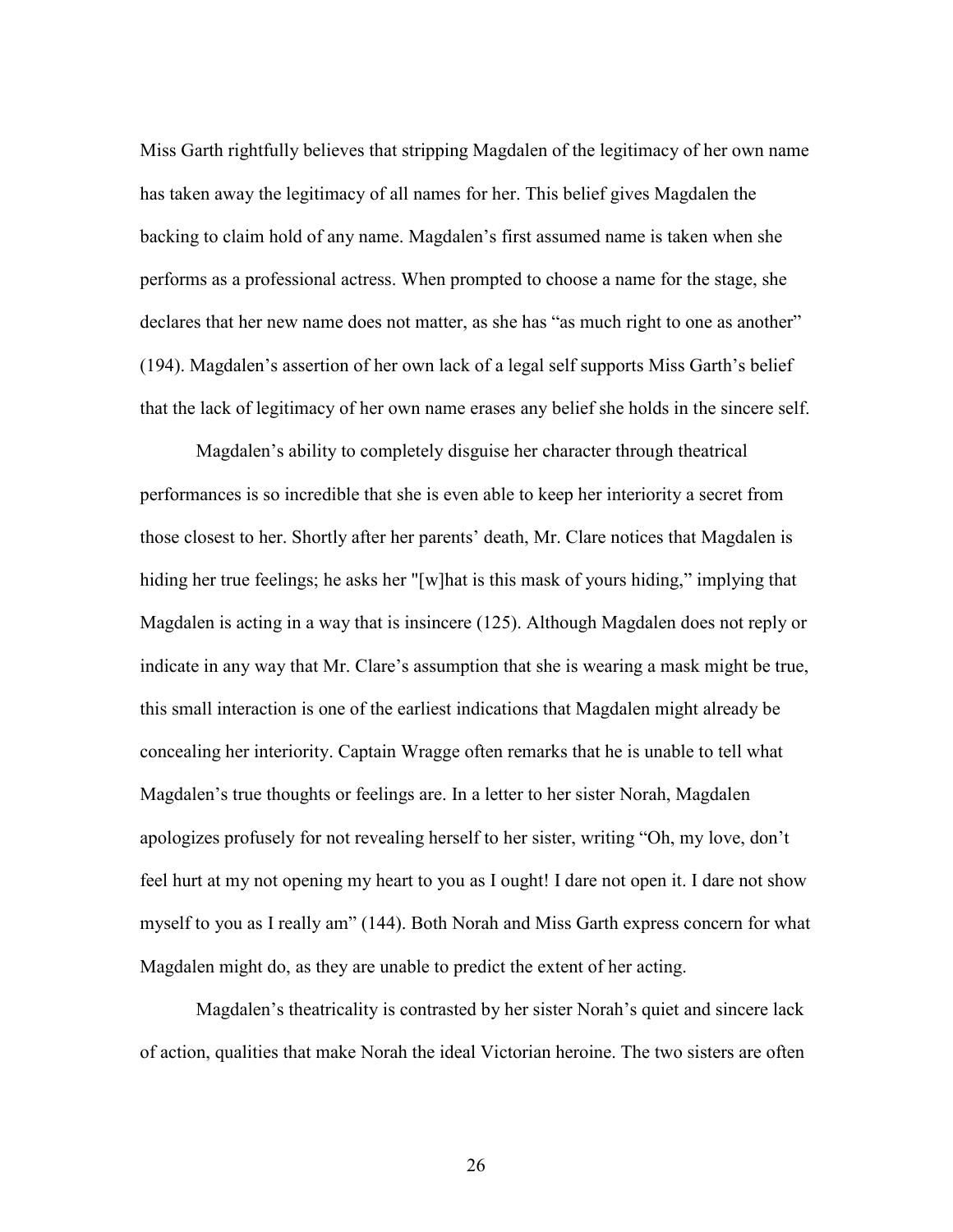directly compared to emphasize their differences. When Magdalen and her sister are discovered to be illegitimate, they are cast down to a lower role, even though they have never actually been in their assumed position. Norah Vanstone faces a similar situation to her sister, but she acclimates to the change in a very different way. While Magdalen uses her skills as an actress to easily slip into any role that she may require, Norah struggles to fit into her new role as a governess, which could be attributed to her lack of theatricality. Miss Garth often examines the sisters' personalities as two opposite ends of dichotomies:

It might be, that the upper surface of their characters was all that she had, thus far, plainly seen in Norah and Magdalen. It might be, that the unalluring secrecy and reserve of one sister, the all-attractive openness and high spirits of the other, were more or less referable, in each case, to those physical causes which work towards the production of moral results. It might be, that under the surface so formed  $-a$ surface which there had been nothing – hitherto, in the happy, prosperous, uneventful lives of the sisters to disturb – forces of inborn and inbred disposition had remained concealed, which the shock of the first serious calamity in their lives had not thrown up into view. Was this so? Was the promise of the future shining with prophetic light through the surface-shadow of Norah's reserve; and darkening with prophetic gloom, under the surface-glitter of Magdalen's bright spirits? If the life of the elder sister was destined henceforth to be the ripening ground of the undeveloped Good that was in her – was the life of the younger doomed to be the battle-field of mortal conflict with roused forces of Evil in herself? (116).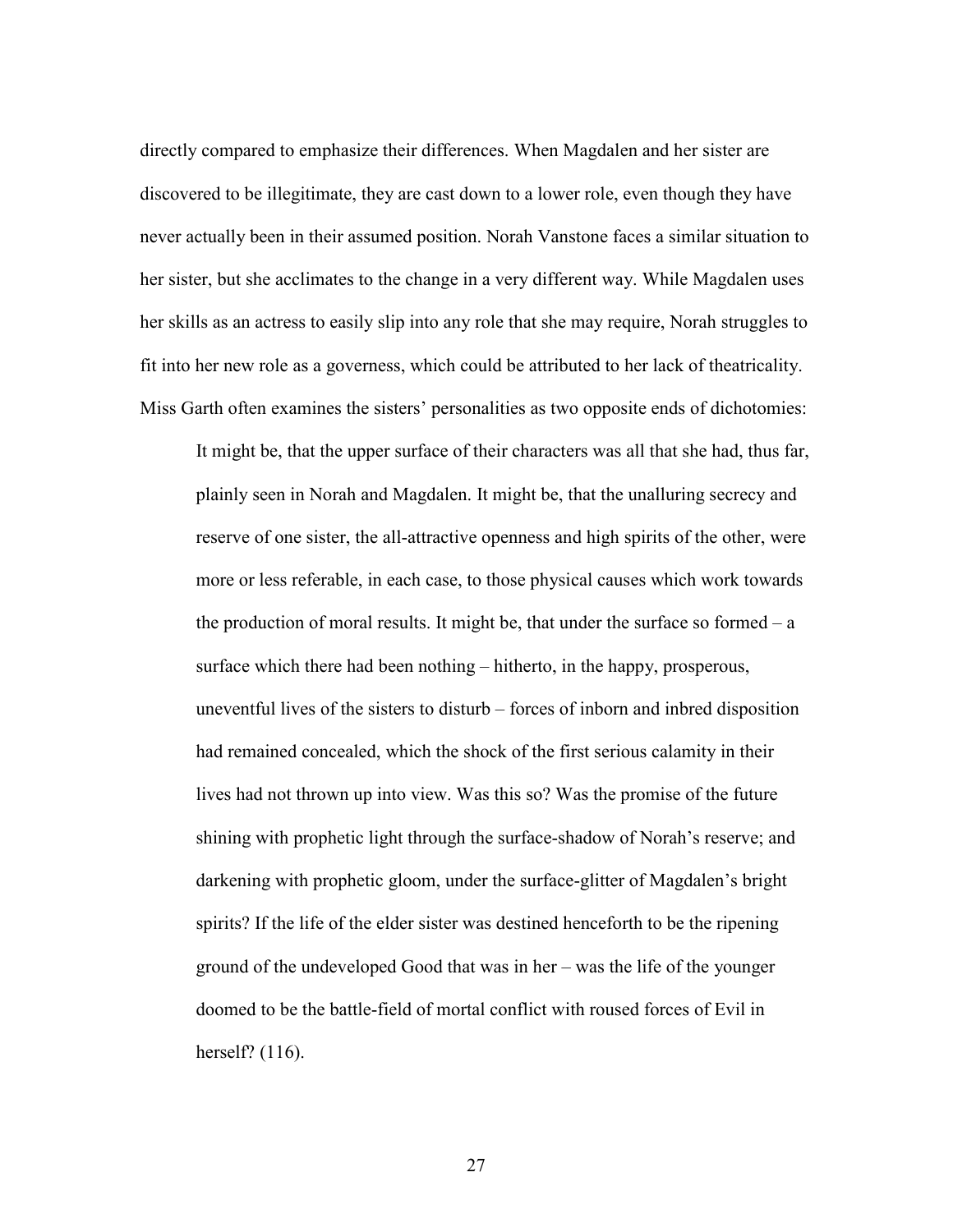If Norah is light, Magdalen is darkness; if Norah is good, Magdalen is evil. In addition to emphasizing the differences between the Vanstone sisters, Collins also uses Miss Garth's questioning of character in this passage to call attention to the theatricality of character. Although Miss Garth has known the sisters for most of their lives, she worries that she is not able to properly read their true characters; she also worries that they might have somehow been able to conceal parts of themselves from her.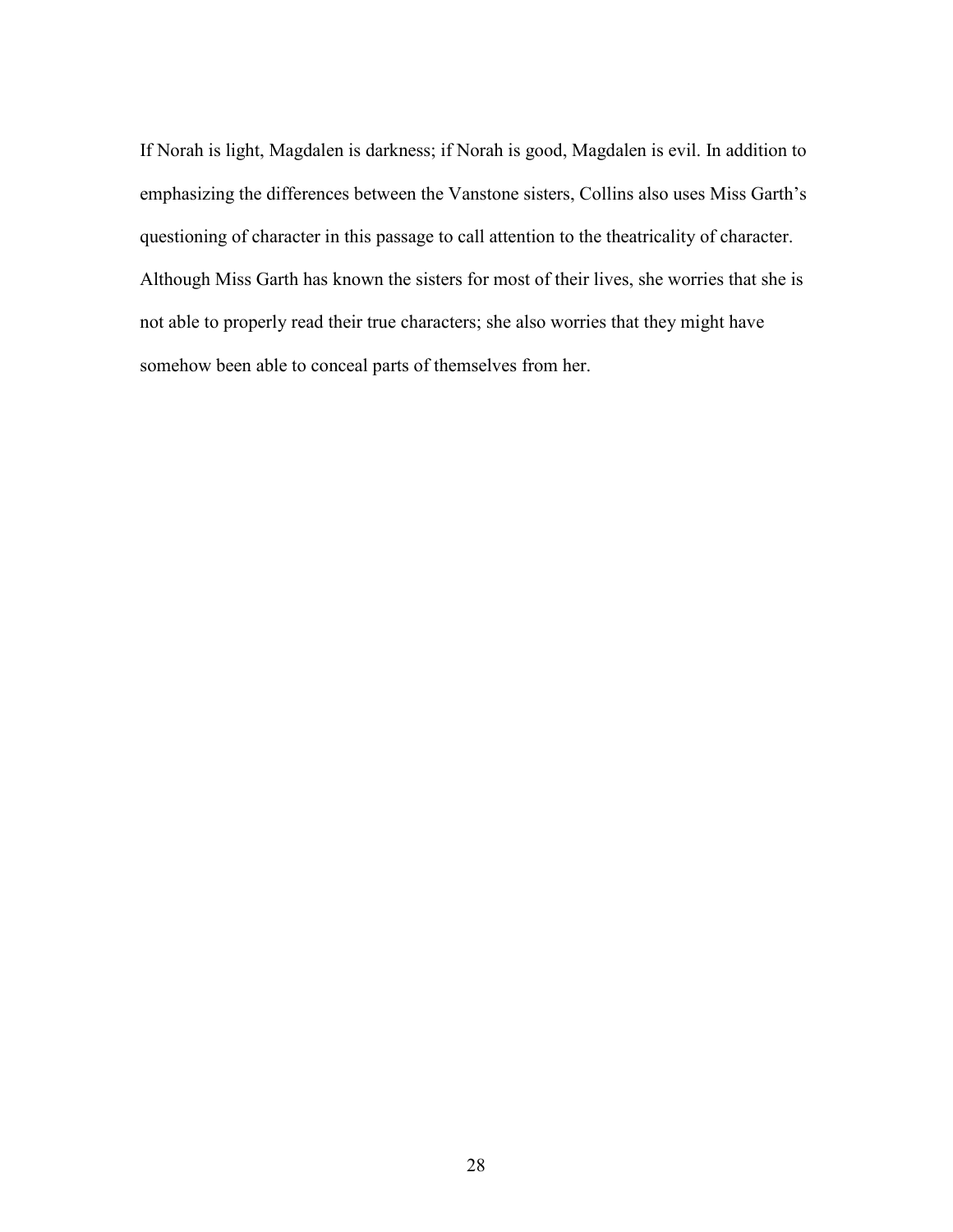# CONTRASTING MASCULINE AND FEMININE THEATRICALITIES IN *EAST LYNNE*

 In Ellen Wood's *East Lynne*, two separate but connected plots take shape, both of which are primarily focused on the theatricality of their central figure. The first plot, that of Lady Isabel Vane, explores the ultimate and inevitable the downfall of a character who attempts to use her theatricality to improve her depreciated social status. The second, which is primarily concerned with locating the murderer of Mr. Hallijohn, emphasizes the worst potential outcome of the Victorian fear of theatricality: not only that one might be able to act in a role that is contrary to their sincere self, but that someone might be able to use that theatricality to escape punishment from a crime.

Like her counterparts Lady Audley and Magdalen Vanstone, *East Lynne's* Isabel Vane is revered for her youth and beauty. One of the earliest descriptions of Isabel, taken from the perspective of her future husband Mr. Carlyle upon their first meeting, highlights her beauty but also alludes to her future demise:

Mr. Carlyle had not deemed himself a particular admirer of woman's beauty, but the extraordinary loveliness of the young girl before him nearly took away his senses and his self-possession. It was not so much the perfect contour of the exquisite features that struck him, or the rich damask of the delicate cheek, or the luxuriant falling hair; no, it was the sweet expression of the soft dark eyes…he became conscious, as he grew more familiar with her face, that there was in its character a sad, sorrowful look; only at times was it noticed, when the features were in repose, and it lay chiefly in the very eyes he was admiring. Never does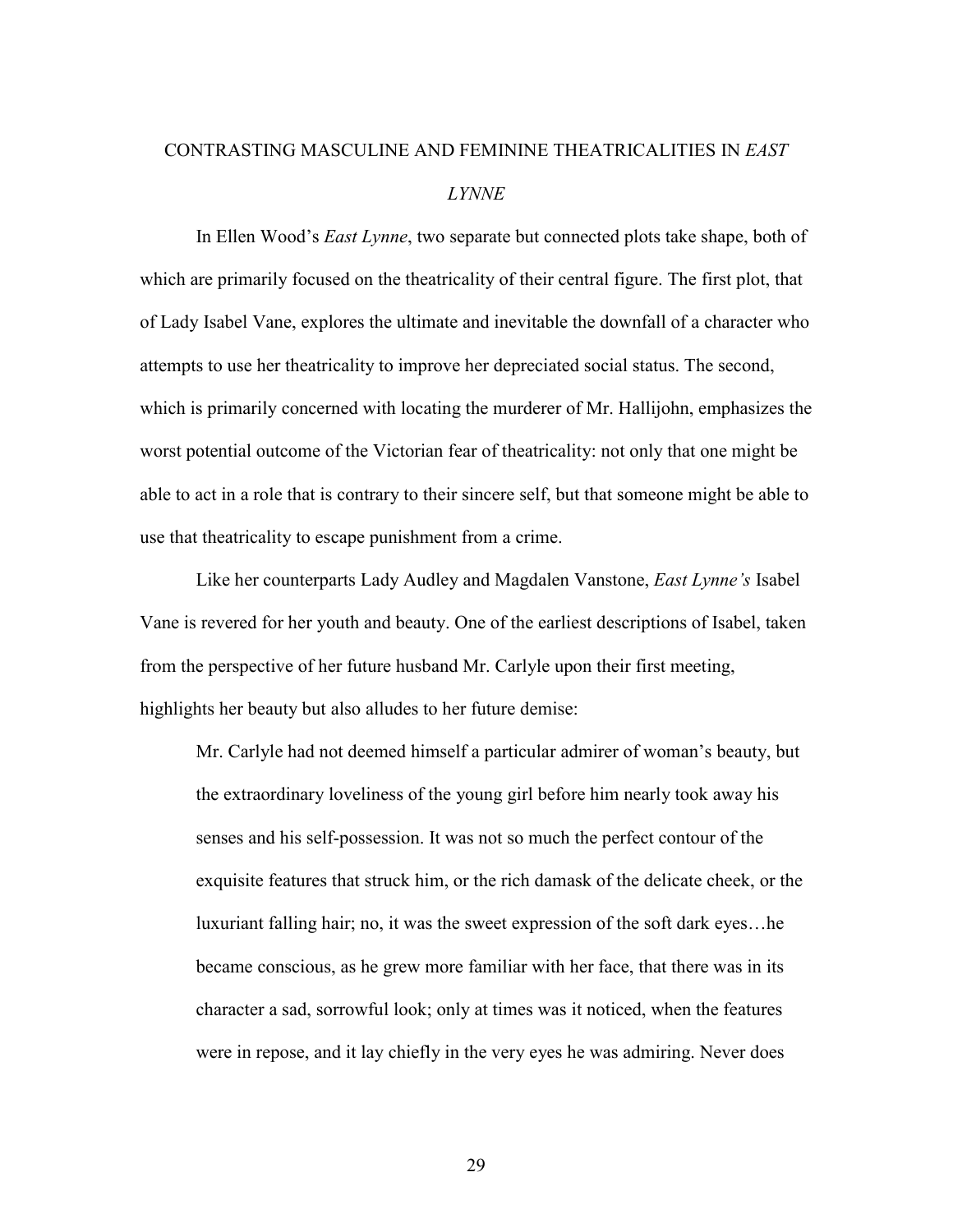this unconsciously mournful expression exist, but it is a sure index of sorrow and suffering: but Mr. Carlyle understood it not. And who could connect sorrow with the anticipated brilliant future of Isabel Vane? (11).

In addition to seeing her outward beauty, Mr. Carlyle is able to see a glimpse of Isabel's interiority through her eyes. Others only see the portions of Isabel's appearance that allude to her ability to obtain a successful future via marriage; however, through her eyes, often described as having a direct connection to the soul where the sincere self resides, Carlyle sees how Isabel's sincere character will lead her to "sorrow and suffering" (11).

 Believing that her husband has betrayed her, Isabel abandons the role of Mrs. Carlyle in order to run away with Francis Levision. Levison's poor character causes Isabel to fall into ruin and sorrow. She is no longer able to claim her role as Carlyle's wife, but Levison has not given her a new role as his wife. Now, as the downcast divorcee Isabel Vane, Lord Mount Severn describes her distorted appearance:

She was looking like the ghost of her former self…misery marks the countenance worse than sickness. Her face was white and worn, her hands were thin, her eyes were sunken and surrounded by a black circle: care was digging caves for them. A stranger might have attributed these signs of her state of health: *she* knew better; knew that they were the effects of her wretched mind and heart (284).

Isabel's altered appearance is just not a result of her circumstances; it has resulted from her change of character. Her inability to remain as she was, as Lady Isabel Vane or as Mrs. Carlyle, or to find an available new role to slip into has caused Isabel to decay. She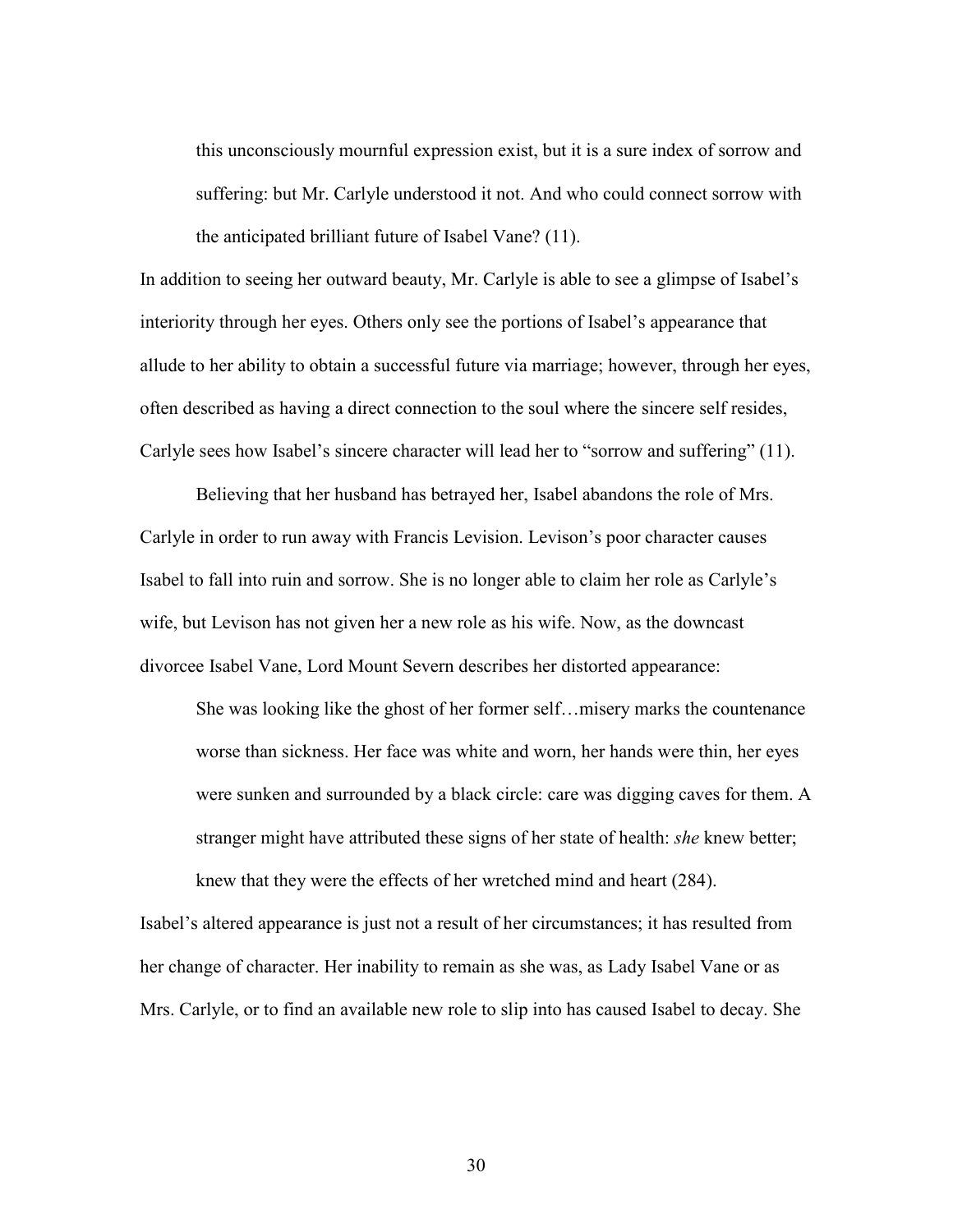becomes ghostlike, not her old self but not another person either, a figure who has no place to belong.

 Isabel decides to use her proclaimed death to assume a new character, that of Madame Vine, finally able to capitalize on her theatricality. She transfigures her appearance and mannerisms in order to fit into her new role. Wood guides her reader through Isabel's transformations that allow her to become Madame Vine, allowing the reader to assess her surface presentation as the other characters do:

Look at the governess, reader, and see whether you now her. You will say No. But you do, for it is Lady Isabel Vane. But how strangely she is altered! Yes; the railway accident did that for her: and what the accident left undone, grief and remorse accomplished. She limps slightly as she walks, and stoops, which takes from her former height. A scar extends from her chin above her mouth, completely changing the character of the lower part of her face, some of her teeth are missing, so that she speaks with a lisp, and the sober bands of her grey hair – it is nearly silver – are confined under a large close cap. She herself tries to make the change greater, that the chance of being recognized may be at an end, for which reason she wears disfiguring green spectacles, or as they are called, preservers, going round the eyes, and a broad band of gray velvet coming down low upon her forehead. Her dress, too, is equally disfiguring. Never is she seen in one that fits her person, but in those frightful 'loose jackets,' which must surely have been invented by somebody envious of a pretty shape. As to her bonnet, it would put to shame those masquerade things tilted on to the back of the head, for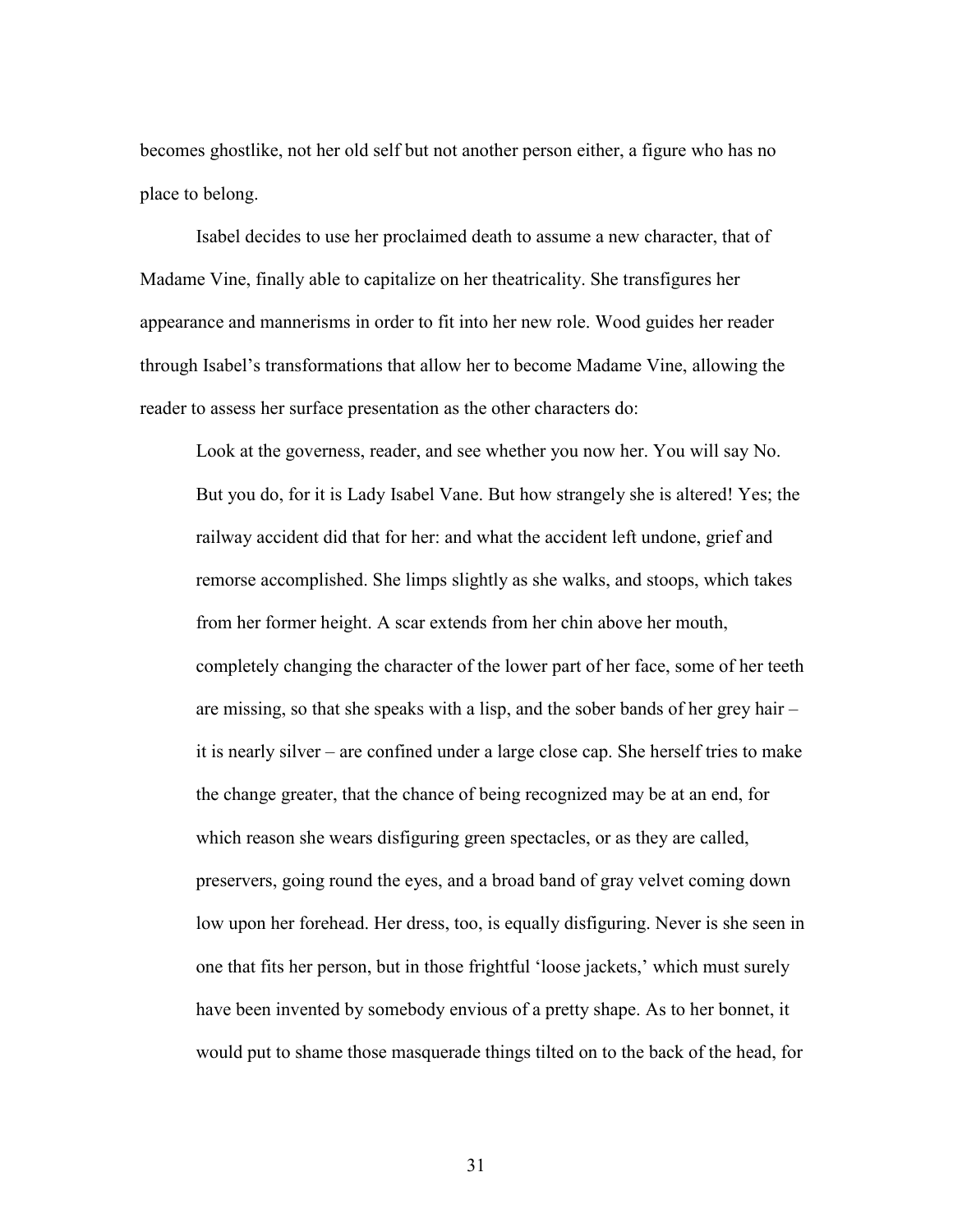it actually shaded her face; and she was never seen out of doors without a thick veil…Who could know her? What resemblance was there between that grey, broken-down woman, with her disfiguring marks, and the once lovely Lady

Isabel, with her bright colour, her dark flowing curls, and her agile figure? (389). Many of her features, like the scars on her face and her grey hair, have been naturally, permanently transfigured as a result of time, stress, and/or injury; however, Isabel adds many feigned features, like the glasses and the bonnet, in order to completely rid herself of any traces of her previous roles as Mrs. Carlyle or Isabel Vane. When she places herself, in the character of Madame Vine, as a governess in her former husband's household, she carefully chooses her mannerisms and characteristics so that no one will suspect that Madame Vine is not her sincere self. Even when confronted with gossip about herself, she remains calm and collecting, knowing that "she had her *róle* to play"  $(405)$ .

 As she grows closer to her former family and acquaintances, Isabel begins to worry that her performance as Madame Vine might be uncovered, that others might be able to see beneath her surface presentation. She avoids any proximity to Mr. Carlyle, fearing that he will instantly be able to discern that she is his former wife. She sneaks around the house that was once her home, listening to doors and peering around corners in order to avoid Carlyle's gaze. Unfortunately for Madame Vine, her disguise slips up in front of one of the few people who are likely to recognize her, Miss Carlyle:

She bent her face on the ground, looking at the damage. What should she do? The veil was over the hedge, the spectacles were broken: how could she dare to show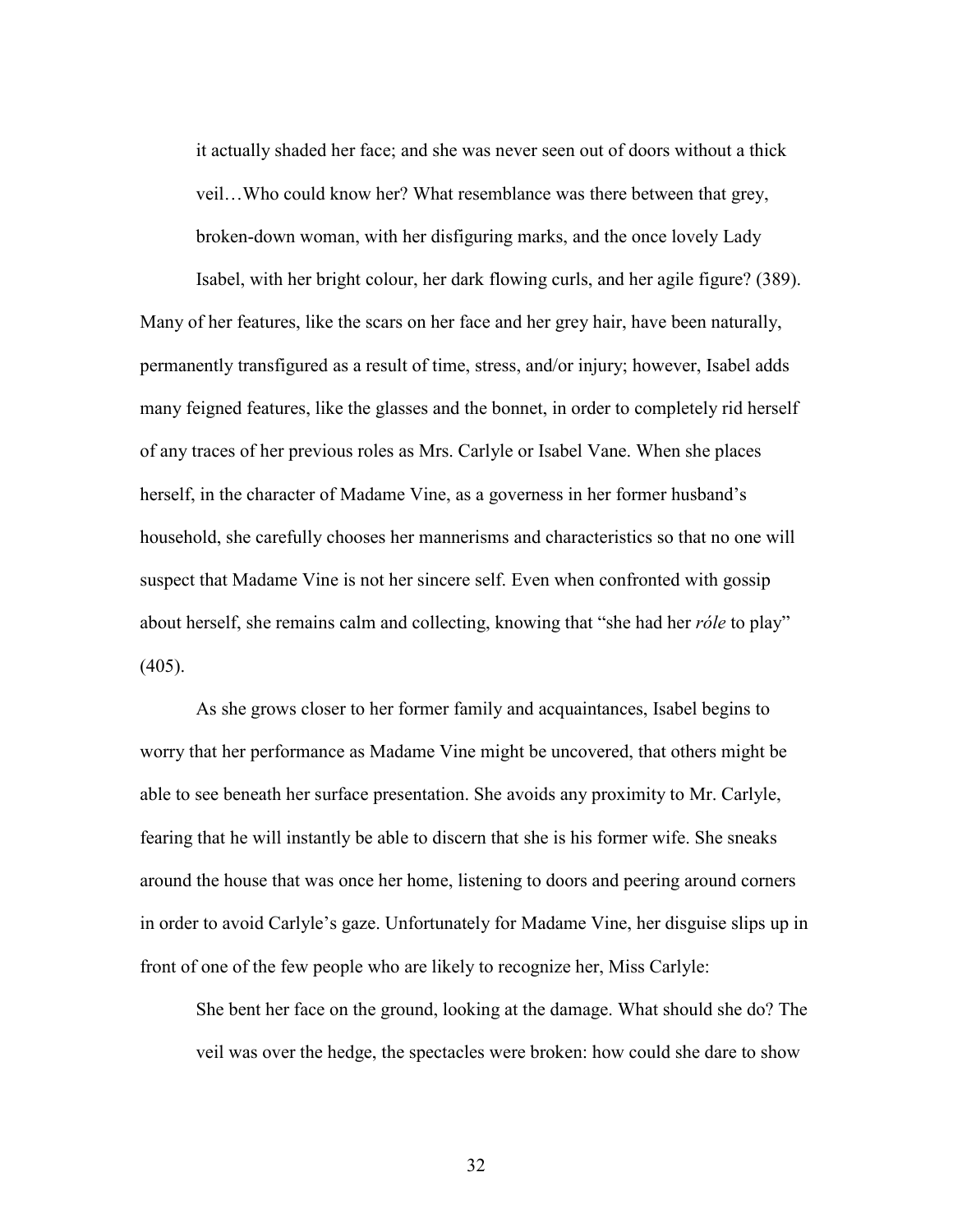her unshaded face? That face was rosy just then, as in former days, the eyes were bright, and Miss Carlyle caught their expression, and stared in very amazement. 'Good heavens above!' she muttered, 'what an extraordinary likeness!' and Lady Isabel's heart turned faint and sick within her (464).

Once Isabel's face is revealed without the artificial elements of her disguise, the glasses and the veil, even the long, jagged scar is not enough to conceal her former distinguishing beauty. Similarly, Joyce, Lady Isabel's maid, instantly recognizes her mistress once she sees Madame Vine without her veil and glasses. Later, Miss Carlyle asks Joyce "of whom does the governess put [her] in mind" (470). Joyce responds that she reminds her of Lady Isabel "both in her face and manner," and Miss Carlyle remarks that when she saw her without her glasses she thought it was "an extraordinary likeness" and like seeing "the ghost of Lady Isabel Vane" (470-471). Even Barbara, the new Mrs. Carlyle, recognizes the "unaccountable resemblance that Madame Vine bore to Lady Isabel," despite the fact that the two had very little contact before Isabel fled West Lynne (594).

 Finally, as Isabel is nearing death, she sheds the disguise that placed her in the role of Madame Vine and reveals herself to Miss Carlyle and Mr. Carlyle. As is common in sensation fiction, the revelation of Isabel's identity is highly dramatic; however, the most important detail of the reveal is the comparison of Isabel's past and present appearances: "Ah! there could no longer be concealment now! There she was, her pale face lying against the pillow, free from its disguising trappings...It was the face of Lady Isabel: changed, certainly, very very much; but still hers" (611). Mr. Carlyle is understandably confused and has trouble addressing his former wife: "'Isabel? Are you –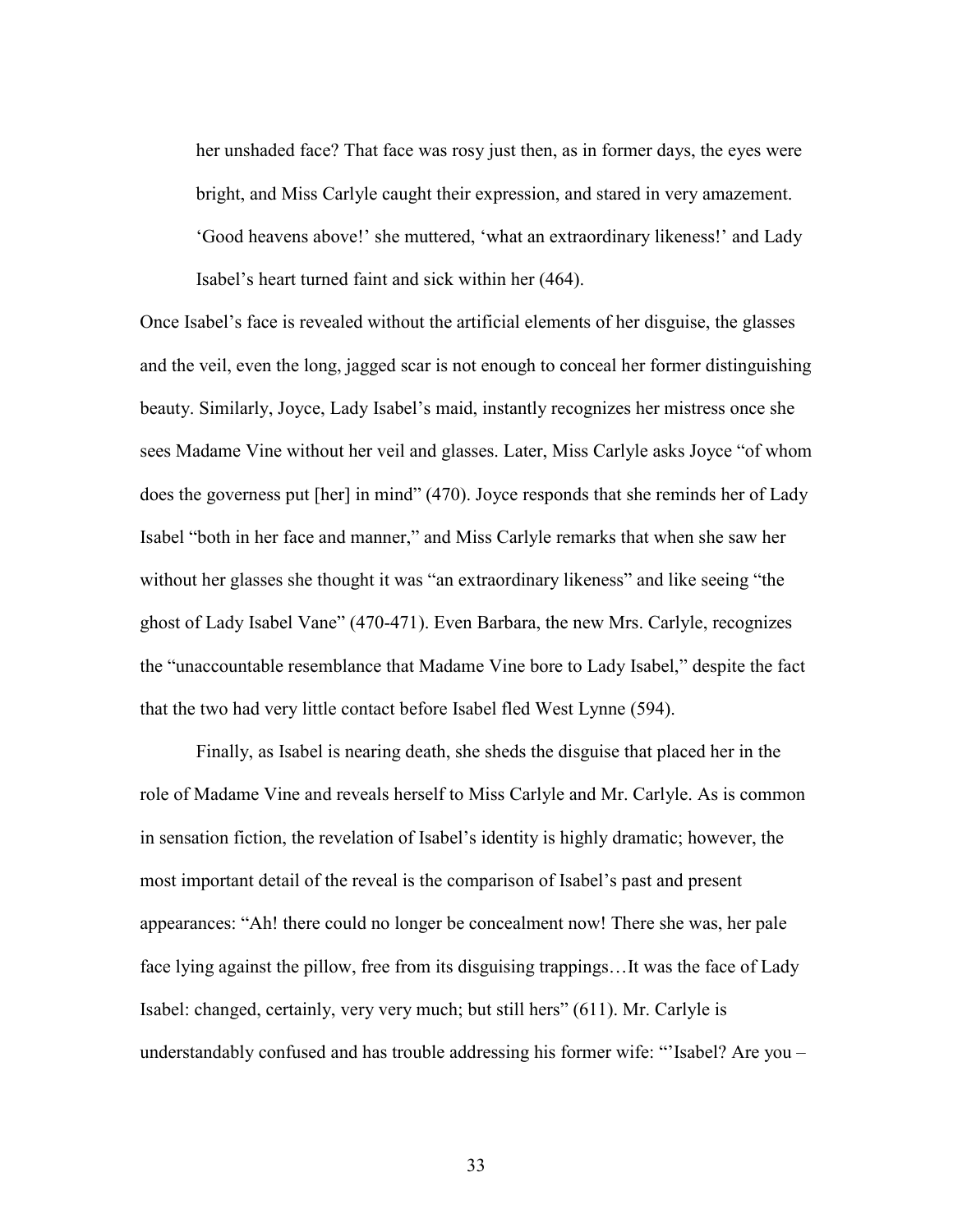are you – were you Madame Vine?' he cried, scarcely conscious of what he said" (613). Carlyle cannot even comprehend the specifics of Isabel's altered identity. He does not know how to reconcile the two identities within the same woman, as indicated in his switch between are and were. He describes Isabel's transformation as "a likeness, and not a likeness; for every part of her face and form was changed" (619). Similarly, Miss Carlyle condemns Isabel's performance as Madame Vine, calling it "a mad act" (618). However, the reconciliation of Isabel to her sincere self ultimately allows her to die with relative peace.

Although Lady Isabel is the central figure of *East Lynne*, the search for the elusive Thorn, the man who is suspected of being Hallijohn's killer and would be able to clear Richard Hare's name, weaves throughout the narrative as well; the discovery that Thorn was actually a character performed by Sir Francis Levison is central to wrapping up the novel. Levison created the role of Thorn to seduce Afy Hallijohn, but his murder of her father made it pertinent that no one ever discover the circumstances of his acting. Although he only came across the man a few times, the other characters rely on Richard Hare's identification of Thorn, as he asserts that he "should know him if it were fifty years to come" or "were he disguised" (266). Richard seems to believe that he has been able to see past Thorn's exterior appearance and gain some critical knowledge of his interiority that will allow him to always idenitfy the man, despite only knowing Thorn in passing.

Finally, an unlikely source, Ebenezer James, is able to identify Levison as the elusive Thorn. He swears twice, once to the lawyer Mr Ball and once during Levison's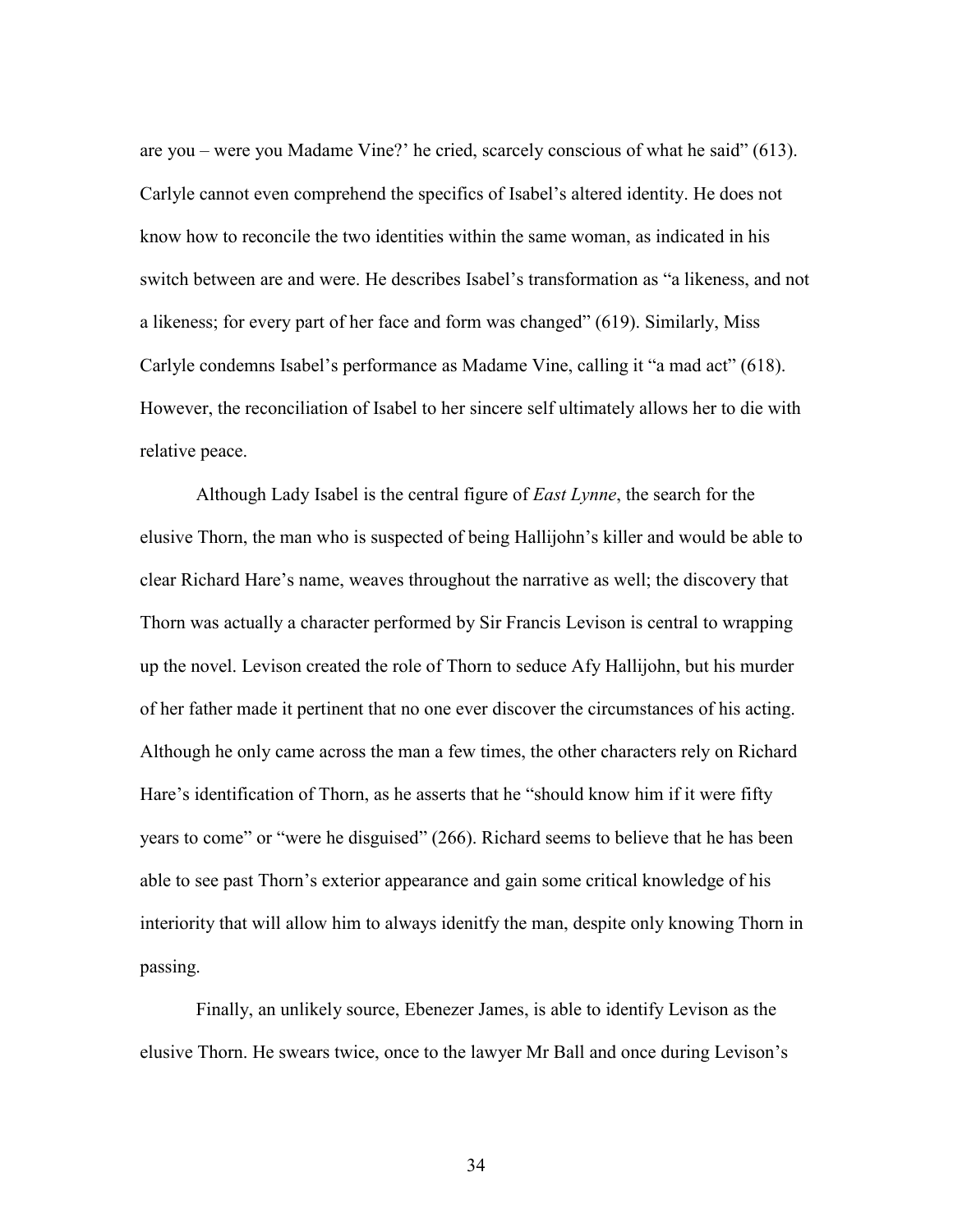trial, that "he is the same man," asserting that he is "as positive of his identity as [he is] of [his] own" (539). At a political rally, James snidely remarks to Mr. Dill that Levison "was not always the great man that he is now," and after some prodding, he reveals that he recognized Levison as the Thorn that used to pursue Afy Hallijohn (479). Dill continues to pose questions to James regarding Levison's disguise as Thorn, and the two consider why a gentleman might take on another identity:

'Thorn – Levison, I mean – did not appear to like the recognition,' said Mr. Dill. 'Who would, in his position?' laughed Ebenezer James. 'I don't like to be reminded of many a wild scrape of my past life, in my poor station; and what would it be for Levison, were it to come out that he once called himself Thorn, and came running after Miss Afy Hallijohn.' 'Why did he call himself Thorn? Why disguise his own name?' 'Not knowing, can't say. *Is* his name Levison? or is it Thorn?' (479-480).

In his final comment, James calls into question who, or which role, is Levison's sincere self. This is an interesting question that is not fully addressed in the novel; it seems to be assumed that Levison is his interiority, as this is the name that is his given name. However, even in the role of Levison, he proves to always be acting in one manner or another to get what he wants from others, so who can say what the man's sincere self is, or if it exists at all?

Similarly, Wood places a lot of emphasis on Levison's heart, or lack of heart. In the first description offered of Levison, Wood asserts that although Levison is charming, he lacks sincerity, a trait so important to Victorian heroes: "Few men were so fascinating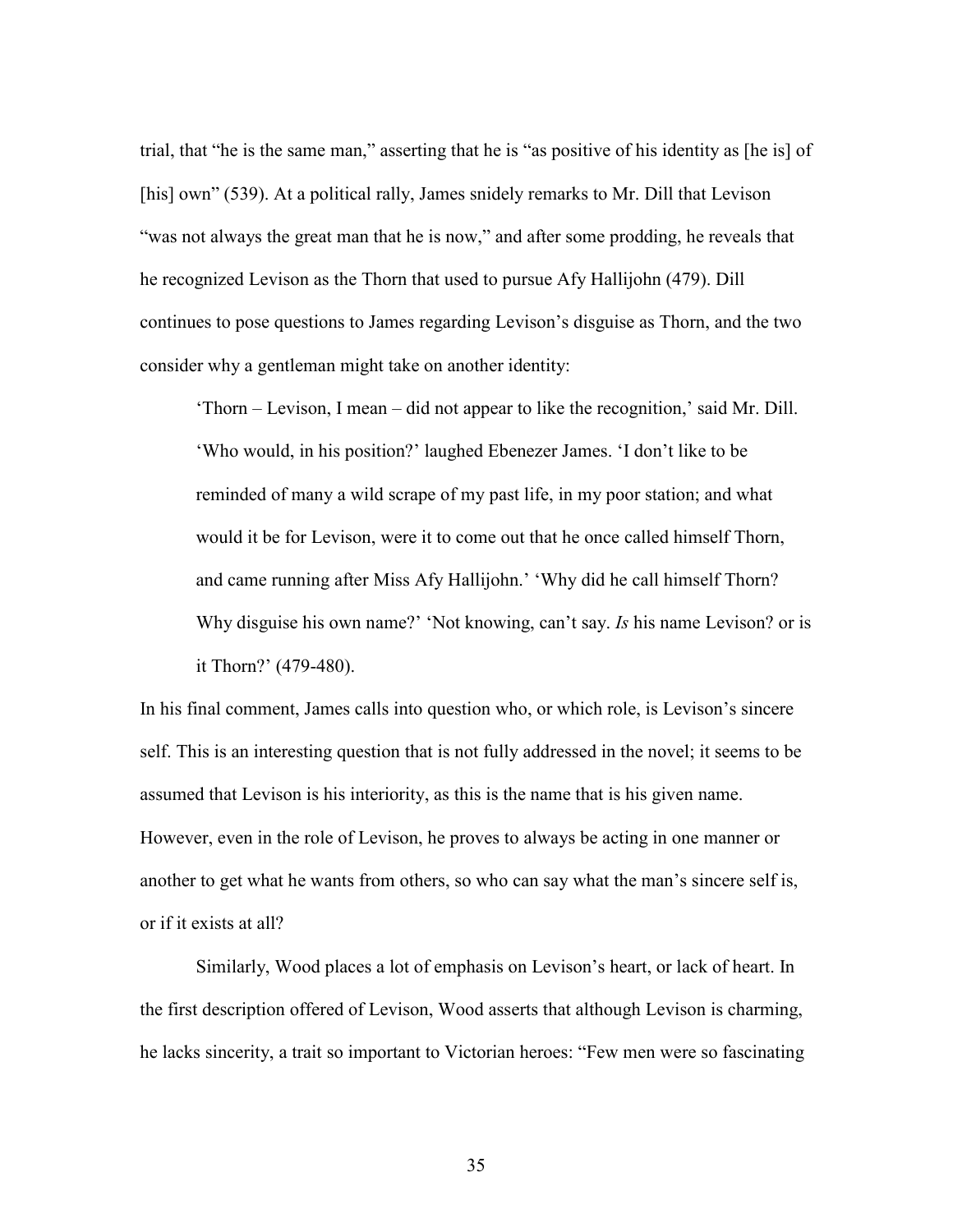in manners (at times and seasons), in face, and in form, few men won so completely upon their hearers' ears, and few were so heartless in their heart of hearts" (15). Lord Mount Severn similarly warns Isabel that Levison is "not a good man" and encourages her to cut all ties with Levison (137). Once she begins to suspect his true nature, Lady Isabel tells Levison he has a "false heart," again emphasizing his lack of sincerity (216). Levison fulfills the accusations through his continuous willful deception of others. For example, Isabel once accuses Levison of wearing a disguise while walking through West Lynne; Levison immediately denies, to which the narrator comments, "False as ever. It *was* worn as a disguise, and he knew it" (270). Levison's inability to be honest in regards to his identity or concealment of his identity distinguishes his theatricality from Isabel's. Isabel acts upon her theatricality in order to survive; Levison does so to maliciously deceive others for his own benefit.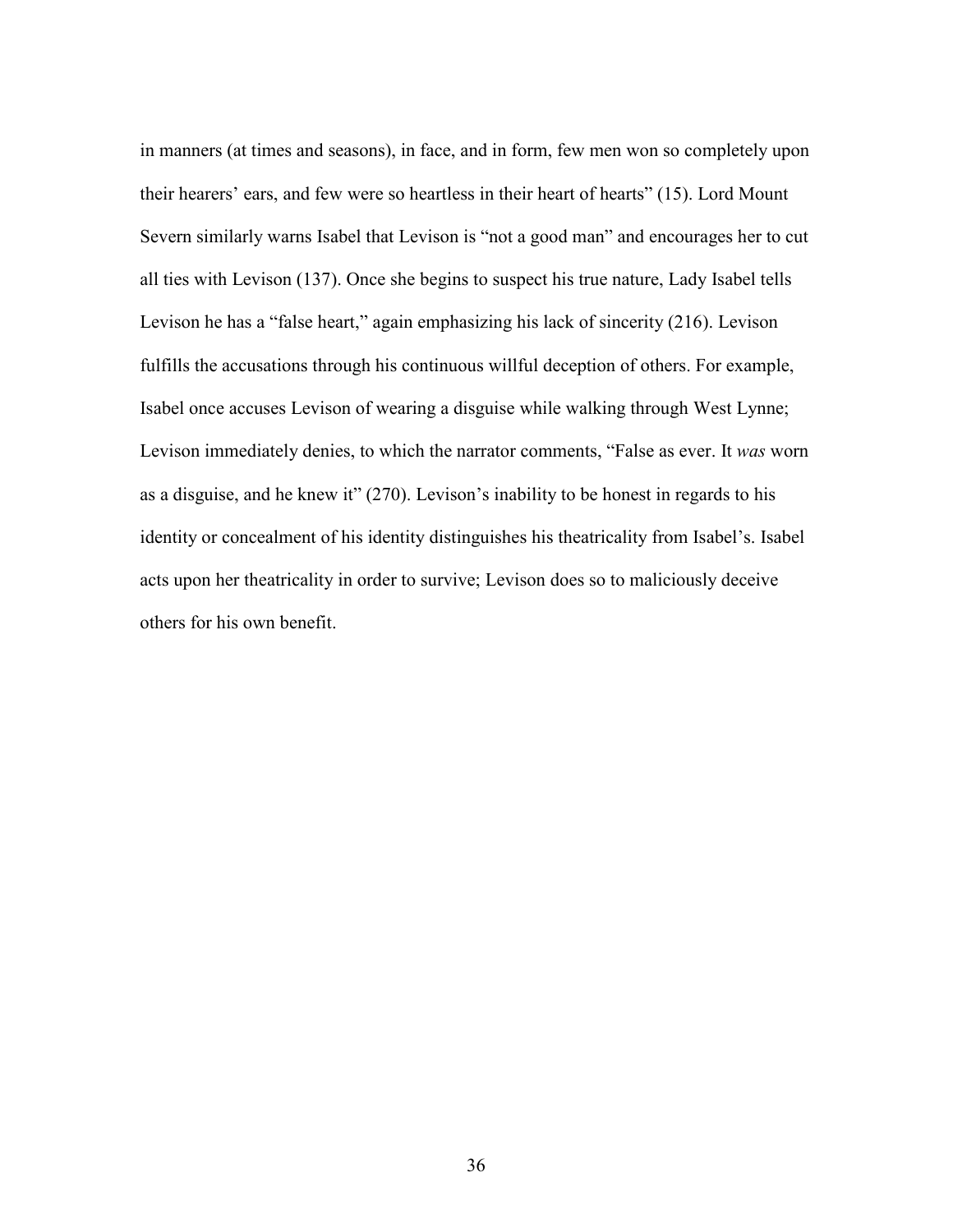#### **Conclusion: Reaffirming the Status Quo**

 Although all three of these sensation novels draw attention to theatricality in their characters – whether that is to play on fear in order to draw in audiences or to call into question the validity of the logic behind the fear – they ultimately reaffirm the status quo through marriage and/or death of the guilty parties. These method of reconciliation allow the authors to explore questions of theatricality in relation to the sincere self and to ultimately leave their audiences content as the societal norms, that good people find happy and advantageous marriages and that those who transgress are punished, are validated.

 In *Lady Audley's Secret*, the heavy focus on what Helen appears to be in each of her adapted roles reveals that the other characters have determined her character based on appearances and at least part of their anger at the revelation that she has been acting stems from the disconnect between her interiority and what they have judged her to be. In each of her roles, she appears to perfectly fit into the Victorian ideals of femininity. She is young, childlike, golden-haired, sweet, and amiable. The ideal hinges on the fact that these characteristics are innate and cannot be acted by one who does not truly posses them. This is why Lady Audley must be condemned as mad or dangerous; it is better to send her off to a madhouse, out of sight and mind, than to try to cope with the idea that one may be able to act out a role that is contrary to their sincere self. For the last three chapters of the novel, Lady Audley is even written out of her own story. The brief, final mention of Madam Taylor comes as a one sentence account of her death: "It is more than a year since a black-edged letter, written upon foreign paper, came to Robert Audley, to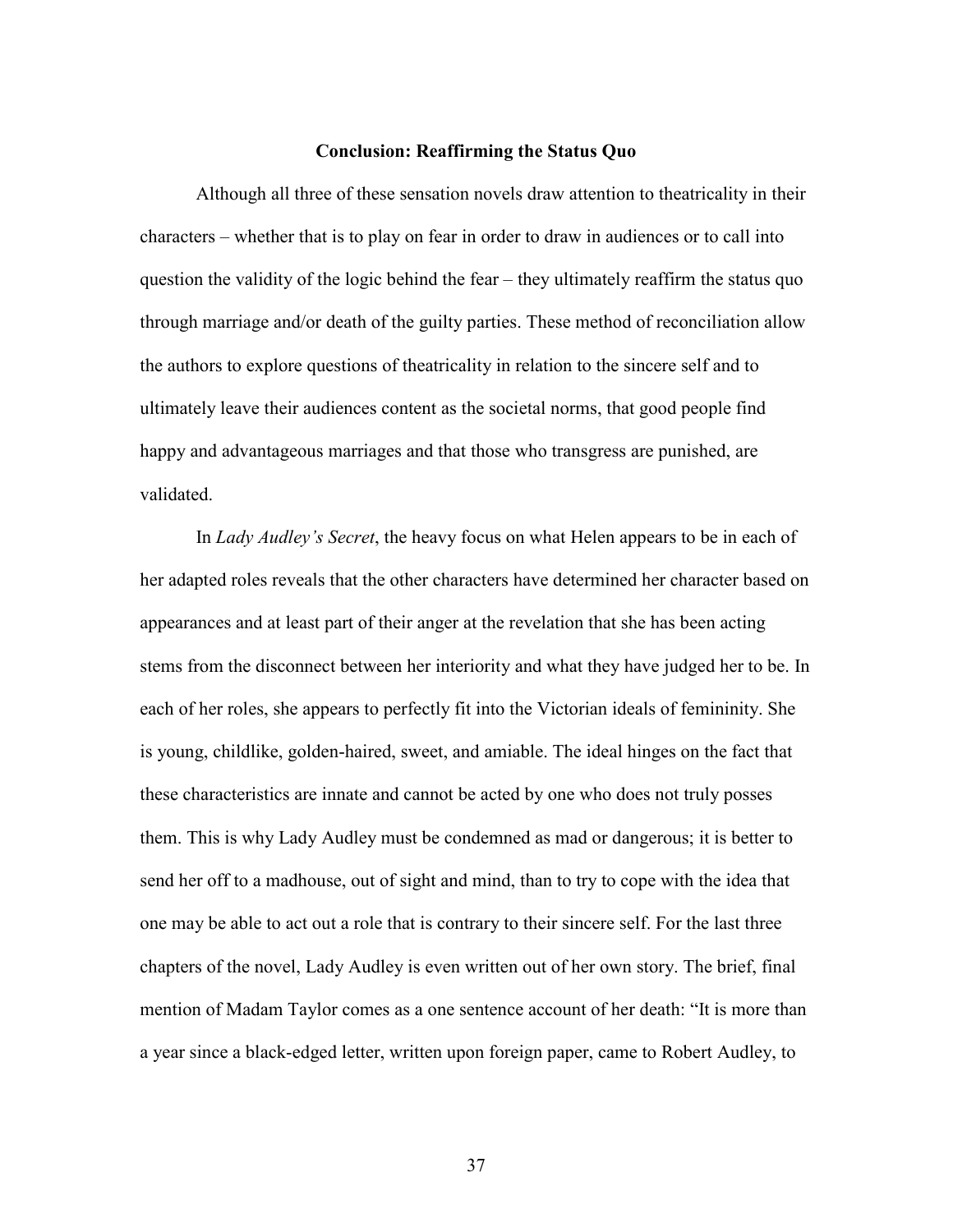announce the death of a certain Madame Taylor, who had expired peacefully at Villebrumeuse, dying after a long illness" (379). While she is punished for her inability to adhere to her sincere self, the ending of the novel, which also relays Robert and Clara's marriage, "leaves the good people all happy and at peace," the good people in this case being those who refuse to act (380).

*No Name* reaffirms the status quo through Norah's success, and conversely Magdalen's failure, in reclaiming the Vanstone fortune and also through Norah and Magdalen's marriages. The end of the novel, in which Norah, who has only ever remained sincere in her interiority, unintentionally accomplishes the goal which Magdalen has been striving for, illustrates the differences between the two sisters. Perhaps, here, Collins is condemning Magdalen's acting. She tries to fool and trick her way to her father's fortune, but Norah is only ever herself and still manages to come into the money that should have been theirs in the first place. Norah's sincerity and lack of acting leads her to accomplish the goal that Magdalen, even with all of her clever scheming and acting, was unable to achieve. The sisters' respective marriages finally afford them a legal name, leaving them with identities of their own to claim. Additionally, all of Magdalen's acting, which only brings her despair and depression throughout the novel, ceases once she meets Robert Kirke, and she returns to the idyllic, happy, carefree girl that she is introduced as at the beginning of the novel; thus, her marriage returns Magdalen to herself.

Wood combines the strategies of marriage and punishment as methods to reaffirm the status quo in *East Lynne*. The narrative partially redeems its own theatricality by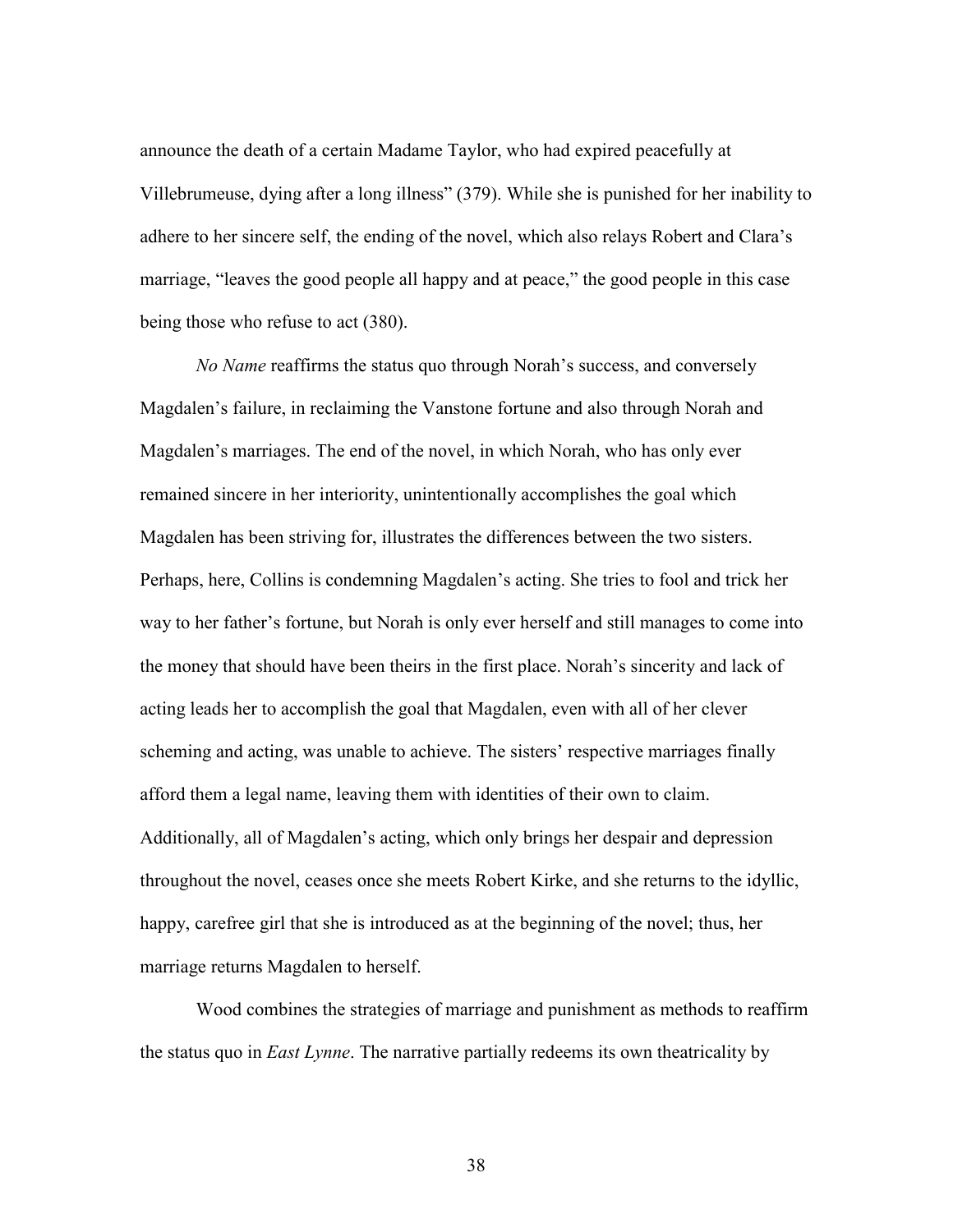endorsing a normative familial unit through Carlyle and Barbara's marriage. Their marriage liberates Carlyle from the taint of his first marriage, prevents Barbara, a young, attractive, eligible woman, from becoming an old maid, and keeps the children in a nuclear family. Wood also utilizes the death of the transgressive woman, Isabel, to set right the indiscretions of the novel. Isabel's sudden and tragic death both forces her to shed the role of Madame Vine and reveal her interiority and punishes her for taking on a false role in the first place. Levison is also punished for his crimes, equally of his adaptation of his theatricality to deceive a young woman and of murder, but interestingly, he is not punished as severely as Isabel. Isabel is forced to indefinitely part with her beloved children without them ever knowing that she did not abandon them; although she gains some closure with her confession to Carlyle, her suffering does not seem to fully cease. Levison, on the other hand, is allowed to escape death and live out his days as a prisoner, despite the fact that he is initially condemned to death by hanging. Wood does note that this fate is "a far more disgraceful one in the estimation of Sir Francis," thus this fate might be a more fitting one, equivalent to the deaths of Isabel or Lady Audley.

Ultimately, despite the attention that sensation fiction draws to the ease of transforming one's identity through theatricality and despite any critique of the fear of theatricality present within sensation fiction, the failures of those who do act in sensation fiction reaffirms the validity of the interior self that cannot be erased or even concealed for long. Even when these characters do act, their true identity is inevitably discovered, confirming for disgruntled Victorian audiences that innate identity will always prevail.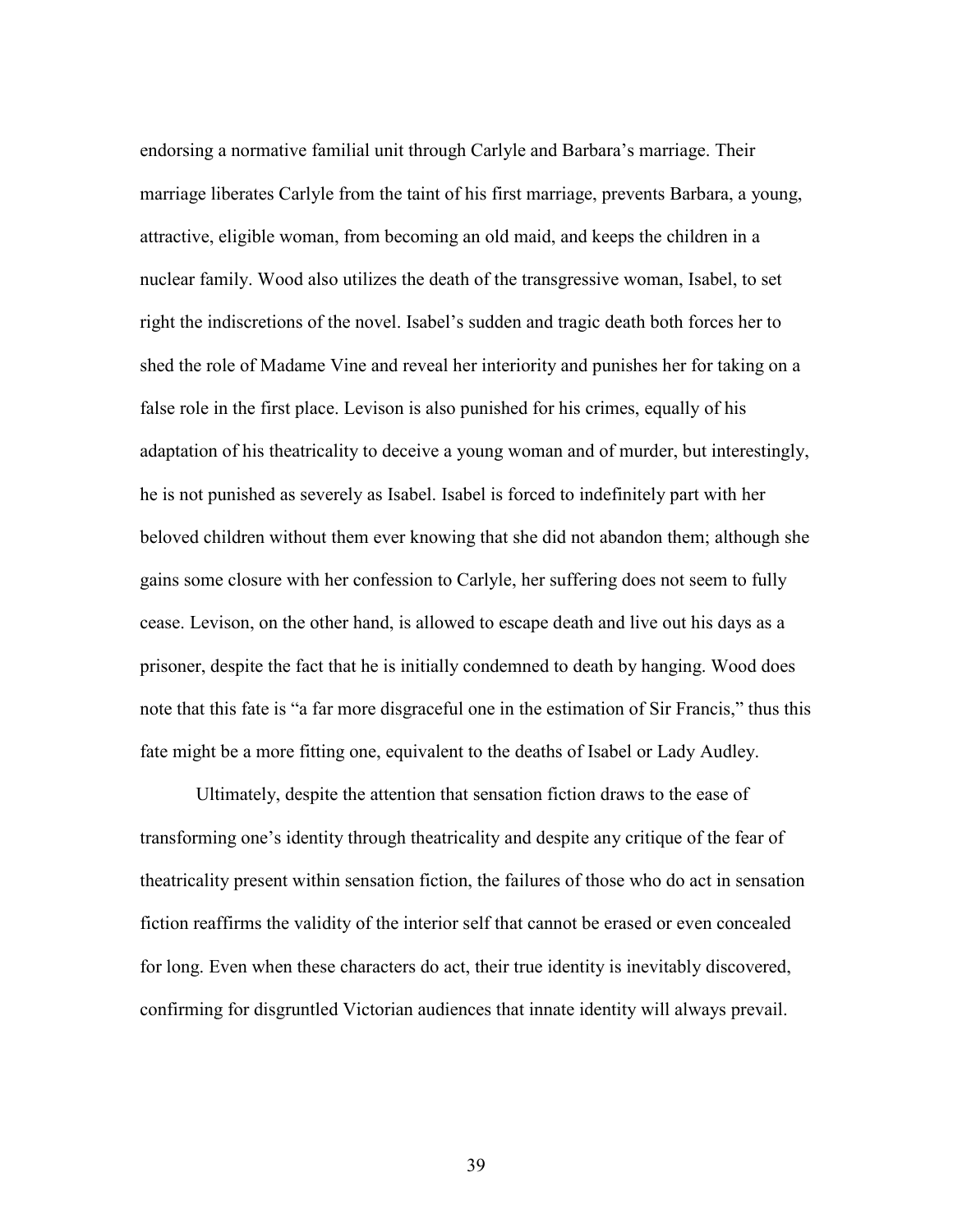#### WORKS CITED

- Auerbach, Nina. "Before the Curtain." *The Cambridge Companion to Victorian and Edwardian Theatre*, Edited by Kerry Powell, Cambridge University Press, 2004, pp. 3-14.
- Auerbach, Nina. *Private Theatricals: The Lives of the Victorians*. Harvard University Press, 1990.
- Best, Stephen and Sharon Marcus. "Surface Reading: An Introduction." *Representations*, vol. 109, no. 1, 2009, pp. 1-21.
- Braddon, Mary Elizabeth. *Lady Audley's Secret*. Edited by Lyn Pykett, 1862, Oxford University Press, 2012.
- Collins, Wilkie. *No Name*. Edited by Mark Ford, 1862, Penguin Books, 2004.

Felski, Rita. *The Limits of Critique*. The University of Chicago Press, 2015.

- Ford, Mark. Introduction. *No Name*, by Wilkie Collins, 1862, Penguin Books, 2004, pp. vii-xvii.
- Henderson, Ian. "Looking at Lady Audley: Symbolism, the Stage, and the Antipodes." *Nineteenth Century Theatre & Film*, vol. 33, no. 1, 2006, pp. 3-25.
- Jay, Elizabeth. Introduction. *East Lynne*, by Ellen Wood, 1861, Oxford University Press, 2005, pp. vii-xxxix.
- Kurnick, David. *Empty Houses: Theatrical Failure and the Novel.* Princeton University Press, 2012.
- Love, Heather. "Close Reading and Thin Description." *Public Culture*, vol. 25, no. 3, Duke University Press, 2013, pp. 401-434.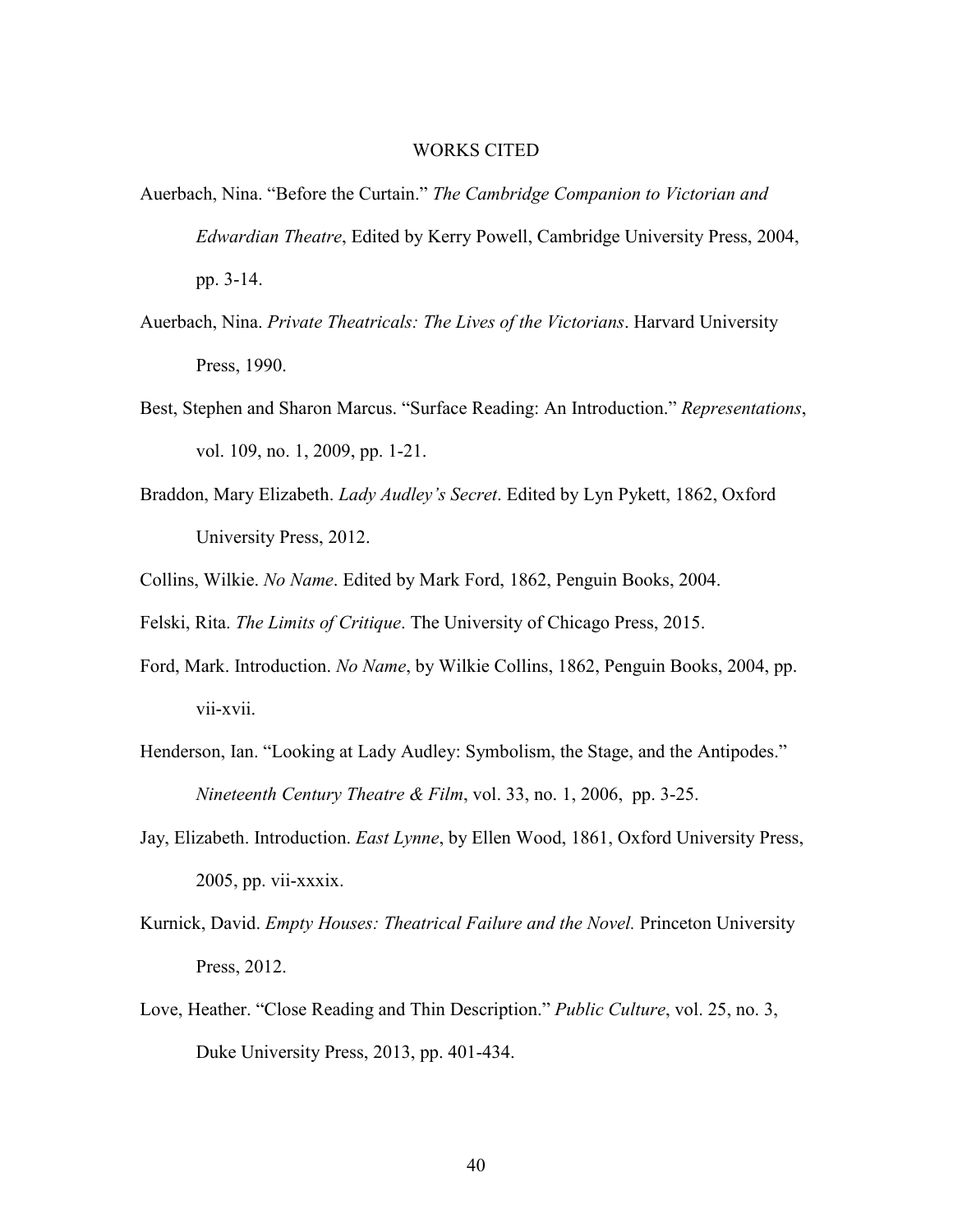- Pallo, Vicki A. "From Do-Nothing to Detective: The Transformation of Robert Audley in *Lady Audley's Secret*." The Journal of Popular Culture, vol. 39, no. 3, 2006, pp. 466-478.
- "Poser." *Oxford English Dictionary*.
- Pykett, Lyn. Introduction. *Lady Audley's Secret*, by Mary Elizabeth Braddon, 1862, Oxford University Press, 2012, pp. vii-xxix.
- Pykett, Lyn. "Sensation and the fantastic in the Victorian novel." *The Cambridge Companion to the Victorian Novel*, Ed. Deirdre David*,* Cambridge University Press, 2001, pp. 192-211.
- Reynolds, Kimberly and Nicole Humble. *Victorian Heroines: Representations of Femininity in Nineteenth-century Literature and Art*. New York University Press, 1993.
- Thomas, Ronald R. "Detection in the Victorian novel." *The Cambridge Companion to the Victorian Novel*, Ed. Deirdre David*,* Cambridge University Press, 2001, pp. 169- 191.

Wood, Ellen. *East Lynne*. Edited by Elizabeth Jay, 1861, Oxford University Press, 2005.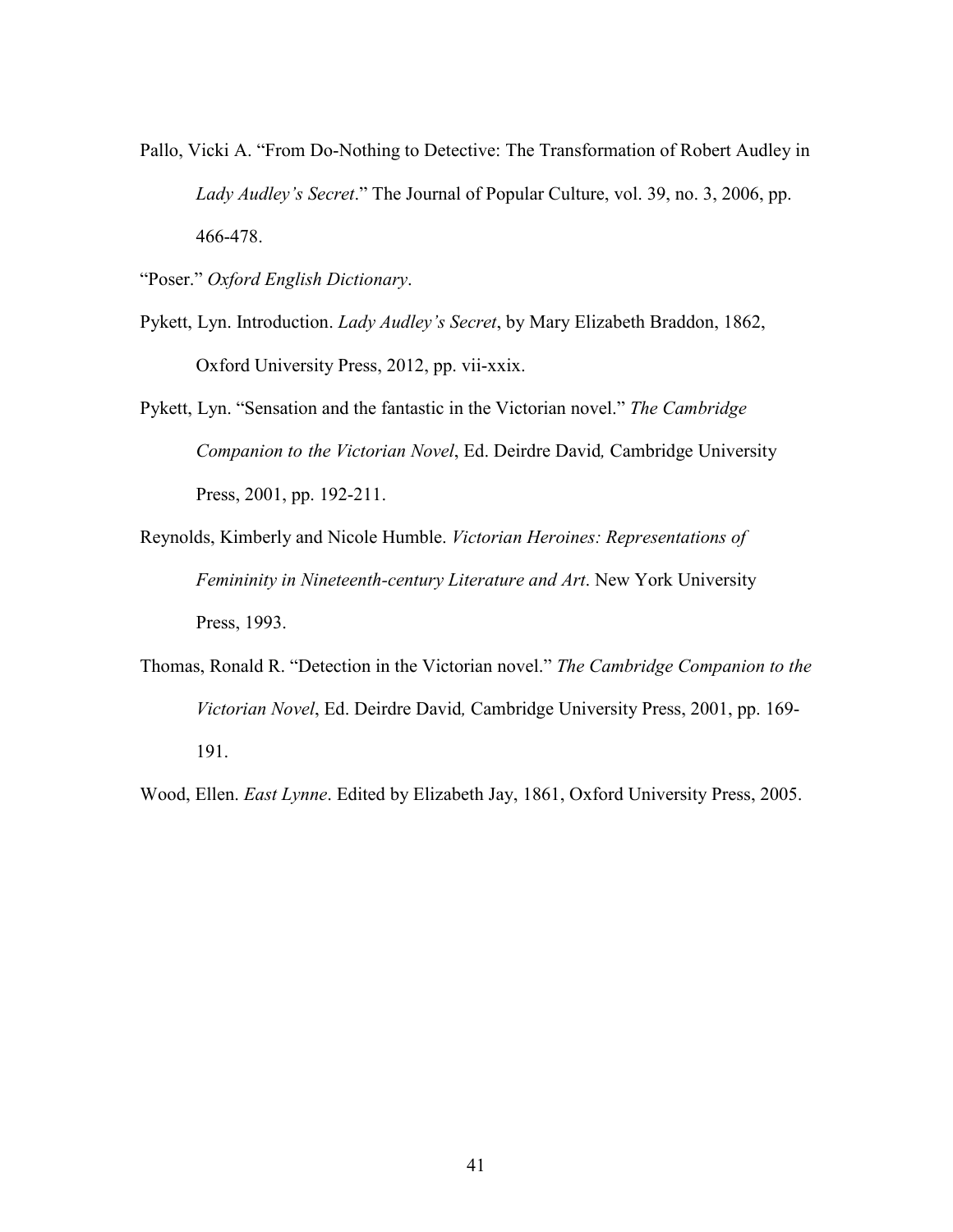#### BACKGROUND READING LIST

Armstrong, Mary A. "NEXT WEEK!!--: Desire, Domestic Melodrama, and the Extravagant Proliferations of *East Lynne*." *Victorian Literature and Culture*, vol. 43, no. 4, 2015, pp. 745-764.

Armstrong, Nancy. *Desire and Domestic Fiction*. Oxford University Press, 1989.

- Armstrong, Nancy. "Gender and the Victorian Novel." *The Cambridge Companion to the Victorian Novel*, Ed. Deirdre David*,* Cambridge University Press, 2001, pp. 91- 124.
- Blous-Reichert, Christine. "The Foreshadowed Life in Wilkie Collins's *No Name*." *Studies in the Novel*, vol. 41, no. 1, 2009, pp. 22-41.
- Brantlinger, Patrick. "Class and Race in Sensation Fiction." *A Companion to Sensation Fiction*, edited by Pamela K. Gilbert, Wiley-Blackwell, 2011, pp. 430-441.
- Corbett, Mary Jean. "Performing identities: actresses and autobiography." *The Cambridge Companion to Victorian and Edwardian Theatre*, Edited by Kerry Powell, Cambridge University Press, 2004, pp. 109-126.
- Davis, Jim. "Collins and the Theater." *The Cambridge Companion to Wilkie Collins*, edited by Jenny Bourne Taylor, Cambridge University Press, 2006, pp. 168-180.
- Houston, Gail Turley. "Mary Braddon's Commentaries on the Trials and Legal Secrets of Audley Court" *Beyond Sensation: Mary Elizabeth Braddon in Context*. Ed. Marlene Tromp, Pamela K. Gilbert, and Aeron Haynie, State University of New York Press, 2000.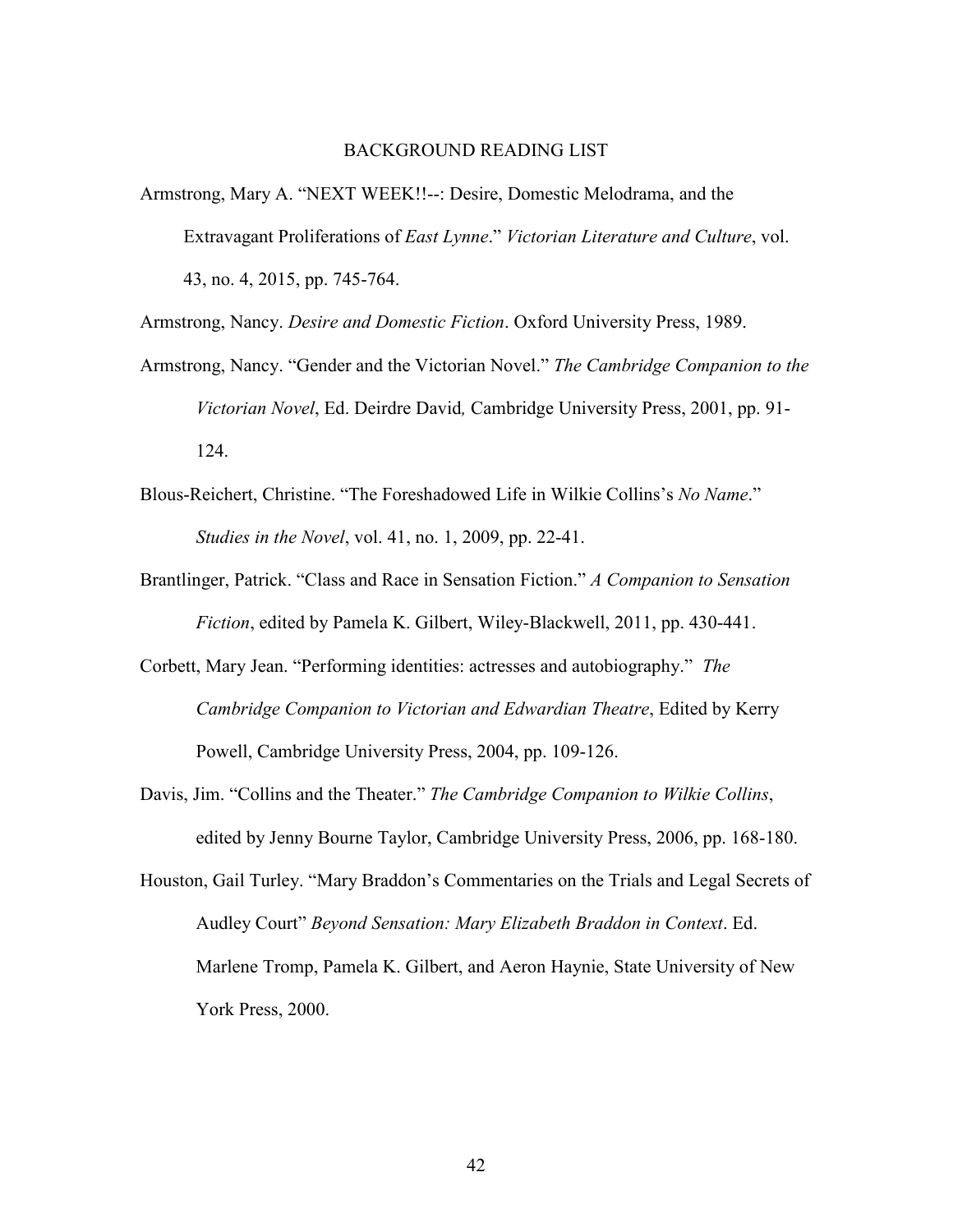- Klein, Herbert G. "Strong Women and Feeble Men: Upsetting Gender Stereotypes in Mary Elizabeth Braddon's *Lady Audley's Secret*." *Atenea* vol. 28, no.1, 2008, pp. 161-174.
- Kushiner, Jennifer. "Educating Boys to be Queer: Braddon's *Lady Audley's Secret*." *Victorian Literature and Culture*, Cambridge University Press, 2002, pp. 61-75.
- Langland, Elizabeth. "Enclosure Acts: Framing Women's Bodies in Braddon's *Lady Audley's Secret*." *Beyond Sensation: Mary Elizabeth Braddon in Context*. Ed. Marlene Tromp, Pamela K. Gilbert, and Aeron Haynie, State University of New York Press, 2000.
- Lindemann, Ruth Burridge. "Dramatic Disappearances: Mary Elizabeth Braddon and the Staging of Theatrical Character." *Victorian Literature and Culture*, vol. 25, no. 2, 1997, pp. 279-291.
- Mangham, Andrew. *Violent Women and Sensation Fiction: Crime, Medicine and Victorian Popular Culture*. Palgrave Macmillan, 2007.
- Marcus, Sharon. "Victorian Theatrics." *Victorian Studies: An Interdisciplinary Journal of Social, Political, and Cultural Studies*, vol. 54, no. 3, 2012, pp. 401-450.
- Montwieler, Katherine. "Marketing Sensation: *Lady Audley's Secret* and Consumer Culture." *Beyond Sensation: Mary Elizabeth Braddon in Context*. Ed. Marlene Tromp, Pamela K. Gilbert, and Aeron Haynie, State University of New York Press, 2000.
- Nemesvari, Richard. "Robert Audley's Secret: Male Homosocial Desire in *Lady Audley's Secret*." *Studies in the Novel*, vol. 27, no. 4, 1995, pp. 515-528.